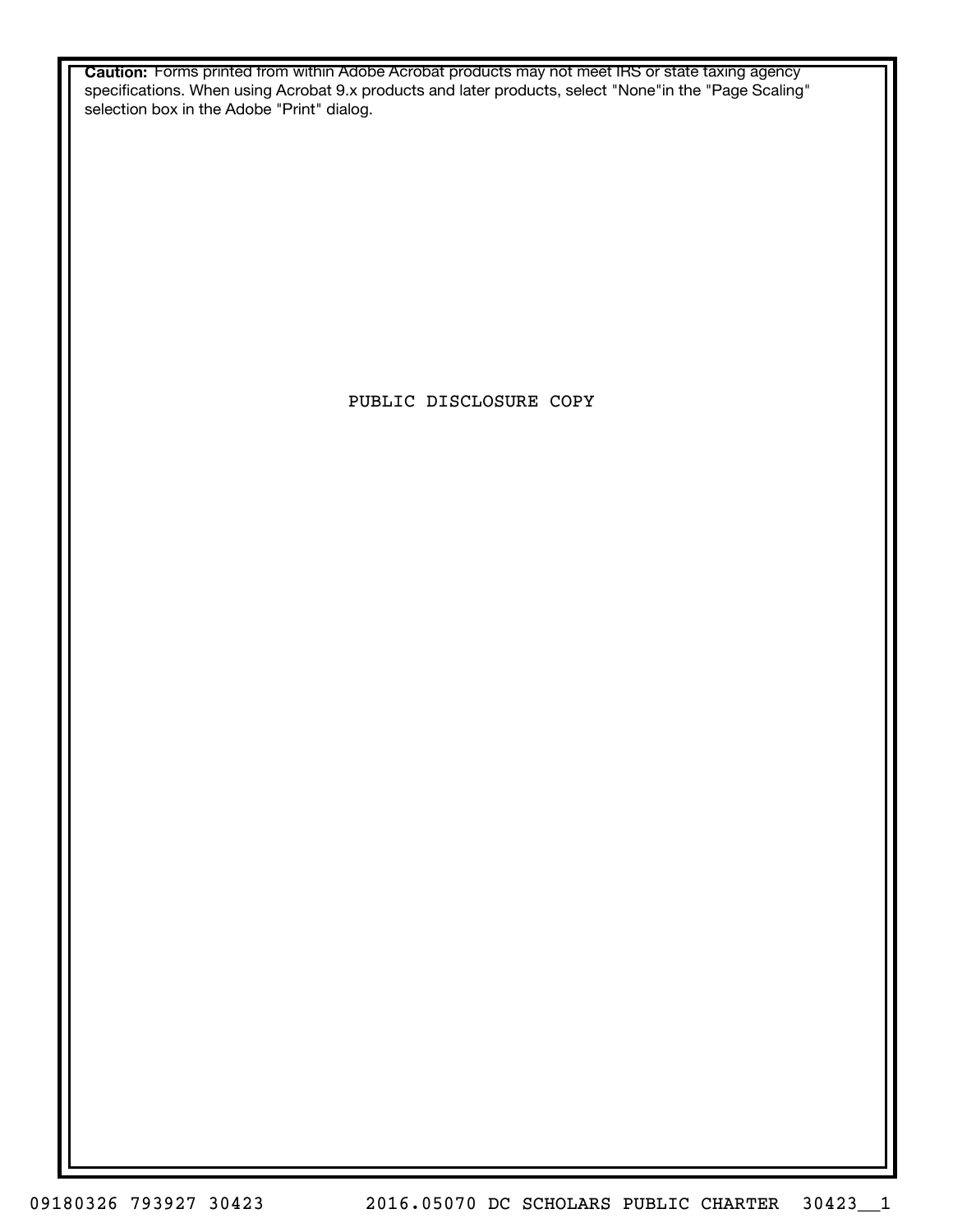|                         |                                  |                                                                 | ** PUBLIC DISCLOSURE COPY **                                                                                                                                                                                     |            |                                                     |                                                                    |
|-------------------------|----------------------------------|-----------------------------------------------------------------|------------------------------------------------------------------------------------------------------------------------------------------------------------------------------------------------------------------|------------|-----------------------------------------------------|--------------------------------------------------------------------|
|                         |                                  |                                                                 | <b>Return of Organization Exempt From Income Tax</b>                                                                                                                                                             |            |                                                     | OMB No. 1545-0047                                                  |
| Form                    |                                  | 990                                                             | Under section 501(c), 527, or 4947(a)(1) of the Internal Revenue Code (except private foundations)                                                                                                               |            |                                                     |                                                                    |
|                         |                                  | Department of the Treasury                                      | Do not enter social security numbers on this form as it may be made public.                                                                                                                                      |            |                                                     | <b>Open to Public</b>                                              |
|                         |                                  | <b>Internal Revenue Service</b>                                 | Information about Form 990 and its instructions is at www.irs.gov/form990.                                                                                                                                       |            |                                                     | Inspection                                                         |
|                         |                                  |                                                                 | A For the 2016 calendar year, or tax year beginning $JUL$ 1, $2016$                                                                                                                                              |            | and ending JUN 30, 2017                             |                                                                    |
|                         | <b>B</b> Check if<br>applicable: |                                                                 | C Name of organization                                                                                                                                                                                           |            | D Employer identification number                    |                                                                    |
|                         | Address                          |                                                                 | DC SCHOLARS PUBLIC CHARTER SCHOOL, INC.                                                                                                                                                                          |            |                                                     |                                                                    |
|                         | change<br>1Name<br>change        |                                                                 | Doing business as                                                                                                                                                                                                |            |                                                     | 45-2544052                                                         |
|                         | Initial<br>return                |                                                                 | Number and street (or P.O. box if mail is not delivered to street address)                                                                                                                                       | Room/suite | E Telephone number                                  |                                                                    |
|                         | Final<br>lreturn/                |                                                                 | 5601 E. CAPITOL STREET SE                                                                                                                                                                                        |            |                                                     | $202 - 559 - 6138$                                                 |
|                         | termin-<br>ated                  |                                                                 | City or town, state or province, country, and ZIP or foreign postal code                                                                                                                                         |            | G Gross receipts \$                                 | 10, 283, 690.                                                      |
|                         | Amended<br>return                |                                                                 | 20019<br>WASHINGTON, DC                                                                                                                                                                                          |            | H(a) Is this a group return                         |                                                                    |
|                         | Applica-<br>tion                 |                                                                 | F Name and address of principal officer: JENNIFER LEONARD                                                                                                                                                        |            | for subordinates?                                   | $\sqrt{\mathsf{Yes}\mathord{\;\mathbb{X}}\mathord{\;\mathsf{No}}}$ |
|                         | pending                          |                                                                 | SAME AS C ABOVE                                                                                                                                                                                                  |            | $H(b)$ Are all subordinates included? $\Box$ Yes    | No                                                                 |
|                         |                                  | Tax-exempt status: $X \ 501(c)(3)$                              | $4947(a)(1)$ or<br>$501(c)$ (<br>$\sqrt{\frac{1}{1}}$ (insert no.)                                                                                                                                               | 527        |                                                     | If "No," attach a list. (see instructions)                         |
|                         |                                  |                                                                 | J Website: WWW.DCSCHOLARS.ORG                                                                                                                                                                                    |            | $H(c)$ Group exemption number $\blacktriangleright$ |                                                                    |
|                         |                                  | <b>K</b> Form of organization: $\boxed{\textbf{X}}$ Corporation | Other $\blacktriangleright$<br>Trust<br>Association                                                                                                                                                              |            |                                                     | L Year of formation: $2011$ M State of legal domicile: DC          |
|                         |                                  | Part I   Summary                                                |                                                                                                                                                                                                                  |            |                                                     |                                                                    |
|                         | 1.                               |                                                                 | Briefly describe the organization's mission or most significant activities: TO ESTABLISH, SUPPORT, MANAGE                                                                                                        |            |                                                     |                                                                    |
|                         |                                  |                                                                 | AND SUPERVISE PERSONNEL AND SERVICES TO PROVIDE EDUCATIONAL BASED                                                                                                                                                |            |                                                     |                                                                    |
| Governance              | 2                                |                                                                 | Check this box $\blacktriangleright$ $\Box$ if the organization discontinued its operations or disposed of more than 25% of its net assets.<br>Number of voting members of the governing body (Part VI, line 1a) |            | 3                                                   | 10                                                                 |
|                         | З                                |                                                                 | 10                                                                                                                                                                                                               |            |                                                     |                                                                    |
|                         | 4                                |                                                                 | 116                                                                                                                                                                                                              |            |                                                     |                                                                    |
|                         | 5<br>6                           |                                                                 |                                                                                                                                                                                                                  |            | 5<br>6                                              | $\overline{13}$                                                    |
| <b>Activities &amp;</b> |                                  |                                                                 |                                                                                                                                                                                                                  |            | 7a                                                  | Ο.                                                                 |
|                         |                                  |                                                                 |                                                                                                                                                                                                                  |            | 7b                                                  | σ.                                                                 |
|                         |                                  |                                                                 |                                                                                                                                                                                                                  |            | <b>Prior Year</b>                                   | <b>Current Year</b>                                                |
|                         | 8                                |                                                                 |                                                                                                                                                                                                                  |            | 1,294,870.                                          | 1,366,871.                                                         |
|                         | 9                                |                                                                 |                                                                                                                                                                                                                  |            | 7,548,723.                                          | 8,911,744.                                                         |
| Revenue                 | 10                               |                                                                 |                                                                                                                                                                                                                  |            | 0.                                                  | 0.                                                                 |
|                         | 11                               |                                                                 | Other revenue (Part VIII, column (A), lines 5, 6d, 8c, 9c, 10c, and 11e)                                                                                                                                         |            | 172,587.                                            | 5,075.                                                             |
|                         | 12                               |                                                                 | Total revenue - add lines 8 through 11 (must equal Part VIII, column (A), line 12)                                                                                                                               |            | 9,016,180.                                          | 10, 283, 690.                                                      |
|                         | 13                               |                                                                 | Grants and similar amounts paid (Part IX, column (A), lines 1-3)<br><u> 1986 - Jan Stein Stein Stein Stein Stein Stein Stein Stein Stein Stein Stein Stein Stein Stein Stein Stein S</u>                         |            | 0.                                                  |                                                                    |
|                         | 14                               |                                                                 | Benefits paid to or for members (Part IX, column (A), line 4)                                                                                                                                                    |            | σ.                                                  | σ.                                                                 |
|                         |                                  |                                                                 | 15 Salaries, other compensation, employee benefits (Part IX, column (A), lines 5-10)                                                                                                                             |            | $4,614,569$ .                                       | 5,519,375.                                                         |
| Expenses                |                                  |                                                                 |                                                                                                                                                                                                                  |            | 0.                                                  | о.                                                                 |
|                         |                                  |                                                                 |                                                                                                                                                                                                                  |            | 3,946,052.                                          | 4,666,150.                                                         |
|                         | 17                               |                                                                 |                                                                                                                                                                                                                  |            | 8,560,621.                                          | 10, 185, 525.                                                      |
|                         | 18                               |                                                                 | Total expenses. Add lines 13-17 (must equal Part IX, column (A), line 25)                                                                                                                                        |            | 455,559.                                            | 98, 165.                                                           |
|                         | 19                               |                                                                 |                                                                                                                                                                                                                  |            | <b>Beginning of Current Year</b>                    | <b>End of Year</b>                                                 |
| Net Assets or           | 20                               | Total assets (Part X, line 16)                                  |                                                                                                                                                                                                                  |            | 18, 351, 257.                                       | 5,732,378.                                                         |
|                         | 21                               |                                                                 | Total liabilities (Part X, line 26)                                                                                                                                                                              |            | 14,539,032.                                         | 2, 214, 372.                                                       |
|                         | 22                               |                                                                 |                                                                                                                                                                                                                  |            | 3,812,225.                                          | 3,518,006.                                                         |
|                         | Part II                          | Signature Block                                                 |                                                                                                                                                                                                                  |            |                                                     |                                                                    |
|                         |                                  |                                                                 | Under penalties of perjury, I declare that I have examined this return, including accompanying schedules and statements, and to the best of my knowledge and belief, it is                                       |            |                                                     |                                                                    |
|                         |                                  |                                                                 | true, correct, and complete. Declaration of preparer (other than officer) is based on all information of which preparer has any knowledge.                                                                       |            |                                                     |                                                                    |

| Sign<br>Here    | Signature of officer<br>ELLENBOGEN,<br>ANDREW<br>Type or print name and title     | CURRENT TREASURER    |      | Date                             |
|-----------------|-----------------------------------------------------------------------------------|----------------------|------|----------------------------------|
|                 | Print/Type preparer's name                                                        | Preparer's signature | Date | PTIN<br>Check                    |
| Paid            | DAVID JONES                                                                       |                      |      | P01361002<br>self-emploved       |
| Preparer        | JONES MARESCA & MCQUADE PA<br>Firm's name                                         |                      |      | 52-1853933<br>Firm's EIN         |
| Use Only        | Firm's address 1730 RHODE ISLAND AVE, N.W.,                                       | SUITE                | 800  |                                  |
|                 | WASHINGTON, DC 20036                                                              |                      |      | Phone no. $202 - 296 - 3306$     |
|                 | May the IRS discuss this return with the preparer shown above? (see instructions) |                      |      | $\mathbf{X}$<br>Yes<br><b>No</b> |
| 632001 11-11-16 | LHA For Paperwork Reduction Act Notice, see the separate instructions.            |                      |      | Form 990 (2016)                  |

SEE SCHEDULE O FOR ORGANIZATION MISSION STATEMENT CONTINUATION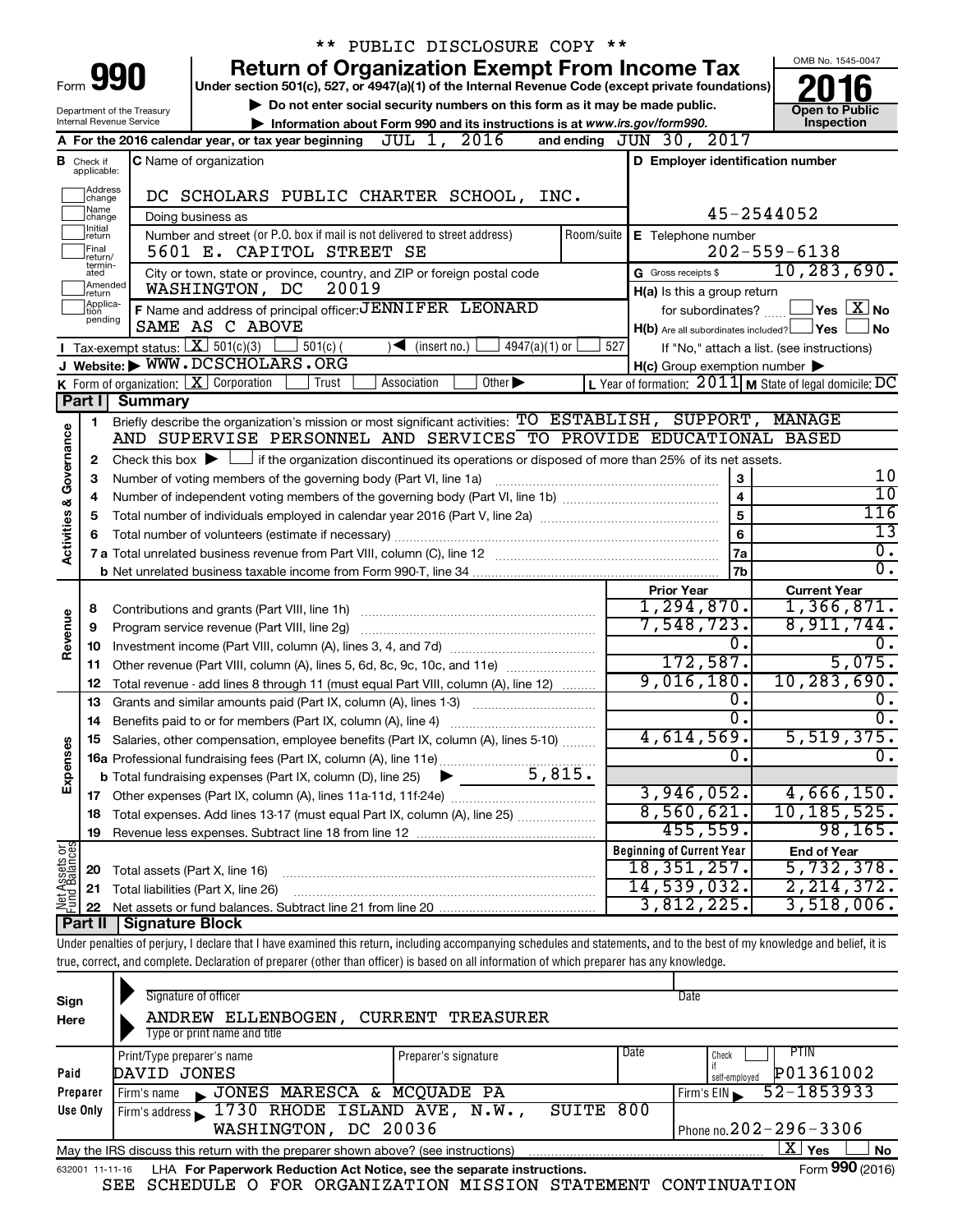|              | DC SCHOLARS PUBLIC CHARTER SCHOOL, INC. 45-2544052<br>Form 990 (2016)<br>Page 2<br>Part III   Statement of Program Service Accomplishments        |
|--------------|---------------------------------------------------------------------------------------------------------------------------------------------------|
|              | $\boxed{\text{X}}$                                                                                                                                |
| 1            | Briefly describe the organization's mission:                                                                                                      |
|              | TO ESTABLISH, SUPPORT, MANAGE AND SUPERVISE PERSONNEL AND SERVICES TO                                                                             |
|              | PROVIDE EDUCATIONAL BASED PROGRAMS OF ACADEMIC INSTRUCTION TO                                                                                     |
|              | CHILDREN, AGES 3-19 FROM THE DISTRICT OF COLUMBIA'S MOST DISADVANTAGED                                                                            |
|              | NEIGHBORHOODS, WITHOUT REGARD TO RACE, CREED, COLOR, SEX OR NATIONAL                                                                              |
| $\mathbf{2}$ | Did the organization undertake any significant program services during the year which were not listed on the                                      |
|              | $\exists$ Yes $\boxed{\text{X}}$ No<br>If "Yes." describe these new services on Schedule O.                                                       |
| 3            | $\Box$ Yes $~\boxed{\text{X}}$ No<br>Did the organization cease conducting, or make significant changes in how it conducts, any program services? |
|              | If "Yes," describe these changes on Schedule O.                                                                                                   |
| 4            | Describe the organization's program service accomplishments for each of its three largest program services, as measured by expenses.              |
|              | Section 501(c)(3) and 501(c)(4) organizations are required to report the amount of grants and allocations to others, the total expenses, and      |
|              | revenue, if any, for each program service reported.                                                                                               |
|              | $9,126,191$ $\cdot$ including grants of \$<br>8,911,744.<br>) (Expenses \$<br>4a (Code:<br>) (Revenue \$                                          |
|              | DC SCHOLARS PUBLIC CHARTER SCHOOL, INC. PROVIDES INSTRUCTIONAL AND<br>SUPPORT SERVICES FOR STUDENTS RANGING FROM PRESCHOOL THROUGH GRADE          |
|              | EIGHT. DCSPCS PREPARES STUDENTS FOR THE PATH TO COLLEGE AND PROVIDE                                                                               |
|              | STUDENTS WITH A FOUNDATION OF LIFE SKILLS REQUIRED TO BECOME PRODUCTIVE                                                                           |
|              | MEMBERS OF THEIR COMMUNITIES.                                                                                                                     |
|              |                                                                                                                                                   |
|              |                                                                                                                                                   |
|              |                                                                                                                                                   |
|              |                                                                                                                                                   |
|              |                                                                                                                                                   |
|              |                                                                                                                                                   |
| 4b           | (Code: ) (Expenses \$                                                                                                                             |
|              | including grants of \$ (Revenue \$)                                                                                                               |
|              |                                                                                                                                                   |
|              |                                                                                                                                                   |
|              |                                                                                                                                                   |
|              |                                                                                                                                                   |
|              |                                                                                                                                                   |
|              |                                                                                                                                                   |
|              |                                                                                                                                                   |
|              |                                                                                                                                                   |
|              |                                                                                                                                                   |
|              |                                                                                                                                                   |
| 4с           | (Code: ) (Expenses \$<br>$\frac{1}{2}$ including grants of \$                                                                                     |
|              |                                                                                                                                                   |
|              |                                                                                                                                                   |
|              |                                                                                                                                                   |
|              |                                                                                                                                                   |
|              |                                                                                                                                                   |
|              |                                                                                                                                                   |
|              |                                                                                                                                                   |
|              |                                                                                                                                                   |
|              |                                                                                                                                                   |
|              |                                                                                                                                                   |
|              |                                                                                                                                                   |
|              | 4d Other program services (Describe in Schedule O.)                                                                                               |
|              | (Expenses \$<br>) (Revenue \$<br>including grants of \$<br>9, $126$ , $191.$                                                                      |
| 4e           | Total program service expenses                                                                                                                    |
|              | Form 990 (2016)                                                                                                                                   |
|              | 632002 11-11-16                                                                                                                                   |
|              | 09180326 793927 30423<br>2016.05070 DC SCHOLARS PUBLIC CHARTER 30423_1                                                                            |
|              |                                                                                                                                                   |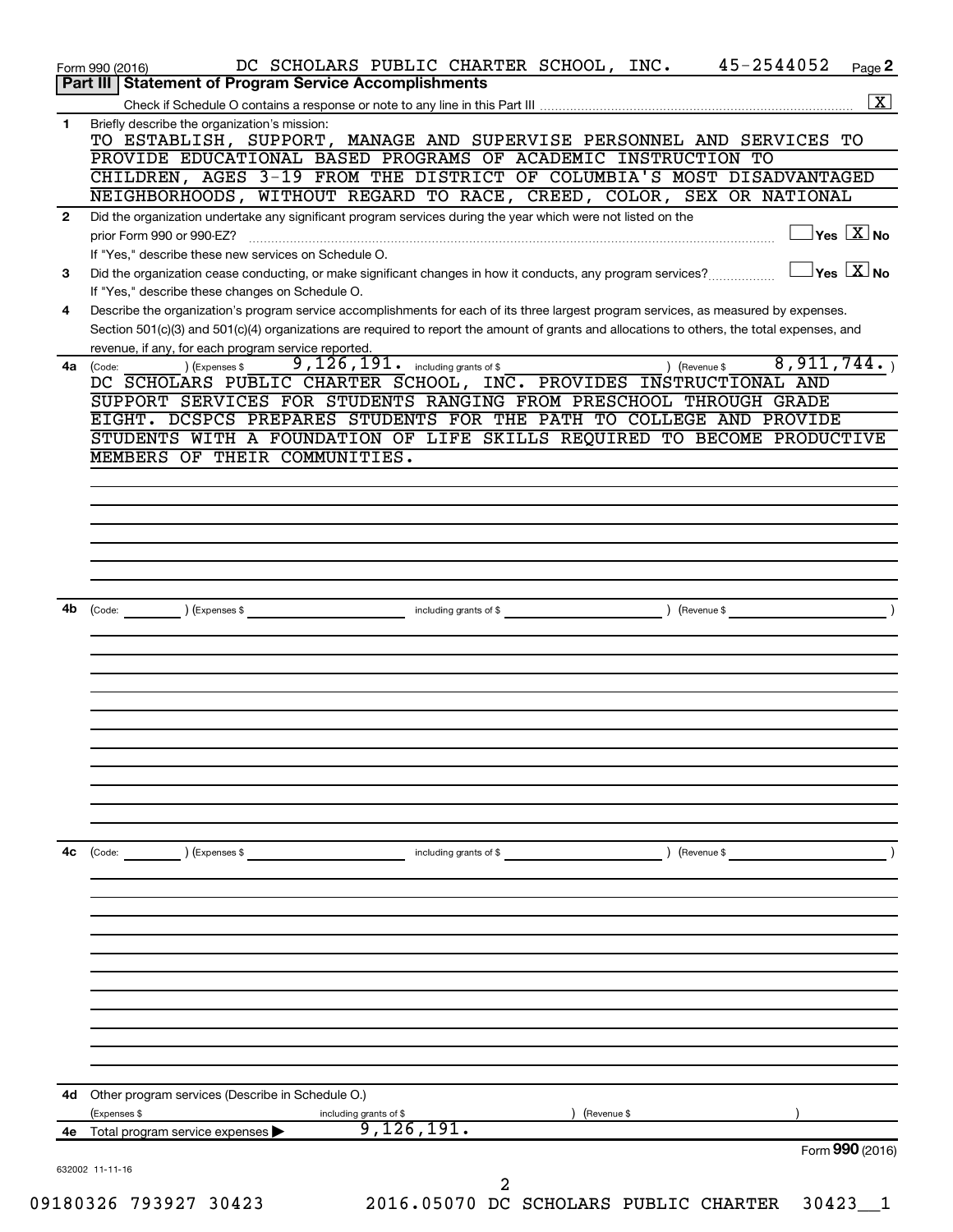|  | Form 990 (2016) |  |
|--|-----------------|--|

|     | Part IV   Checklist of Required Schedules                                                                                                                            |                 |                         |    |
|-----|----------------------------------------------------------------------------------------------------------------------------------------------------------------------|-----------------|-------------------------|----|
|     |                                                                                                                                                                      |                 | Yes                     | No |
| 1.  | Is the organization described in section 501(c)(3) or $4947(a)(1)$ (other than a private foundation)?                                                                |                 |                         |    |
|     |                                                                                                                                                                      | 1               | х                       |    |
| 2   | Is the organization required to complete Schedule B, Schedule of Contributors? [11] [12] the organization required to complete Schedule B, Schedule of Contributors? | $\mathbf{2}$    | $\overline{\text{x}}$   |    |
| 3   | Did the organization engage in direct or indirect political campaign activities on behalf of or in opposition to candidates for                                      |                 |                         |    |
|     |                                                                                                                                                                      | 3               |                         | х  |
| 4   | Section 501(c)(3) organizations. Did the organization engage in lobbying activities, or have a section 501(h) election in effect                                     |                 |                         | х  |
|     |                                                                                                                                                                      | 4               |                         |    |
| 5   | Is the organization a section 501(c)(4), 501(c)(5), or 501(c)(6) organization that receives membership dues, assessments, or                                         | 5               |                         | х  |
| 6   | Did the organization maintain any donor advised funds or any similar funds or accounts for which donors have the right to                                            |                 |                         |    |
|     | provide advice on the distribution or investment of amounts in such funds or accounts? If "Yes," complete Schedule D, Part I                                         | 6               |                         | х  |
| 7   | Did the organization receive or hold a conservation easement, including easements to preserve open space,                                                            |                 |                         |    |
|     | the environment, historic land areas, or historic structures? If "Yes," complete Schedule D, Part II                                                                 | $\overline{7}$  |                         | x  |
| 8   | Did the organization maintain collections of works of art, historical treasures, or other similar assets? If "Yes," complete                                         |                 |                         |    |
|     |                                                                                                                                                                      | 8               |                         | x  |
| 9   | Did the organization report an amount in Part X, line 21, for escrow or custodial account liability, serve as a custodian for                                        |                 |                         |    |
|     | amounts not listed in Part X; or provide credit counseling, debt management, credit repair, or debt negotiation services?                                            | 9               |                         | х  |
| 10  | Did the organization, directly or through a related organization, hold assets in temporarily restricted endowments, permanent                                        |                 |                         |    |
|     |                                                                                                                                                                      | 10              |                         | х  |
| 11  | If the organization's answer to any of the following questions is "Yes," then complete Schedule D, Parts VI, VII, VIII, IX, or X                                     |                 |                         |    |
|     | as applicable.                                                                                                                                                       |                 |                         |    |
| а   | Did the organization report an amount for land, buildings, and equipment in Part X, line 10? If "Yes," complete Schedule D,                                          |                 |                         |    |
|     | Part VI                                                                                                                                                              | 11a             | х                       |    |
| b   | Did the organization report an amount for investments - other securities in Part X, line 12 that is 5% or more of its total                                          |                 |                         |    |
|     |                                                                                                                                                                      | 11b             |                         | х  |
| с   | Did the organization report an amount for investments - program related in Part X, line 13 that is 5% or more of its total                                           |                 |                         |    |
|     |                                                                                                                                                                      | 11c             |                         | х  |
|     | d Did the organization report an amount for other assets in Part X, line 15 that is 5% or more of its total assets reported in                                       |                 |                         |    |
|     |                                                                                                                                                                      | 11d             | х                       |    |
|     | Did the organization report an amount for other liabilities in Part X, line 25? If "Yes," complete Schedule D, Part X                                                | 11e             | $\overline{\text{x}}$   |    |
| е   |                                                                                                                                                                      |                 |                         |    |
| f   | Did the organization's separate or consolidated financial statements for the tax year include a footnote that addresses                                              |                 | х                       |    |
|     | the organization's liability for uncertain tax positions under FIN 48 (ASC 740)? If "Yes," complete Schedule D, Part X                                               | 11f             |                         |    |
|     | 12a Did the organization obtain separate, independent audited financial statements for the tax year? If "Yes," complete                                              |                 |                         |    |
|     | Schedule D, Parts XI and XII                                                                                                                                         | 12a             |                         | x  |
|     | <b>b</b> Was the organization included in consolidated, independent audited financial statements for the tax year?                                                   |                 |                         |    |
|     | If "Yes," and if the organization answered "No" to line 12a, then completing Schedule D, Parts XI and XII is optional                                                | 12 <sub>b</sub> | х                       |    |
| 13  |                                                                                                                                                                      | 13              | $\overline{\textbf{x}}$ |    |
| 14a |                                                                                                                                                                      | 14a             |                         | x  |
| b   | Did the organization have aggregate revenues or expenses of more than \$10,000 from grantmaking, fundraising, business,                                              |                 |                         |    |
|     | investment, and program service activities outside the United States, or aggregate foreign investments valued at \$100,000                                           |                 |                         |    |
|     |                                                                                                                                                                      | 14b             |                         | х  |
| 15  | Did the organization report on Part IX, column (A), line 3, more than \$5,000 of grants or other assistance to or for any                                            |                 |                         |    |
|     |                                                                                                                                                                      | 15              |                         | х  |
| 16  | Did the organization report on Part IX, column (A), line 3, more than \$5,000 of aggregate grants or other assistance to                                             |                 |                         |    |
|     |                                                                                                                                                                      | 16              |                         | х  |
| 17  | Did the organization report a total of more than \$15,000 of expenses for professional fundraising services on Part IX,                                              |                 |                         |    |
|     |                                                                                                                                                                      | 17              |                         | х  |
| 18  | Did the organization report more than \$15,000 total of fundraising event gross income and contributions on Part VIII, lines                                         |                 |                         |    |
|     |                                                                                                                                                                      | 18              |                         | х  |
| 19  | Did the organization report more than \$15,000 of gross income from gaming activities on Part VIII, line 9a? If "Yes,"                                               |                 |                         |    |
|     |                                                                                                                                                                      | 19              |                         | X  |

Form (2016) **990**

632003 11-11-16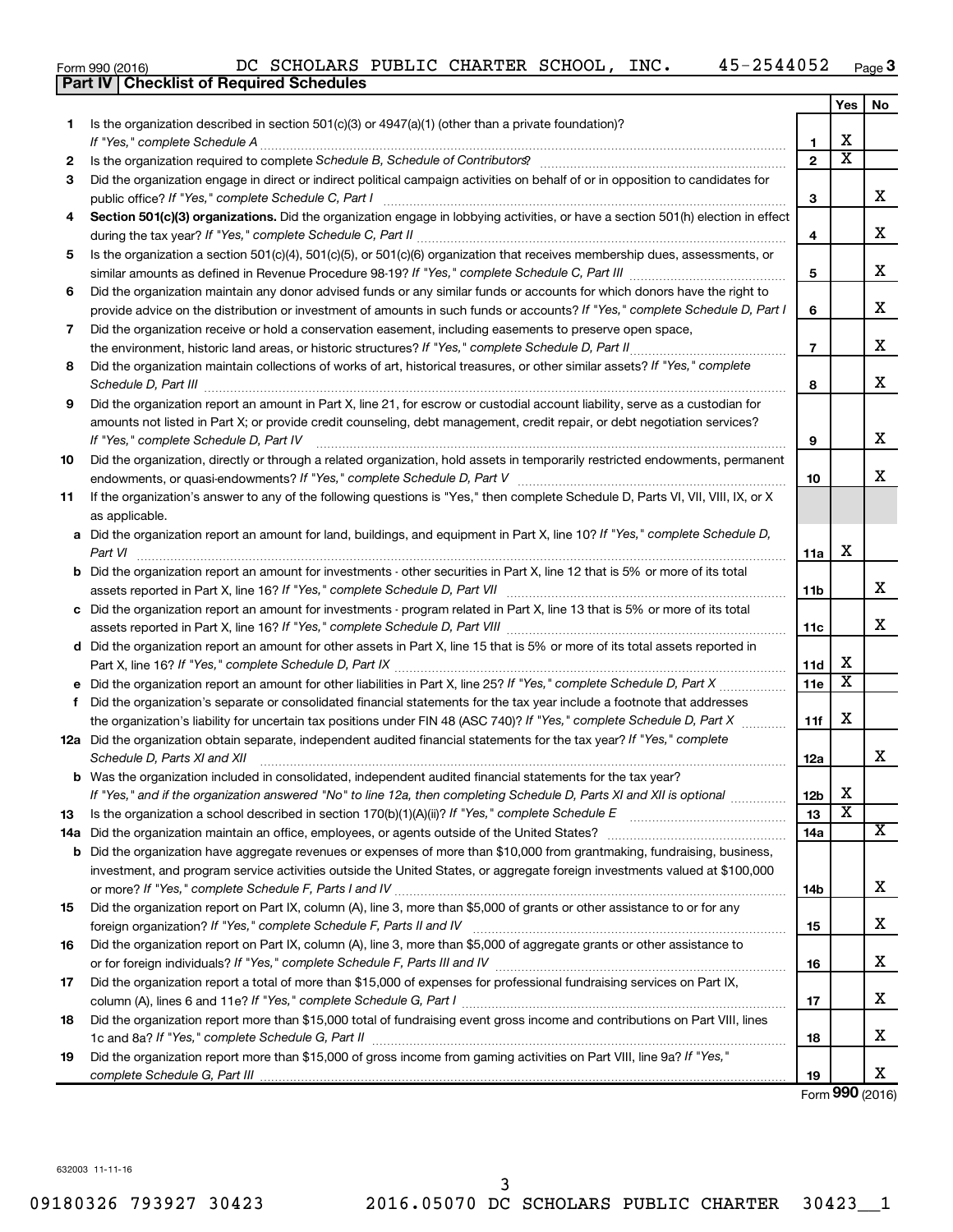| Form 990 (2016) |  | DC SCHOLARS PUBLIC CHARTER SCHOOL, |  |  |  | INC. | -2544052 | Page |  |
|-----------------|--|------------------------------------|--|--|--|------|----------|------|--|
|-----------------|--|------------------------------------|--|--|--|------|----------|------|--|

|    | <b>Part IV   Checklist of Required Schedules (continued)</b>                                                                                                                                         |                 |     |                         |
|----|------------------------------------------------------------------------------------------------------------------------------------------------------------------------------------------------------|-----------------|-----|-------------------------|
|    |                                                                                                                                                                                                      |                 | Yes | No                      |
|    | 20a Did the organization operate one or more hospital facilities? If "Yes," complete Schedule H                                                                                                      | 20a             |     | x                       |
|    |                                                                                                                                                                                                      | 20 <sub>b</sub> |     |                         |
| 21 | Did the organization report more than \$5,000 of grants or other assistance to any domestic organization or                                                                                          |                 |     |                         |
|    |                                                                                                                                                                                                      | 21              |     | х                       |
| 22 | Did the organization report more than \$5,000 of grants or other assistance to or for domestic individuals on                                                                                        |                 |     |                         |
|    |                                                                                                                                                                                                      | 22              |     | x                       |
| 23 | Did the organization answer "Yes" to Part VII, Section A, line 3, 4, or 5 about compensation of the organization's current                                                                           |                 |     |                         |
|    | and former officers, directors, trustees, key employees, and highest compensated employees? If "Yes," complete                                                                                       |                 |     |                         |
|    | Schedule J <b>Example 2 Contract 2 Contract 2 Contract 2 Contract 2 Contract 2 Contract 2 Contract 2 Contract 2 Contract 2 Contract 2 Contract 2 Contract 2 Contract 2 Contract 2 Contract 2 Con</b> | 23              | X   |                         |
|    | 24a Did the organization have a tax-exempt bond issue with an outstanding principal amount of more than \$100,000 as of the                                                                          |                 |     |                         |
|    | last day of the year, that was issued after December 31, 2002? If "Yes," answer lines 24b through 24d and complete                                                                                   |                 |     |                         |
|    | Schedule K. If "No", go to line 25a                                                                                                                                                                  | 24a             |     | x                       |
| b  |                                                                                                                                                                                                      | 24 <sub>b</sub> |     |                         |
|    | Did the organization maintain an escrow account other than a refunding escrow at any time during the year to defease                                                                                 |                 |     |                         |
|    |                                                                                                                                                                                                      | 24c             |     |                         |
|    |                                                                                                                                                                                                      | 24d             |     |                         |
|    | 25a Section 501(c)(3), 501(c)(4), and 501(c)(29) organizations. Did the organization engage in an excess benefit                                                                                     |                 |     |                         |
|    |                                                                                                                                                                                                      | 25a             |     | x                       |
|    | <b>b</b> Is the organization aware that it engaged in an excess benefit transaction with a disqualified person in a prior year, and                                                                  |                 |     |                         |
|    | that the transaction has not been reported on any of the organization's prior Forms 990 or 990-EZ? If "Yes," complete                                                                                |                 |     |                         |
|    | Schedule L, Part I                                                                                                                                                                                   | 25b             |     | х                       |
| 26 | Did the organization report any amount on Part X, line 5, 6, or 22 for receivables from or payables to any current or                                                                                |                 |     |                         |
|    | former officers, directors, trustees, key employees, highest compensated employees, or disqualified persons? If "Yes,"                                                                               |                 |     |                         |
|    | complete Schedule L, Part II                                                                                                                                                                         | 26              |     | х                       |
| 27 | Did the organization provide a grant or other assistance to an officer, director, trustee, key employee, substantial                                                                                 |                 |     |                         |
|    | contributor or employee thereof, a grant selection committee member, or to a 35% controlled entity or family member                                                                                  |                 |     |                         |
|    |                                                                                                                                                                                                      | 27              |     | х                       |
| 28 | Was the organization a party to a business transaction with one of the following parties (see Schedule L, Part IV                                                                                    |                 |     |                         |
|    | instructions for applicable filing thresholds, conditions, and exceptions):                                                                                                                          |                 |     |                         |
| а  | A current or former officer, director, trustee, or key employee? If "Yes," complete Schedule L, Part IV                                                                                              | 28a             |     | x                       |
| b  | A family member of a current or former officer, director, trustee, or key employee? If "Yes," complete Schedule L, Part IV                                                                           | 28b             |     | X                       |
|    | c An entity of which a current or former officer, director, trustee, or key employee (or a family member thereof) was an officer,                                                                    |                 |     |                         |
|    | director, trustee, or direct or indirect owner? If "Yes," complete Schedule L, Part IV                                                                                                               | 28c             |     | X                       |
| 29 |                                                                                                                                                                                                      | 29              |     | $\overline{\textbf{X}}$ |
| 30 | Did the organization receive contributions of art, historical treasures, or other similar assets, or qualified conservation                                                                          |                 |     |                         |
|    |                                                                                                                                                                                                      | 30              |     | Χ                       |
| 31 | Did the organization liquidate, terminate, or dissolve and cease operations?                                                                                                                         |                 |     |                         |
|    |                                                                                                                                                                                                      | 31              |     | x                       |
| 32 | Did the organization sell, exchange, dispose of, or transfer more than 25% of its net assets? If "Yes," complete                                                                                     |                 |     |                         |
|    |                                                                                                                                                                                                      | 32              |     | x                       |
| 33 | Did the organization own 100% of an entity disregarded as separate from the organization under Regulations                                                                                           |                 |     |                         |
|    |                                                                                                                                                                                                      | 33              |     | x                       |
| 34 | Was the organization related to any tax-exempt or taxable entity? If "Yes," complete Schedule R, Part II, III, or IV, and                                                                            |                 |     |                         |
|    | Part V, line 1                                                                                                                                                                                       | 34              | X   |                         |
|    |                                                                                                                                                                                                      | 35a             |     | х                       |
|    | b If "Yes" to line 35a, did the organization receive any payment from or engage in any transaction with a controlled entity                                                                          |                 |     |                         |
|    |                                                                                                                                                                                                      | 35b             |     |                         |
| 36 | Section 501(c)(3) organizations. Did the organization make any transfers to an exempt non-charitable related organization?                                                                           |                 |     |                         |
|    |                                                                                                                                                                                                      | 36              |     | х                       |
| 37 | Did the organization conduct more than 5% of its activities through an entity that is not a related organization                                                                                     |                 |     |                         |
|    |                                                                                                                                                                                                      | 37              |     | x                       |
| 38 | Did the organization complete Schedule O and provide explanations in Schedule O for Part VI, lines 11b and 19?                                                                                       |                 |     |                         |
|    |                                                                                                                                                                                                      | 38              | X   |                         |

Form (2016) **990**

632004 11-11-16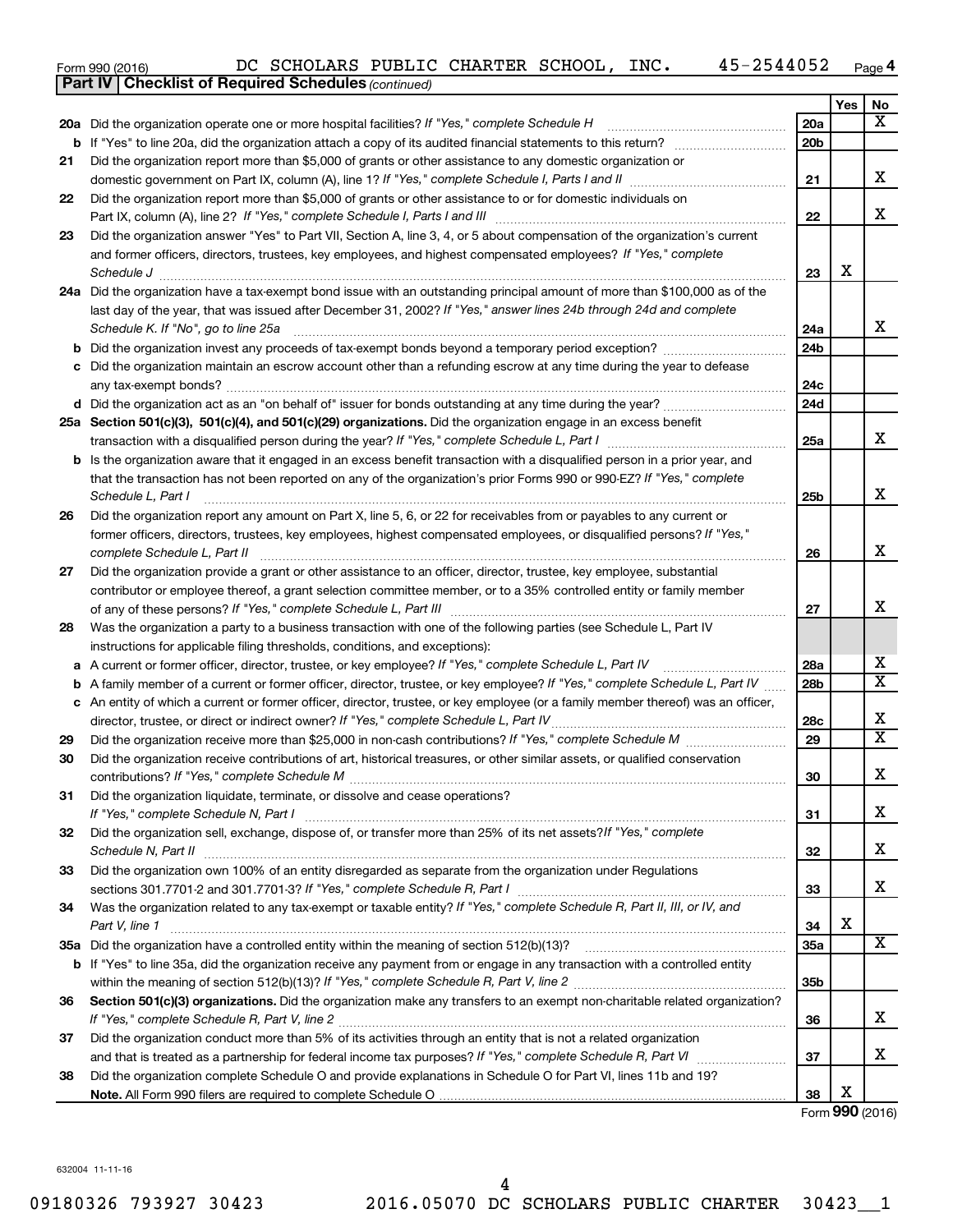|    | 45-2544052<br>DC SCHOLARS PUBLIC CHARTER SCHOOL, INC.<br>Form 990 (2016)                                                                        |                 |                 | Page 5    |
|----|-------------------------------------------------------------------------------------------------------------------------------------------------|-----------------|-----------------|-----------|
|    | <b>Statements Regarding Other IRS Filings and Tax Compliance</b><br><b>Part V</b>                                                               |                 |                 |           |
|    | Check if Schedule O contains a response or note to any line in this Part V                                                                      |                 |                 |           |
|    |                                                                                                                                                 |                 | Yes             | <b>No</b> |
|    | 30<br>1a                                                                                                                                        |                 |                 |           |
|    | 0<br>1 <sub>b</sub><br>Enter the number of Forms W-2G included in line 1a. Enter -0- if not applicable                                          |                 |                 |           |
|    | Did the organization comply with backup withholding rules for reportable payments to vendors and reportable gaming                              |                 |                 |           |
|    |                                                                                                                                                 | 1c              | х               |           |
|    | 2a Enter the number of employees reported on Form W-3, Transmittal of Wage and Tax Statements,                                                  |                 |                 |           |
|    | 116<br>filed for the calendar year ending with or within the year covered by this return<br>2a                                                  |                 |                 |           |
|    |                                                                                                                                                 | 2 <sub>b</sub>  | х               |           |
|    |                                                                                                                                                 |                 |                 |           |
|    |                                                                                                                                                 | За              |                 | х         |
|    |                                                                                                                                                 | 3 <sub>b</sub>  |                 |           |
|    | 4a At any time during the calendar year, did the organization have an interest in, or a signature or other authority over, a                    |                 |                 |           |
|    | financial account in a foreign country (such as a bank account, securities account, or other financial account)?                                | 4a              |                 | x         |
|    | <b>b</b> If "Yes," enter the name of the foreign country: $\blacktriangleright$                                                                 |                 |                 |           |
|    | See instructions for filing requirements for FinCEN Form 114, Report of Foreign Bank and Financial Accounts (FBAR).                             |                 |                 |           |
|    |                                                                                                                                                 | 5a              |                 | х         |
|    |                                                                                                                                                 | 5 <sub>b</sub>  |                 | X         |
|    |                                                                                                                                                 | 5c              |                 |           |
|    | 6a Does the organization have annual gross receipts that are normally greater than \$100,000, and did the organization solicit                  |                 |                 |           |
|    |                                                                                                                                                 | 6a              |                 | x         |
|    | <b>b</b> If "Yes," did the organization include with every solicitation an express statement that such contributions or gifts                   |                 |                 |           |
|    |                                                                                                                                                 | 6b              |                 |           |
| 7  | Organizations that may receive deductible contributions under section 170(c).                                                                   |                 |                 |           |
|    | Did the organization receive a payment in excess of \$75 made partly as a contribution and partly for goods and services provided to the payor? | 7a              |                 | х         |
|    |                                                                                                                                                 | 7b              |                 |           |
|    | c Did the organization sell, exchange, or otherwise dispose of tangible personal property for which it was required                             |                 |                 |           |
|    |                                                                                                                                                 | 7с              |                 | х         |
|    | 7d                                                                                                                                              |                 |                 |           |
|    |                                                                                                                                                 | 7е              |                 | х         |
| f. | Did the organization, during the year, pay premiums, directly or indirectly, on a personal benefit contract?                                    | 7f              |                 | х         |
|    | If the organization received a contribution of qualified intellectual property, did the organization file Form 8899 as required?                | 7g              |                 |           |
| h  | If the organization received a contribution of cars, boats, airplanes, or other vehicles, did the organization file a Form 1098-C?              | 7h              |                 |           |
| 8  | Sponsoring organizations maintaining donor advised funds. Did a donor advised fund maintained by the                                            |                 |                 |           |
|    |                                                                                                                                                 | 8               |                 |           |
|    | Sponsoring organizations maintaining donor advised funds.                                                                                       |                 |                 |           |
| а  | Did the sponsoring organization make any taxable distributions under section 4966?                                                              | 9а              |                 |           |
| b  |                                                                                                                                                 | 9b              |                 |           |
| 10 | Section 501(c)(7) organizations. Enter:                                                                                                         |                 |                 |           |
| а  | 10a                                                                                                                                             |                 |                 |           |
| b  | Gross receipts, included on Form 990, Part VIII, line 12, for public use of club facilities<br>10b                                              |                 |                 |           |
| 11 | Section 501(c)(12) organizations. Enter:                                                                                                        |                 |                 |           |
| а  | 11a                                                                                                                                             |                 |                 |           |
| b  | Gross income from other sources (Do not net amounts due or paid to other sources against                                                        |                 |                 |           |
|    | amounts due or received from them.)<br>11b                                                                                                      |                 |                 |           |
|    | 12a Section 4947(a)(1) non-exempt charitable trusts. Is the organization filing Form 990 in lieu of Form 1041?                                  | 12a             |                 |           |
|    | 12b<br><b>b</b> If "Yes," enter the amount of tax-exempt interest received or accrued during the year                                           |                 |                 |           |
| 13 | Section 501(c)(29) qualified nonprofit health insurance issuers.                                                                                |                 |                 |           |
| а  |                                                                                                                                                 | 13a             |                 |           |
|    | Note. See the instructions for additional information the organization must report on Schedule O.                                               |                 |                 |           |
|    | <b>b</b> Enter the amount of reserves the organization is required to maintain by the states in which the                                       |                 |                 |           |
|    | 13b                                                                                                                                             |                 |                 |           |
| c  | 13c                                                                                                                                             |                 |                 |           |
|    | 14a Did the organization receive any payments for indoor tanning services during the tax year?                                                  | 14a             |                 | х         |
|    |                                                                                                                                                 | 14 <sub>b</sub> |                 |           |
|    |                                                                                                                                                 |                 | Form 990 (2016) |           |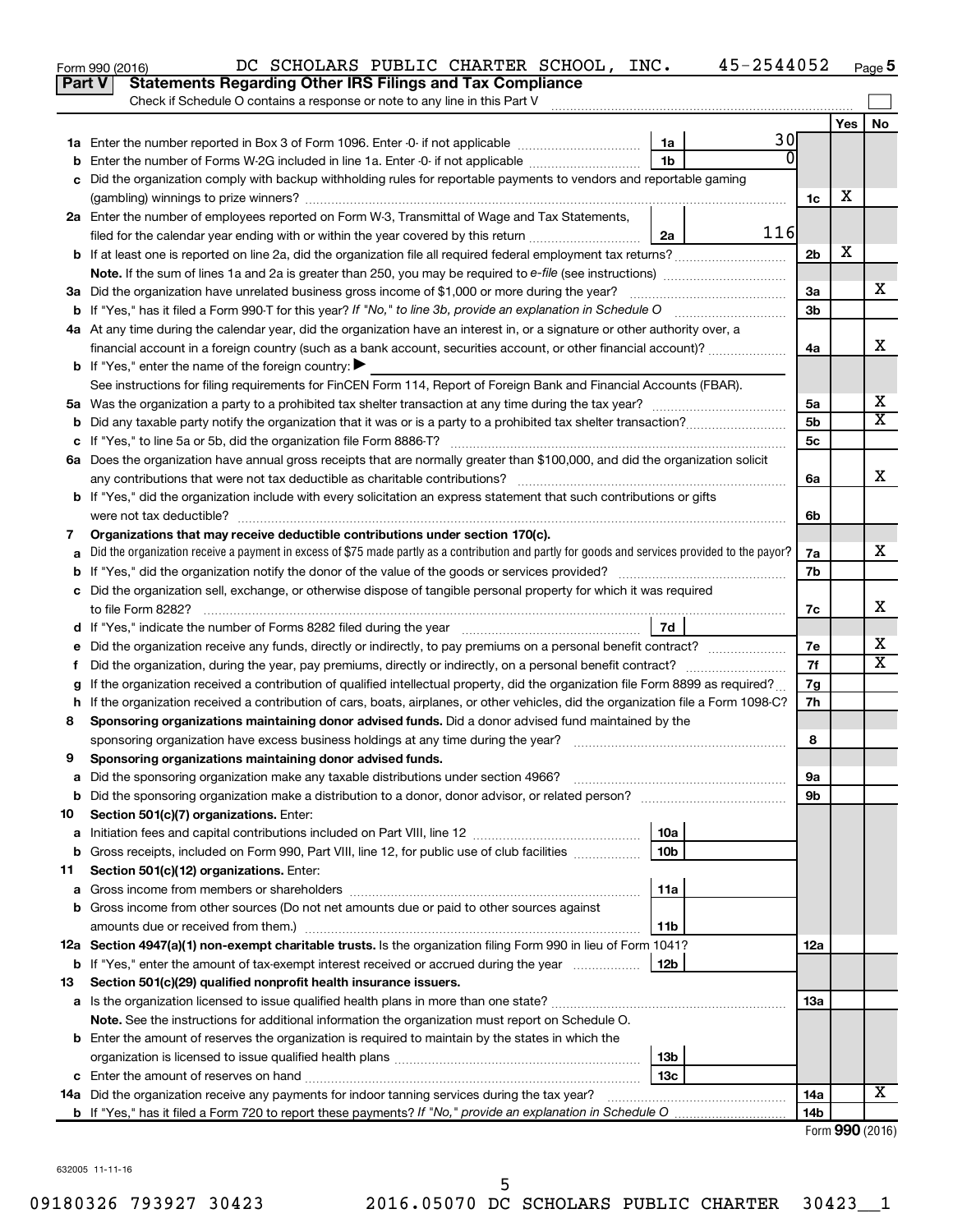| Form 990 (2016) |  |
|-----------------|--|
|-----------------|--|

### Form 990 (2016)  $\,$ DC SCHOLARS PUBLIC CHARTER SCHOOL, INC.  $\,$  45-2544052  $\,$  Page

**6**

**Part VI** Governance, Management, and Disclosure For each "Yes" response to lines 2 through 7b below, and for a "No" response *to line 8a, 8b, or 10b below, describe the circumstances, processes, or changes in Schedule O. See instructions.*

|    | Check if Schedule O contains a response or note to any line in this Part VI [11] [12] [12] Check if Schedule O contains a response or note to any line in this Part VI                                                         |    |                 |                 |                         | $\boxed{\text{X}}$      |
|----|--------------------------------------------------------------------------------------------------------------------------------------------------------------------------------------------------------------------------------|----|-----------------|-----------------|-------------------------|-------------------------|
|    | <b>Section A. Governing Body and Management</b>                                                                                                                                                                                |    |                 |                 |                         |                         |
|    |                                                                                                                                                                                                                                |    |                 |                 | Yes                     | No                      |
|    | 1a Enter the number of voting members of the governing body at the end of the tax year                                                                                                                                         | 1a | 10 <sub>l</sub> |                 |                         |                         |
|    | If there are material differences in voting rights among members of the governing body, or if the governing                                                                                                                    |    |                 |                 |                         |                         |
|    | body delegated broad authority to an executive committee or similar committee, explain in Schedule O.                                                                                                                          |    |                 |                 |                         |                         |
| b  | Enter the number of voting members included in line 1a, above, who are independent                                                                                                                                             | 1b | 10              |                 |                         |                         |
| 2  | Did any officer, director, trustee, or key employee have a family relationship or a business relationship with any other                                                                                                       |    |                 |                 |                         |                         |
|    | officer, director, trustee, or key employee?                                                                                                                                                                                   |    |                 | $\mathbf{2}$    |                         | x                       |
| 3  | Did the organization delegate control over management duties customarily performed by or under the direct supervision                                                                                                          |    |                 |                 |                         |                         |
|    |                                                                                                                                                                                                                                |    |                 | 3               | X                       |                         |
| 4  | Did the organization make any significant changes to its governing documents since the prior Form 990 was filed?                                                                                                               |    |                 | 4               |                         | $\overline{\mathbf{X}}$ |
| 5  |                                                                                                                                                                                                                                |    |                 | 5               |                         | $\overline{\mathbf{x}}$ |
| 6  |                                                                                                                                                                                                                                |    |                 | 6               |                         | $\overline{\mathbf{x}}$ |
| 7a | Did the organization have members, stockholders, or other persons who had the power to elect or appoint one or                                                                                                                 |    |                 |                 |                         |                         |
|    |                                                                                                                                                                                                                                |    |                 | 7a              |                         | Х                       |
| b  | Are any governance decisions of the organization reserved to (or subject to approval by) members, stockholders, or                                                                                                             |    |                 |                 |                         |                         |
|    |                                                                                                                                                                                                                                |    |                 | 7b              |                         | х                       |
| 8  | Did the organization contemporaneously document the meetings held or written actions undertaken during the year by the following:                                                                                              |    |                 |                 |                         |                         |
| а  |                                                                                                                                                                                                                                |    |                 | 8а              | х                       |                         |
|    |                                                                                                                                                                                                                                |    |                 | 8b              | $\overline{\mathbf{x}}$ |                         |
| 9  | Is there any officer, director, trustee, or key employee listed in Part VII, Section A, who cannot be reached at the                                                                                                           |    |                 |                 |                         |                         |
|    |                                                                                                                                                                                                                                |    |                 | 9               |                         | x                       |
|    | Section B. Policies (This Section B requests information about policies not required by the Internal Revenue Code.)                                                                                                            |    |                 |                 |                         |                         |
|    |                                                                                                                                                                                                                                |    |                 |                 | Yes                     | No                      |
|    |                                                                                                                                                                                                                                |    |                 | <b>10a</b>      |                         | х                       |
|    | <b>b</b> If "Yes," did the organization have written policies and procedures governing the activities of such chapters, affiliates,                                                                                            |    |                 |                 |                         |                         |
|    |                                                                                                                                                                                                                                |    |                 | 10b             |                         |                         |
|    | 11a Has the organization provided a complete copy of this Form 990 to all members of its governing body before filing the form?                                                                                                |    |                 | 11a             | X                       |                         |
|    | <b>b</b> Describe in Schedule O the process, if any, used by the organization to review this Form 990.                                                                                                                         |    |                 |                 |                         |                         |
|    | 12a Did the organization have a written conflict of interest policy? If "No," go to line 13                                                                                                                                    |    |                 | 12a             | х                       |                         |
|    | Were officers, directors, or trustees, and key employees required to disclose annually interests that could give rise to conflicts?                                                                                            |    |                 | 12 <sub>b</sub> | $\overline{\textbf{x}}$ |                         |
| с  | Did the organization regularly and consistently monitor and enforce compliance with the policy? If "Yes," describe                                                                                                             |    |                 |                 |                         |                         |
|    | in Schedule O how this was done manufactured and continuum and contact the was done manufactured and contact t                                                                                                                 |    |                 | 12c             | х                       |                         |
| 13 |                                                                                                                                                                                                                                |    |                 | 13              | $\overline{\textbf{x}}$ |                         |
| 14 |                                                                                                                                                                                                                                |    |                 | 14              | $\overline{\textbf{x}}$ |                         |
| 15 | Did the process for determining compensation of the following persons include a review and approval by independent                                                                                                             |    |                 |                 |                         |                         |
|    | persons, comparability data, and contemporaneous substantiation of the deliberation and decision?                                                                                                                              |    |                 |                 |                         |                         |
| а  | The organization's CEO, Executive Director, or top management official [111] [12] manument content or organization's CEO, Executive Director, or top management official [11] manument content or or or or or or or or or or o |    |                 | 15a             |                         | х                       |
|    |                                                                                                                                                                                                                                |    |                 | 15b             |                         | $\mathbf x$             |
|    | If "Yes" to line 15a or 15b, describe the process in Schedule O (see instructions).                                                                                                                                            |    |                 |                 |                         |                         |
|    | 16a Did the organization invest in, contribute assets to, or participate in a joint venture or similar arrangement with a                                                                                                      |    |                 |                 |                         |                         |
|    | taxable entity during the year?                                                                                                                                                                                                |    |                 | 16a             |                         | x                       |
|    | b If "Yes," did the organization follow a written policy or procedure requiring the organization to evaluate its participation                                                                                                 |    |                 |                 |                         |                         |
|    |                                                                                                                                                                                                                                |    |                 |                 |                         |                         |
|    | in joint venture arrangements under applicable federal tax law, and take steps to safeguard the organization's                                                                                                                 |    |                 |                 |                         |                         |
|    | exempt status with respect to such arrangements?<br><b>Section C. Disclosure</b>                                                                                                                                               |    |                 | 16b             |                         |                         |
| 17 | List the states with which a copy of this Form 990 is required to be filed $\blacktriangleright DC$                                                                                                                            |    |                 |                 |                         |                         |
| 18 | Section 6104 requires an organization to make its Forms 1023 (or 1024 if applicable), 990, and 990-T (Section 501(c)(3)s only) available                                                                                       |    |                 |                 |                         |                         |
|    |                                                                                                                                                                                                                                |    |                 |                 |                         |                         |
|    | for public inspection. Indicate how you made these available. Check all that apply.<br>$\lfloor x \rfloor$ Upon request                                                                                                        |    |                 |                 |                         |                         |
|    | Another's website<br>Other (explain in Schedule O)<br>Own website                                                                                                                                                              |    |                 |                 |                         |                         |
| 19 | Describe in Schedule O whether (and if so, how) the organization made its governing documents, conflict of interest policy, and financial                                                                                      |    |                 |                 |                         |                         |
|    | statements available to the public during the tax year.                                                                                                                                                                        |    |                 |                 |                         |                         |
| 20 | State the name, address, and telephone number of the person who possesses the organization's books and records:                                                                                                                |    |                 |                 |                         |                         |
|    | DC SCHOLARS COMMUNITY SCHOOLS - 202-559-6138                                                                                                                                                                                   |    |                 |                 |                         |                         |
|    | 5601 E. CAPITOL STREET SE, WASHINGTON, DC<br>20019                                                                                                                                                                             |    |                 |                 |                         |                         |
|    | 632006 11-11-16                                                                                                                                                                                                                |    |                 |                 | Form 990 (2016)         |                         |
|    | 6                                                                                                                                                                                                                              |    |                 |                 |                         |                         |
|    | 09180326 793927 30423<br>2016.05070 DC SCHOLARS PUBLIC CHARTER                                                                                                                                                                 |    |                 |                 | $30423 - 1$             |                         |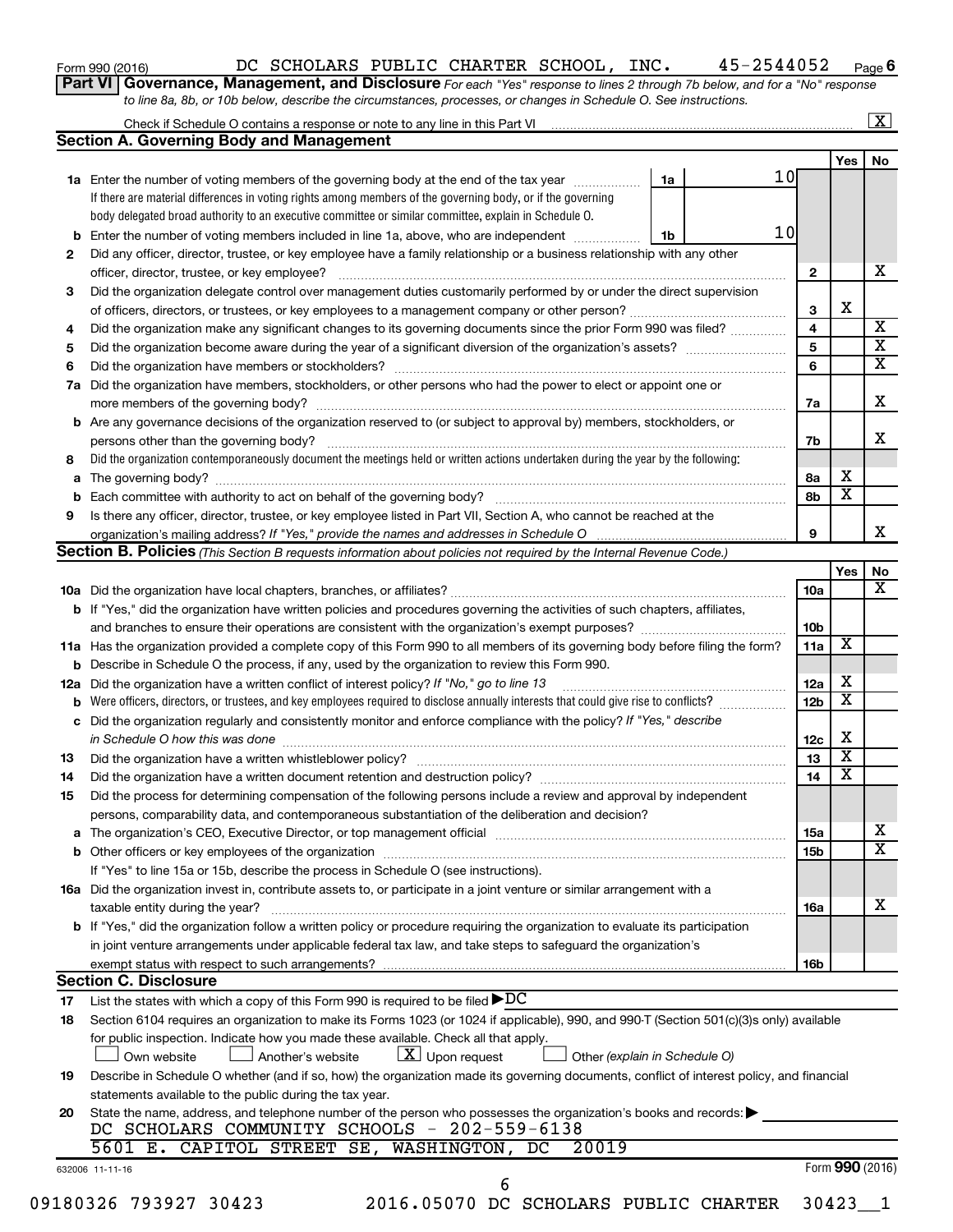$\Box$ 

| Part VII Compensation of Officers, Directors, Trustees, Key Employees, Highest Compensated |  |  |
|--------------------------------------------------------------------------------------------|--|--|
| <b>Employees, and Independent Contractors</b>                                              |  |  |

Check if Schedule O contains a response or note to any line in this Part VII

**Section A. Officers, Directors, Trustees, Key Employees, and Highest Compensated Employees**

**1a**  Complete this table for all persons required to be listed. Report compensation for the calendar year ending with or within the organization's tax year.

**•** List all of the organization's current officers, directors, trustees (whether individuals or organizations), regardless of amount of compensation. Enter -0- in columns  $(D)$ ,  $(E)$ , and  $(F)$  if no compensation was paid.

**•** List all of the organization's **current** key employees, if any. See instructions for definition of "key employee."

**•** List the organization's five current highest compensated employees (other than an officer, director, trustee, or key employee) who received reportable compensation (Box 5 of Form W-2 and/or Box 7 of Form 1099-MISC) of more than \$100,000 from the organization and any related organizations.

**•** List all of the organization's former officers, key employees, and highest compensated employees who received more than \$100,000 of reportable compensation from the organization and any related organizations.

**•** List all of the organization's former directors or trustees that received, in the capacity as a former director or trustee of the organization, more than \$10,000 of reportable compensation from the organization and any related organizations.

List persons in the following order: individual trustees or directors; institutional trustees; officers; key employees; highest compensated employees; and former such persons.

Check this box if neither the organization nor any related organization compensated any current officer, director, or trustee.  $\Box$ 

| (A)                           | (B)                  |                                |                       | (C)                                                              |              |                                 |              | (D)             | (E)             | (F)                         |
|-------------------------------|----------------------|--------------------------------|-----------------------|------------------------------------------------------------------|--------------|---------------------------------|--------------|-----------------|-----------------|-----------------------------|
| Name and Title                | Average              | (do not check more than one    |                       |                                                                  | Position     |                                 |              | Reportable      | Reportable      | Estimated                   |
|                               | hours per            |                                |                       | box, unless person is both an<br>officer and a director/trustee) |              |                                 | compensation | compensation    | amount of       |                             |
|                               | week                 |                                |                       |                                                                  |              |                                 |              | from            | from related    | other                       |
|                               | (list any            |                                |                       |                                                                  |              |                                 |              | the             | organizations   | compensation                |
|                               | hours for<br>related |                                |                       |                                                                  |              |                                 |              | organization    | (W-2/1099-MISC) | from the                    |
|                               | organizations        |                                |                       |                                                                  |              |                                 |              | (W-2/1099-MISC) |                 | organization<br>and related |
|                               | below                |                                |                       |                                                                  |              |                                 |              |                 |                 | organizations               |
|                               | line)                | Individual trustee or director | Institutional trustee | Officer                                                          | Key employee | Highest compensated<br>employee | Former       |                 |                 |                             |
| ROBERT WEINBERG<br>(1)        | 1.00                 |                                |                       |                                                                  |              |                                 |              |                 |                 |                             |
| <b>CHAIR</b>                  | 1.00                 | X                              |                       | $\mathbf X$                                                      |              |                                 |              | 0.              | О.              | $\boldsymbol{0}$ .          |
| (2)<br>STEPHANIE LILLEY       | 1.00                 |                                |                       |                                                                  |              |                                 |              |                 |                 |                             |
| <b>SECRETARY</b>              |                      | $\rm X$                        |                       | $\rm X$                                                          |              |                                 |              | 0.              | $\mathbf 0$ .   | $\mathbf 0$ .               |
| STEPHANE CARNOT<br>(3)        | 1.00                 |                                |                       |                                                                  |              |                                 |              |                 |                 |                             |
| <b>TREASURER</b>              | 1.00                 | X                              |                       | $\mathbf X$                                                      |              |                                 |              | 0.              | $\mathbf 0$ .   | $\mathbf 0$ .               |
| AMY BOGER<br>(4)              | 1.00                 |                                |                       |                                                                  |              |                                 |              |                 |                 |                             |
| BOARD MEMBER                  |                      | $\mathbf X$                    |                       |                                                                  |              |                                 |              | 0.              | $\mathbf 0$ .   | $\mathbf 0$ .               |
| MICHAEL JONES<br>(5)          | 1.00                 |                                |                       |                                                                  |              |                                 |              |                 |                 |                             |
| BOARD MEMBER                  |                      | $\mathbf X$                    |                       |                                                                  |              |                                 |              | 0.              | $\mathbf 0$ .   | $\mathbf 0$ .               |
| <b>TAMEKA MARTIN</b><br>(6)   | 1.00                 |                                |                       |                                                                  |              |                                 |              |                 |                 |                             |
| BOARD MEMBER                  |                      | X                              |                       |                                                                  |              |                                 |              | 0.              | $\mathbf 0$ .   | $\mathbf 0$ .               |
| KAREN O'NEIL<br>(7)           | 1.00                 |                                |                       |                                                                  |              |                                 |              |                 |                 |                             |
| <b>BOARD MEMBER</b>           |                      | $\mathbf X$                    |                       |                                                                  |              |                                 |              | 0.              | О.              | $\boldsymbol{0}$ .          |
| WILLIAM SARRAILLE<br>(8)      | 1.00                 |                                |                       |                                                                  |              |                                 |              |                 |                 |                             |
| <b>BOARD MEMBER</b>           |                      | $\mathbf X$                    |                       |                                                                  |              |                                 |              | 0.              | О.              | $\mathbf 0$ .               |
| MICHAEL SIGAL<br>(9)          | 1.00                 |                                |                       |                                                                  |              |                                 |              |                 |                 |                             |
| BOARD MEMBER UNTIL SEPT 2016  |                      | X                              |                       |                                                                  |              |                                 |              | 0.              | $\mathbf 0$ .   | $\mathbf 0$ .               |
| (10) NATALIE WEXLER           | 1.00                 |                                |                       |                                                                  |              |                                 |              |                 |                 |                             |
| BOARD MEMBER UNTIL OCT 2016   |                      | X                              |                       |                                                                  |              |                                 |              | $\mathbf 0$ .   | $\mathbf 0$ .   | $\mathbf 0$ .               |
| (11) MIEKA WICK               | 1.00                 |                                |                       |                                                                  |              |                                 |              |                 |                 |                             |
| <b>BOARD MEMBER</b>           | 1.00                 | X                              |                       |                                                                  |              |                                 |              | $\mathbf 0$ .   | $\mathbf 0$ .   | $0$ .                       |
| (12) TAWANA PURNELL           | 1.00                 |                                |                       |                                                                  |              |                                 |              |                 |                 |                             |
| BOARD MEMBER UNTIL APRIL 2017 |                      | X                              |                       |                                                                  |              |                                 |              | $\mathbf 0$ .   | О.              | $\mathbf 0$ .               |
| (13) ANDREW ELLENBOGEN        | 1.00                 |                                |                       |                                                                  |              |                                 |              |                 |                 |                             |
| BOARD MEMBER AS OF SEPT 2016  |                      | $\mathbf X$                    |                       |                                                                  |              |                                 |              | 0.              | $\mathbf 0$ .   | $\mathbf 0$ .               |
| (14) REBECCA CROUCH           | 40.00                |                                |                       |                                                                  |              |                                 |              |                 |                 |                             |
| CHIEF EXECUTIVE OFFICER       |                      |                                |                       | X                                                                |              |                                 |              | 123,600.        | 0.              | 28,709.                     |
|                               |                      |                                |                       |                                                                  |              |                                 |              |                 |                 |                             |
|                               |                      |                                |                       |                                                                  |              |                                 |              |                 |                 |                             |
|                               |                      |                                |                       |                                                                  |              |                                 |              |                 |                 |                             |
|                               |                      |                                |                       |                                                                  |              |                                 |              |                 |                 |                             |
|                               |                      |                                |                       |                                                                  |              |                                 |              |                 |                 |                             |
|                               |                      |                                |                       |                                                                  |              |                                 |              |                 |                 |                             |

632007 11-11-16

7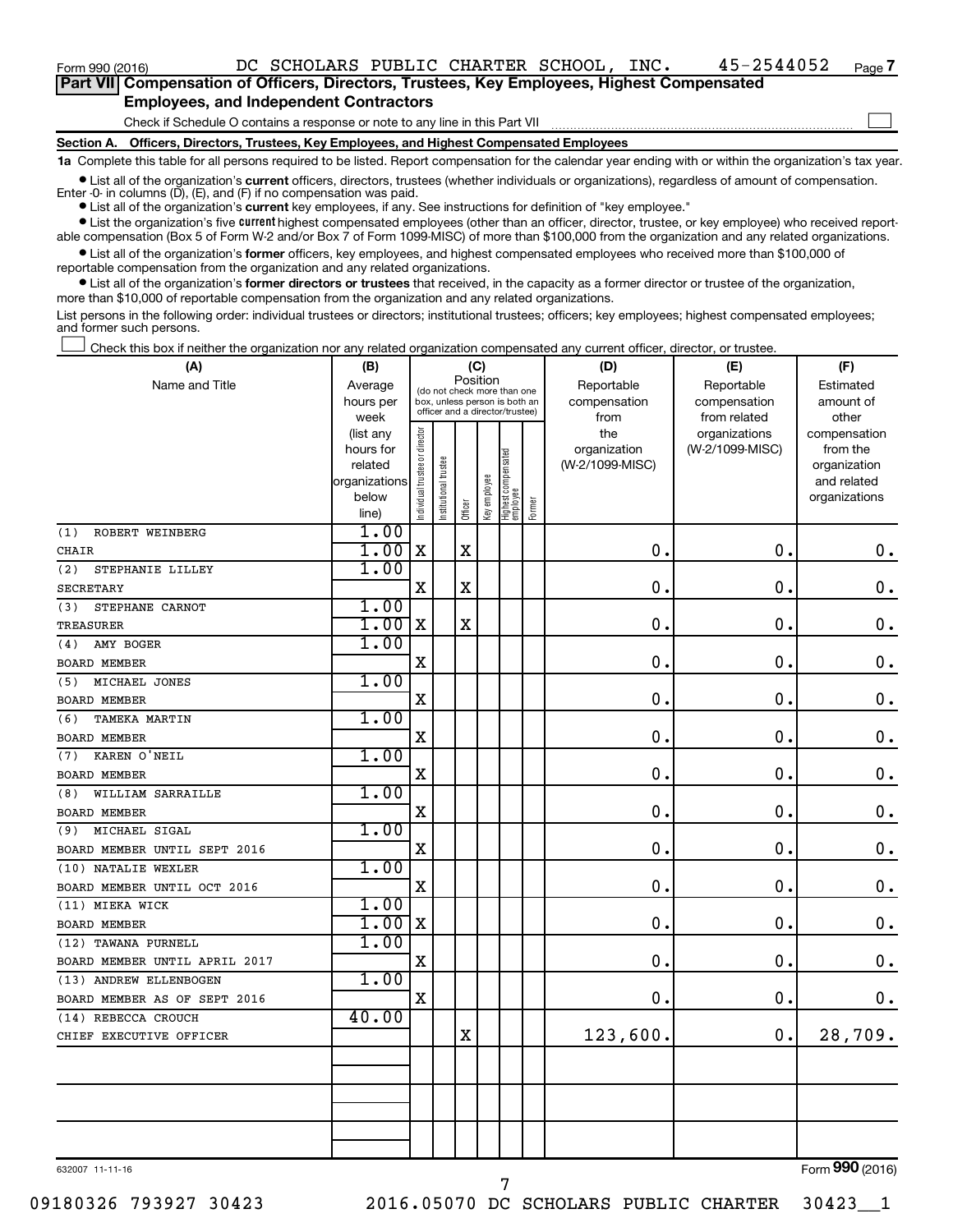| Form 990 (2016)                                                                                                                                                                                                                |                           |                                |                       |          |              |                                   |        | DC SCHOLARS PUBLIC CHARTER SCHOOL, INC. | 45-2544052      |                  |                 |                             | Page 8           |
|--------------------------------------------------------------------------------------------------------------------------------------------------------------------------------------------------------------------------------|---------------------------|--------------------------------|-----------------------|----------|--------------|-----------------------------------|--------|-----------------------------------------|-----------------|------------------|-----------------|-----------------------------|------------------|
| <b>Part VII</b><br>Section A. Officers, Directors, Trustees, Key Employees, and Highest Compensated Employees (continued)                                                                                                      |                           |                                |                       |          |              |                                   |        |                                         |                 |                  |                 |                             |                  |
| (A)                                                                                                                                                                                                                            | (B)                       |                                |                       | (C)      |              |                                   |        | (D)                                     | (E)             |                  |                 | (F)                         |                  |
| Name and title                                                                                                                                                                                                                 | Average                   |                                |                       | Position |              | (do not check more than one       |        | Reportable                              | Reportable      |                  |                 | Estimated                   |                  |
|                                                                                                                                                                                                                                | hours per                 |                                |                       |          |              | box, unless person is both an     |        | compensation                            | compensation    |                  |                 | amount of                   |                  |
|                                                                                                                                                                                                                                | week                      |                                |                       |          |              | officer and a director/trustee)   |        | from                                    | from related    |                  |                 | other                       |                  |
|                                                                                                                                                                                                                                | (list any<br>hours for    |                                |                       |          |              |                                   |        | the                                     | organizations   |                  |                 | compensation                |                  |
|                                                                                                                                                                                                                                | related                   |                                |                       |          |              |                                   |        | organization                            | (W-2/1099-MISC) |                  |                 | from the                    |                  |
|                                                                                                                                                                                                                                | organizations             |                                |                       |          |              |                                   |        | (W-2/1099-MISC)                         |                 |                  |                 | organization<br>and related |                  |
|                                                                                                                                                                                                                                | below                     |                                |                       |          |              |                                   |        |                                         |                 |                  |                 | organizations               |                  |
|                                                                                                                                                                                                                                | line)                     | Individual trustee or director | Institutional trustee | Officer  | Key employee | Highest compensated<br>  employee | Former |                                         |                 |                  |                 |                             |                  |
|                                                                                                                                                                                                                                |                           |                                |                       |          |              |                                   |        |                                         |                 |                  |                 |                             |                  |
|                                                                                                                                                                                                                                |                           |                                |                       |          |              |                                   |        |                                         |                 |                  |                 |                             |                  |
|                                                                                                                                                                                                                                |                           |                                |                       |          |              |                                   |        |                                         |                 |                  |                 |                             |                  |
|                                                                                                                                                                                                                                |                           |                                |                       |          |              |                                   |        |                                         |                 |                  |                 |                             |                  |
|                                                                                                                                                                                                                                |                           |                                |                       |          |              |                                   |        |                                         |                 |                  |                 |                             |                  |
|                                                                                                                                                                                                                                |                           |                                |                       |          |              |                                   |        |                                         |                 |                  |                 |                             |                  |
|                                                                                                                                                                                                                                |                           |                                |                       |          |              |                                   |        |                                         |                 |                  |                 |                             |                  |
|                                                                                                                                                                                                                                |                           |                                |                       |          |              |                                   |        |                                         |                 |                  |                 |                             |                  |
|                                                                                                                                                                                                                                |                           |                                |                       |          |              |                                   |        |                                         |                 |                  |                 |                             |                  |
|                                                                                                                                                                                                                                |                           |                                |                       |          |              |                                   |        |                                         |                 |                  |                 |                             |                  |
|                                                                                                                                                                                                                                |                           |                                |                       |          |              |                                   |        |                                         |                 |                  |                 |                             |                  |
|                                                                                                                                                                                                                                |                           |                                |                       |          |              |                                   |        |                                         |                 |                  |                 |                             |                  |
|                                                                                                                                                                                                                                |                           |                                |                       |          |              |                                   |        |                                         |                 |                  |                 |                             |                  |
|                                                                                                                                                                                                                                |                           |                                |                       |          |              |                                   |        |                                         |                 |                  |                 |                             |                  |
|                                                                                                                                                                                                                                |                           |                                |                       |          |              |                                   |        |                                         |                 |                  |                 |                             |                  |
|                                                                                                                                                                                                                                |                           |                                |                       |          |              |                                   |        |                                         |                 |                  |                 |                             |                  |
|                                                                                                                                                                                                                                |                           |                                |                       |          |              |                                   |        |                                         |                 |                  |                 |                             |                  |
| 1b Sub-total                                                                                                                                                                                                                   |                           |                                |                       |          |              |                                   |        | 123,600.                                |                 | $\overline{0}$ . |                 | 28,709.                     |                  |
|                                                                                                                                                                                                                                |                           |                                |                       |          |              |                                   |        | $\overline{0}$ .                        |                 | $\overline{0}$ . |                 |                             | $\overline{0}$ . |
|                                                                                                                                                                                                                                |                           |                                |                       |          |              |                                   |        | 123,600.                                |                 | 0.               |                 | 28,709.                     |                  |
| Total number of individuals (including but not limited to those listed above) who received more than \$100,000 of reportable<br>2                                                                                              |                           |                                |                       |          |              |                                   |        |                                         |                 |                  |                 |                             |                  |
| compensation from the organization $\blacktriangleright$                                                                                                                                                                       |                           |                                |                       |          |              |                                   |        |                                         |                 |                  |                 |                             | 1                |
|                                                                                                                                                                                                                                |                           |                                |                       |          |              |                                   |        |                                         |                 |                  |                 | Yes                         | No               |
| Did the organization list any former officer, director, or trustee, key employee, or highest compensated employee on<br>3                                                                                                      |                           |                                |                       |          |              |                                   |        |                                         |                 |                  |                 |                             |                  |
| line 1a? If "Yes," complete Schedule J for such individual manufacture content to the set of the set of the such that the set of the set of the set of the set of the set of the set of the set of the set of the set of the s |                           |                                |                       |          |              |                                   |        |                                         |                 |                  | З               |                             | х                |
| For any individual listed on line 1a, is the sum of reportable compensation and other compensation from the organization                                                                                                       |                           |                                |                       |          |              |                                   |        |                                         |                 |                  |                 |                             |                  |
| and related organizations greater than \$150,000? If "Yes," complete Schedule J for such individual                                                                                                                            |                           |                                |                       |          |              |                                   |        |                                         |                 |                  | 4               | х                           |                  |
| Did any person listed on line 1a receive or accrue compensation from any unrelated organization or individual for services<br>5                                                                                                |                           |                                |                       |          |              |                                   |        |                                         |                 |                  |                 |                             |                  |
|                                                                                                                                                                                                                                |                           |                                |                       |          |              |                                   |        |                                         |                 |                  | 5               |                             | x                |
| <b>Section B. Independent Contractors</b>                                                                                                                                                                                      |                           |                                |                       |          |              |                                   |        |                                         |                 |                  |                 |                             |                  |
| Complete this table for your five highest compensated independent contractors that received more than \$100,000 of compensation from<br>1                                                                                      |                           |                                |                       |          |              |                                   |        |                                         |                 |                  |                 |                             |                  |
| the organization. Report compensation for the calendar year ending with or within the organization's tax year.                                                                                                                 |                           |                                |                       |          |              |                                   |        |                                         |                 |                  |                 |                             |                  |
|                                                                                                                                                                                                                                | (A)                       |                                |                       |          |              |                                   |        | (B)                                     |                 |                  | (C)             |                             |                  |
|                                                                                                                                                                                                                                | Name and business address |                                |                       |          |              |                                   |        | Description of services                 |                 |                  | Compensation    |                             |                  |
| END-TO-END SOLUTIONS, 714 G STREET SE,                                                                                                                                                                                         |                           |                                |                       |          |              |                                   |        | SPECIAL EDUCATION                       |                 |                  |                 |                             |                  |
| SUITE 201, WASHINGTON, DC 20003                                                                                                                                                                                                |                           |                                |                       |          |              |                                   |        | SERVICES                                |                 |                  |                 | 172,953.                    |                  |
| ENRICHED SCHOOLS, 643 MAGAZINE STREET,                                                                                                                                                                                         |                           |                                |                       |          |              |                                   |        | <b>SUBSTITUTE TEACHING</b>              |                 |                  |                 |                             |                  |
| SUITE 206, NEW ORLEANS, LA 70130                                                                                                                                                                                               |                           |                                |                       |          |              |                                   |        | STAFFING                                |                 |                  |                 | 120,400.                    |                  |
|                                                                                                                                                                                                                                |                           |                                |                       |          |              |                                   |        |                                         |                 |                  |                 |                             |                  |
|                                                                                                                                                                                                                                |                           |                                |                       |          |              |                                   |        |                                         |                 |                  |                 |                             |                  |
|                                                                                                                                                                                                                                |                           |                                |                       |          |              |                                   |        |                                         |                 |                  |                 |                             |                  |
|                                                                                                                                                                                                                                |                           |                                |                       |          |              |                                   |        |                                         |                 |                  |                 |                             |                  |
|                                                                                                                                                                                                                                |                           |                                |                       |          |              |                                   |        |                                         |                 |                  |                 |                             |                  |
| Total number of independent contractors (including but not limited to those listed above) who received more than<br>2                                                                                                          |                           |                                |                       |          |              |                                   |        |                                         |                 |                  |                 |                             |                  |
| \$100,000 of compensation from the organization                                                                                                                                                                                |                           |                                |                       |          |              | 2                                 |        |                                         |                 |                  |                 |                             |                  |
|                                                                                                                                                                                                                                |                           |                                |                       |          |              |                                   |        |                                         |                 |                  | Form 990 (2016) |                             |                  |

632008 11-11-16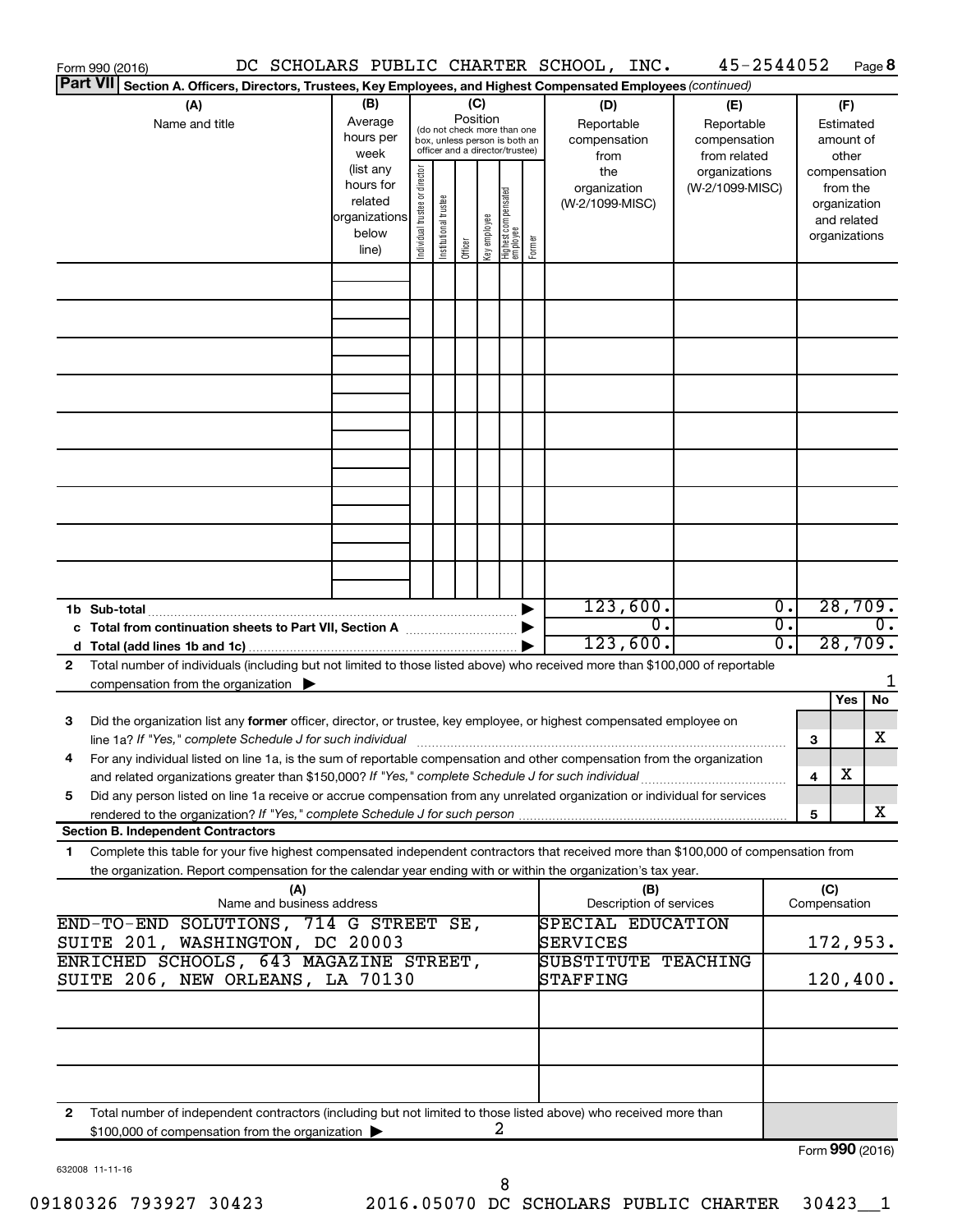|                                                           | Form 990 (2016)  |                                                                                     |                |                                | DC SCHOLARS PUBLIC CHARTER SCHOOL, INC. |                                          | 45-2544052                              | Page 9                                                             |
|-----------------------------------------------------------|------------------|-------------------------------------------------------------------------------------|----------------|--------------------------------|-----------------------------------------|------------------------------------------|-----------------------------------------|--------------------------------------------------------------------|
|                                                           | <b>Part VIII</b> | <b>Statement of Revenue</b>                                                         |                |                                |                                         |                                          |                                         |                                                                    |
|                                                           |                  |                                                                                     |                |                                |                                         | (B)                                      |                                         |                                                                    |
|                                                           |                  |                                                                                     |                |                                | (A)<br>Total revenue                    | Related or<br>exempt function<br>revenue | (C)<br>Unrelated<br>business<br>revenue | (D)<br>Revenue excluded<br>from tax under<br>sections<br>512 - 514 |
| Contributions, Gifts, Grants<br>and Other Similar Amounts |                  | 1 a Federated campaigns                                                             | 1a             |                                |                                         |                                          |                                         |                                                                    |
|                                                           |                  | <b>b</b> Membership dues                                                            | 1b             |                                |                                         |                                          |                                         |                                                                    |
|                                                           |                  | c Fundraising events                                                                | 1c             |                                |                                         |                                          |                                         |                                                                    |
|                                                           |                  | d Related organizations                                                             | 1 <sub>d</sub> |                                |                                         |                                          |                                         |                                                                    |
|                                                           |                  | e Government grants (contributions)                                                 | 1e             | 1,276,871.                     |                                         |                                          |                                         |                                                                    |
|                                                           |                  | f All other contributions, gifts, grants, and<br>similar amounts not included above | 1f             | 90,000.                        |                                         |                                          |                                         |                                                                    |
|                                                           |                  | g Noncash contributions included in lines 1a-1f: \$                                 |                |                                |                                         |                                          |                                         |                                                                    |
|                                                           |                  |                                                                                     |                |                                | 1,366,871.                              |                                          |                                         |                                                                    |
|                                                           |                  |                                                                                     |                | <b>Business Code</b>           |                                         |                                          |                                         |                                                                    |
|                                                           | 2 a              | PER PUPIL APPROPRIATIONS                                                            |                | 611600                         | 7,286,801.                              | 7,286,801.                               |                                         |                                                                    |
|                                                           | b                | PER PUPIL FACILITIES ALLOWANCE                                                      |                | 611600                         | 1,568,248.                              | 1,568,248.                               |                                         |                                                                    |
|                                                           | C.               | STUDENT ACTIVITIES                                                                  |                | 611600                         | 56,695.                                 | 56,695.                                  |                                         |                                                                    |
|                                                           | d                |                                                                                     |                |                                |                                         |                                          |                                         |                                                                    |
| Program Service<br>Revenue                                | е                |                                                                                     |                |                                |                                         |                                          |                                         |                                                                    |
|                                                           | f                | All other program service revenue                                                   |                |                                |                                         |                                          |                                         |                                                                    |
|                                                           | a                |                                                                                     |                |                                | 8,911,744.                              |                                          |                                         |                                                                    |
|                                                           | З                | Investment income (including dividends, interest, and                               |                |                                |                                         |                                          |                                         |                                                                    |
|                                                           | 4                | Income from investment of tax-exempt bond proceeds                                  |                |                                |                                         |                                          |                                         |                                                                    |
|                                                           | 5                |                                                                                     |                |                                |                                         |                                          |                                         |                                                                    |
|                                                           |                  |                                                                                     | (i) Real       | (ii) Personal                  |                                         |                                          |                                         |                                                                    |
|                                                           |                  | <b>6 a</b> Gross rents                                                              | 4,825.         |                                |                                         |                                          |                                         |                                                                    |
|                                                           |                  | <b>b</b> Less: rental expenses                                                      | $\mathbf{0}$ . |                                |                                         |                                          |                                         |                                                                    |
|                                                           |                  | c Rental income or (loss)                                                           | 4,825.         |                                |                                         |                                          |                                         |                                                                    |
|                                                           |                  |                                                                                     |                |                                | 4,825,                                  |                                          |                                         | 4,825.                                                             |
|                                                           |                  | 7 a Gross amount from sales of                                                      | (i) Securities | (ii) Other                     |                                         |                                          |                                         |                                                                    |
|                                                           |                  | assets other than inventory                                                         |                |                                |                                         |                                          |                                         |                                                                    |
|                                                           |                  | <b>b</b> Less: cost or other basis                                                  |                |                                |                                         |                                          |                                         |                                                                    |
|                                                           |                  | and sales expenses                                                                  |                |                                |                                         |                                          |                                         |                                                                    |
|                                                           |                  |                                                                                     |                |                                |                                         |                                          |                                         |                                                                    |
|                                                           |                  | 8 a Gross income from fundraising events (not                                       |                |                                |                                         |                                          |                                         |                                                                    |
| <b>Other Revenue</b>                                      |                  | including \$                                                                        |                |                                |                                         |                                          |                                         |                                                                    |
|                                                           |                  | contributions reported on line 1c). See                                             |                |                                |                                         |                                          |                                         |                                                                    |
|                                                           |                  |                                                                                     |                |                                |                                         |                                          |                                         |                                                                    |
|                                                           |                  | c Net income or (loss) from fundraising events                                      |                |                                |                                         |                                          |                                         |                                                                    |
|                                                           |                  | 9 a Gross income from gaming activities. See                                        |                |                                |                                         |                                          |                                         |                                                                    |
|                                                           |                  |                                                                                     |                |                                |                                         |                                          |                                         |                                                                    |
|                                                           |                  |                                                                                     |                |                                |                                         |                                          |                                         |                                                                    |
|                                                           |                  |                                                                                     |                |                                |                                         |                                          |                                         |                                                                    |
|                                                           |                  | <b>10 a</b> Gross sales of inventory, less returns                                  |                |                                |                                         |                                          |                                         |                                                                    |
|                                                           |                  |                                                                                     |                |                                |                                         |                                          |                                         |                                                                    |
|                                                           |                  | <b>b</b> Less: cost of goods sold $\ldots$ $\ldots$ <b>b</b>                        |                |                                |                                         |                                          |                                         |                                                                    |
|                                                           |                  | c Net income or (loss) from sales of inventory                                      |                |                                |                                         |                                          |                                         |                                                                    |
|                                                           |                  | Miscellaneous Revenue<br>11 a MISCELLANEOUS INCOME                                  |                | <b>Business Code</b><br>900099 | 250.                                    |                                          |                                         | 250.                                                               |
|                                                           | b                |                                                                                     |                |                                |                                         |                                          |                                         |                                                                    |
|                                                           | с                | the control of the control of the control of the control of the control of          |                |                                |                                         |                                          |                                         |                                                                    |
|                                                           | d                |                                                                                     |                |                                |                                         |                                          |                                         |                                                                    |
|                                                           |                  |                                                                                     |                |                                | 250,                                    |                                          |                                         |                                                                    |
|                                                           | 12               |                                                                                     |                |                                | 10,283,690.                             | 8, 911, 744.                             | 0.                                      | 5,075.                                                             |
|                                                           | 632009 11-11-16  |                                                                                     |                |                                |                                         |                                          |                                         | Form 990 (2016)                                                    |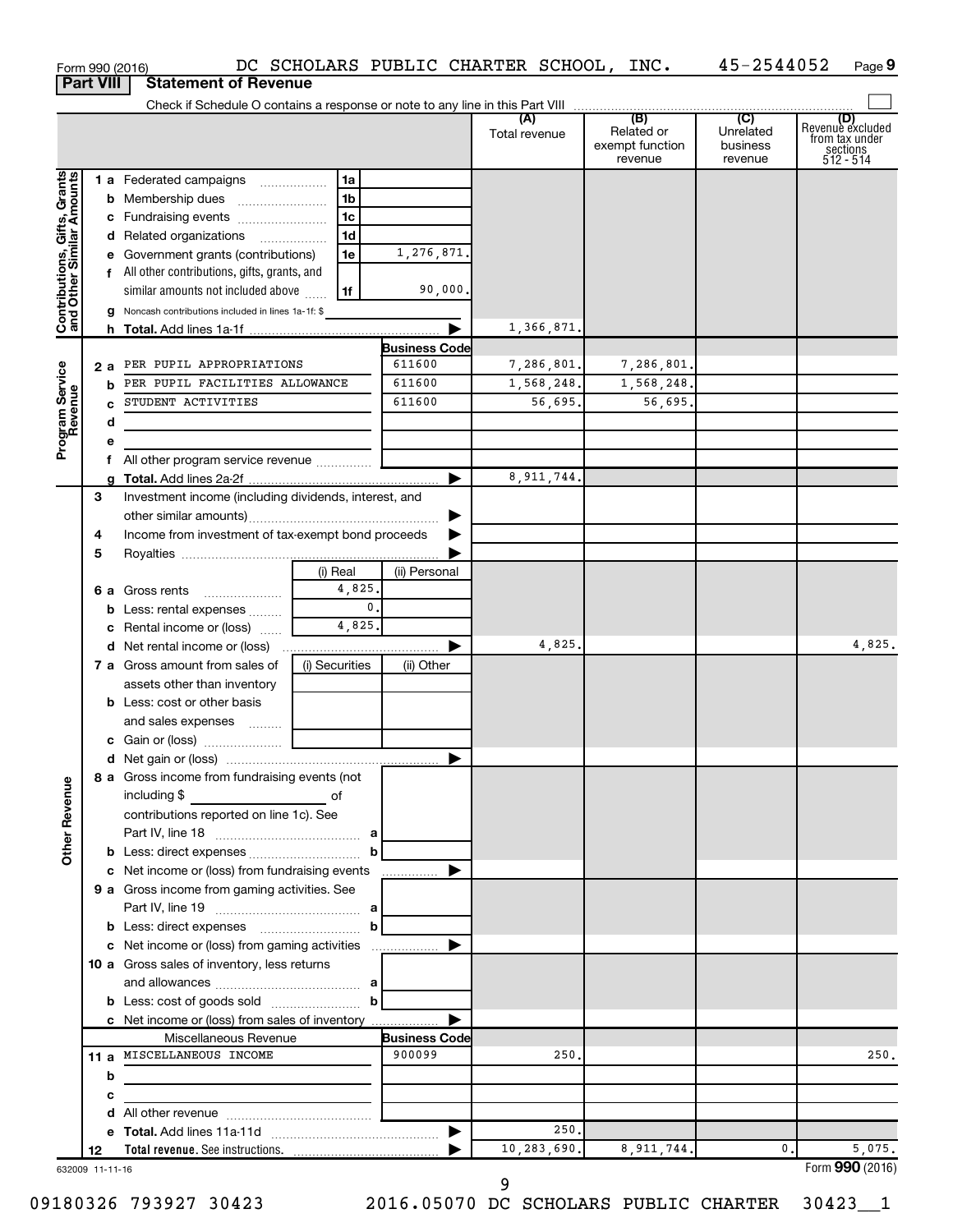### Form 990 (2016) DC SCHOLARS PUBLIC CHARTER SCHOOL,INC**.** 45-2544052 <sub>Page</sub> 10 **Part IX Statement of Functional Expenses**

|          | Section 501(c)(3) and 501(c)(4) organizations must complete all columns. All other organizations must complete column (A). |                       |                                    |                                           |                                |
|----------|----------------------------------------------------------------------------------------------------------------------------|-----------------------|------------------------------------|-------------------------------------------|--------------------------------|
|          | Check if Schedule O contains a response or note to any line in this Part IX                                                |                       |                                    |                                           |                                |
|          | Do not include amounts reported on lines 6b,<br>7b, 8b, 9b, and 10b of Part VIII.                                          | (A)<br>Total expenses | (B)<br>Program service<br>expenses | (C)<br>Management and<br>general expenses | (D)<br>Fundraising<br>expenses |
| 1        | Grants and other assistance to domestic organizations                                                                      |                       |                                    |                                           |                                |
|          | and domestic governments. See Part IV, line 21                                                                             |                       |                                    |                                           |                                |
| 2        | Grants and other assistance to domestic                                                                                    |                       |                                    |                                           |                                |
|          | individuals. See Part IV, line 22                                                                                          |                       |                                    |                                           |                                |
| 3        | Grants and other assistance to foreign                                                                                     |                       |                                    |                                           |                                |
|          | organizations, foreign governments, and foreign                                                                            |                       |                                    |                                           |                                |
|          | individuals. See Part IV, lines 15 and 16                                                                                  |                       |                                    |                                           |                                |
| 4        | Benefits paid to or for members                                                                                            |                       |                                    |                                           |                                |
| 5        | Compensation of current officers, directors,                                                                               |                       |                                    |                                           |                                |
|          | trustees, and key employees                                                                                                | 149,047.              | 133,733.                           | 15,314.                                   |                                |
| 6        | Compensation not included above, to disqualified                                                                           |                       |                                    |                                           |                                |
|          | persons (as defined under section 4958(f)(1)) and                                                                          |                       |                                    |                                           |                                |
|          | persons described in section 4958(c)(3)(B)                                                                                 |                       |                                    |                                           |                                |
| 7        |                                                                                                                            | 4, 266, 789.          | 3,928,836.                         | 337,953.                                  |                                |
| 8        | Pension plan accruals and contributions (include                                                                           |                       |                                    |                                           |                                |
|          | section 401(k) and 403(b) employer contributions)                                                                          | 57,342.               | 45,874.                            | 11,468.                                   |                                |
| 9        |                                                                                                                            | 693,960.              | 555, 168.                          | 138,792.                                  |                                |
| 10       |                                                                                                                            | 352, 237.             | 281,790.                           | 70,447.                                   |                                |
| 11       | Fees for services (non-employees):                                                                                         |                       |                                    |                                           |                                |
| a        |                                                                                                                            | 874,788.              | 874,788.                           |                                           |                                |
| b        |                                                                                                                            |                       |                                    |                                           |                                |
| С        |                                                                                                                            |                       |                                    |                                           |                                |
|          |                                                                                                                            |                       |                                    |                                           |                                |
| е        | Professional fundraising services. See Part IV, line 17                                                                    |                       |                                    |                                           |                                |
| f        | Investment management fees                                                                                                 |                       |                                    |                                           |                                |
|          | g Other. (If line 11g amount exceeds 10% of line 25,                                                                       |                       |                                    |                                           |                                |
|          | column (A) amount, list line 11g expenses on Sch O.)                                                                       | 106, 729.             | 85,383.                            | 21,346.                                   |                                |
| 12       |                                                                                                                            | 138,417.              |                                    |                                           |                                |
| 13       |                                                                                                                            | 56, 517.              | 110,734.<br>45, 214.               | 27,683.<br>11,303.                        |                                |
| 14       |                                                                                                                            |                       |                                    |                                           |                                |
| 15       |                                                                                                                            | 1,464,475.            | 1,171,580.                         | 292,895.                                  |                                |
| 16       |                                                                                                                            | 9,745.                | 7,796.                             | 1,949.                                    |                                |
| 17       |                                                                                                                            |                       |                                    |                                           |                                |
| 18       | Payments of travel or entertainment expenses                                                                               |                       |                                    |                                           |                                |
|          | for any federal, state, or local public officials                                                                          |                       |                                    |                                           |                                |
| 19       | Conferences, conventions, and meetings                                                                                     | 71,811.               | 57,449.                            | 14, 362.                                  |                                |
| 20       | Interest                                                                                                                   |                       |                                    |                                           |                                |
| 21       | Depreciation, depletion, and amortization                                                                                  | 245, 278.             | 196,222.                           | 49,056.                                   |                                |
| 22<br>23 | Insurance                                                                                                                  | 32,039.               | $\overline{25,631}$                | 6,408.                                    |                                |
| 24       | Other expenses. Itemize expenses not covered                                                                               |                       |                                    |                                           |                                |
|          | above. (List miscellaneous expenses in line 24e. If line<br>24e amount exceeds 10% of line 25, column (A)                  |                       |                                    |                                           |                                |
|          | amount, list line 24e expenses on Schedule O.)                                                                             |                       |                                    |                                           |                                |
| a        | DIRECT STUDENT COSTS                                                                                                       | 1,303,300.            | 1, 303, 300.                       |                                           |                                |
| b        | STAFF RECRUITMENT, DEVE                                                                                                    | 278,530.              | 218, 172.                          | 54, 543.                                  | 5,815.                         |
| C        | <b>AUTHORIZER FEES</b>                                                                                                     | 84,521.               | 84,521.                            |                                           |                                |
| d        |                                                                                                                            |                       |                                    |                                           |                                |
|          | e All other expenses                                                                                                       | 10, 185, 525.         | 9,126,191.                         | 1,053,519.                                | 5,815.                         |
| 25       | Total functional expenses. Add lines 1 through 24e                                                                         |                       |                                    |                                           |                                |
| 26       | <b>Joint costs.</b> Complete this line only if the organization                                                            |                       |                                    |                                           |                                |
|          | reported in column (B) joint costs from a combined                                                                         |                       |                                    |                                           |                                |
|          | educational campaign and fundraising solicitation.<br>Check here $\blacktriangleright$                                     |                       |                                    |                                           |                                |
|          | if following SOP 98-2 (ASC 958-720)                                                                                        |                       |                                    |                                           |                                |

632010 11-11-16

Form (2016) **990**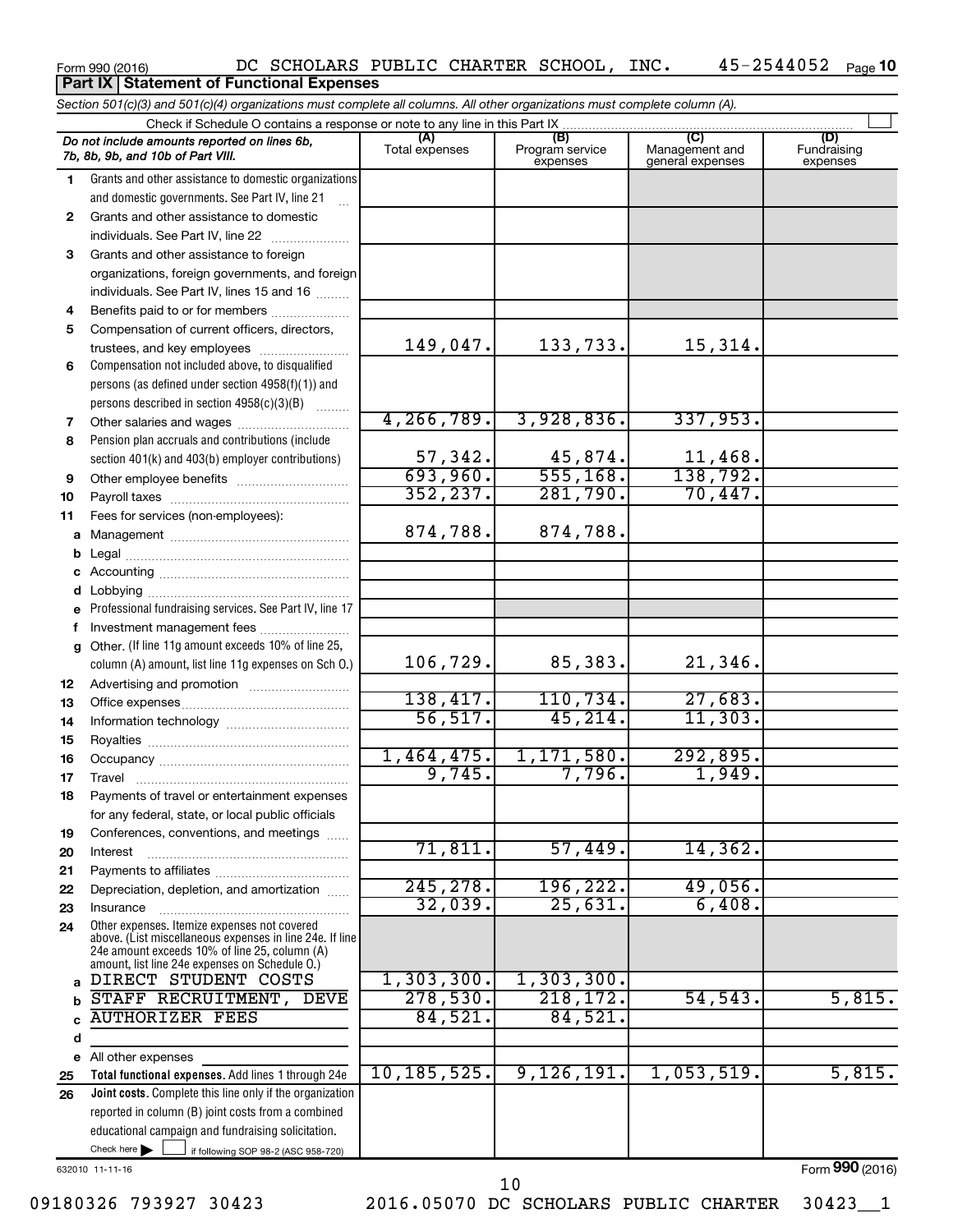632011 11-11-16

|      | DC SCHOLARS PUBLIC CHARTER SCHOOL, INC. |  |  | 45-2544052 |
|------|-----------------------------------------|--|--|------------|
| heet |                                         |  |  |            |

|                             |          |                                                                                                                                                          |                 |                            | (A)<br>Beginning of year |                  | (B)<br>End of year |
|-----------------------------|----------|----------------------------------------------------------------------------------------------------------------------------------------------------------|-----------------|----------------------------|--------------------------|------------------|--------------------|
|                             | 1        |                                                                                                                                                          |                 |                            | 2,856,816.               | $\mathbf{1}$     | 2, 163, 600.       |
|                             | 2        |                                                                                                                                                          |                 |                            |                          | $\mathbf{2}$     |                    |
|                             | з        |                                                                                                                                                          |                 | 3                          |                          |                  |                    |
|                             | 4        |                                                                                                                                                          | 264, 296.       | $\overline{\mathbf{4}}$    | 285,077.                 |                  |                    |
|                             | 5        | Loans and other receivables from current and former officers, directors,                                                                                 |                 |                            |                          |                  |                    |
|                             |          | trustees, key employees, and highest compensated employees. Complete                                                                                     |                 |                            |                          |                  |                    |
|                             |          | Part II of Schedule L                                                                                                                                    |                 |                            |                          | 5                |                    |
|                             | 6        | Loans and other receivables from other disqualified persons (as defined under                                                                            |                 |                            |                          |                  |                    |
|                             |          | section 4958(f)(1)), persons described in section 4958(c)(3)(B), and contributing                                                                        |                 |                            |                          |                  |                    |
|                             |          | employers and sponsoring organizations of section 501(c)(9) voluntary                                                                                    |                 |                            |                          |                  |                    |
|                             |          | employees' beneficiary organizations (see instr). Complete Part II of Sch L                                                                              |                 |                            |                          | 6                |                    |
| Assets                      | 7        |                                                                                                                                                          |                 |                            |                          | 7                |                    |
|                             | 8        |                                                                                                                                                          |                 |                            |                          | 8                |                    |
|                             | 9        | Prepaid expenses and deferred charges                                                                                                                    |                 |                            | 13,913.                  | $\boldsymbol{9}$ | 31,668.            |
|                             |          | <b>10a</b> Land, buildings, and equipment: cost or other                                                                                                 |                 |                            |                          |                  |                    |
|                             |          | basis. Complete Part VI of Schedule D  10a                                                                                                               | 10 <sub>b</sub> | 2,931,980.<br>1, 143, 849. |                          |                  |                    |
|                             |          | <b>b</b> Less: accumulated depreciation <i></i>                                                                                                          | 14,884,346.     | 10 <sub>c</sub>            | 1,788,131.               |                  |                    |
|                             | 11       |                                                                                                                                                          |                 |                            |                          | 11               |                    |
|                             | 12       |                                                                                                                                                          |                 | 12                         |                          |                  |                    |
|                             | 13       |                                                                                                                                                          |                 | 13                         |                          |                  |                    |
|                             | 14       |                                                                                                                                                          |                 | 14                         |                          |                  |                    |
|                             | 15       |                                                                                                                                                          |                 |                            | 331,886.                 | 15               | 1,463,902.         |
|                             | 16       |                                                                                                                                                          |                 |                            | 18, 351, 257.            | 16               | 5,732,378.         |
|                             | 17       |                                                                                                                                                          | 557, 117.       | 17                         | 590, 239.                |                  |                    |
|                             | 18       |                                                                                                                                                          | 57,713.         | 18                         | 37,327.                  |                  |                    |
|                             | 19       |                                                                                                                                                          |                 |                            | 19                       |                  |                    |
|                             | 20       |                                                                                                                                                          |                 |                            |                          | 20               |                    |
|                             | 21<br>22 | Escrow or custodial account liability. Complete Part IV of Schedule D                                                                                    |                 |                            |                          | 21               |                    |
| Liabilities                 |          | Loans and other payables to current and former officers, directors, trustees,<br>key employees, highest compensated employees, and disqualified persons. |                 |                            |                          |                  |                    |
|                             |          |                                                                                                                                                          |                 |                            |                          | 22               |                    |
|                             | 23       | Secured mortgages and notes payable to unrelated third parties                                                                                           |                 |                            | 13,838,585.              | 23               | 1,519,189.         |
|                             | 24       | Unsecured notes and loans payable to unrelated third parties                                                                                             |                 |                            |                          | 24               |                    |
|                             | 25       | Other liabilities (including federal income tax, payables to related third                                                                               |                 |                            |                          |                  |                    |
|                             |          | parties, and other liabilities not included on lines 17-24). Complete Part X of                                                                          |                 |                            |                          |                  |                    |
|                             |          | Schedule D                                                                                                                                               |                 |                            | 85,617.                  | 25               | 67,617.            |
|                             | 26       |                                                                                                                                                          |                 |                            | 14,539,032.              | 26               | 2, 214, 372.       |
|                             |          | Organizations that follow SFAS 117 (ASC 958), check here $\blacktriangleright \begin{array}{c} \boxed{X} \end{array}$ and                                |                 |                            |                          |                  |                    |
|                             |          | complete lines 27 through 29, and lines 33 and 34.                                                                                                       |                 |                            |                          |                  |                    |
|                             | 27       |                                                                                                                                                          |                 |                            | 3,812,225.               | 27               | 3,518,006.         |
|                             | 28       |                                                                                                                                                          |                 |                            |                          | 28               |                    |
|                             | 29       | Permanently restricted net assets                                                                                                                        |                 |                            |                          | 29               |                    |
|                             |          | Organizations that do not follow SFAS 117 (ASC 958), check here $\blacktriangleright$                                                                    |                 |                            |                          |                  |                    |
|                             |          | and complete lines 30 through 34.                                                                                                                        |                 |                            |                          |                  |                    |
|                             | 30       |                                                                                                                                                          |                 |                            |                          | 30               |                    |
|                             | 31       | Paid-in or capital surplus, or land, building, or equipment fund                                                                                         |                 |                            |                          | 31               |                    |
| Net Assets or Fund Balances | 32       | Retained earnings, endowment, accumulated income, or other funds                                                                                         |                 |                            |                          | 32               |                    |
|                             | 33       |                                                                                                                                                          |                 |                            | 3,812,225.               | 33               | 3,518,006.         |
|                             | 34       |                                                                                                                                                          |                 |                            | 18, 351, 257.            | 34               | 5,732,378.         |
|                             |          |                                                                                                                                                          |                 |                            |                          |                  | Form 990 (2016)    |

Form 990 (2016) **Part X Balance Sheet**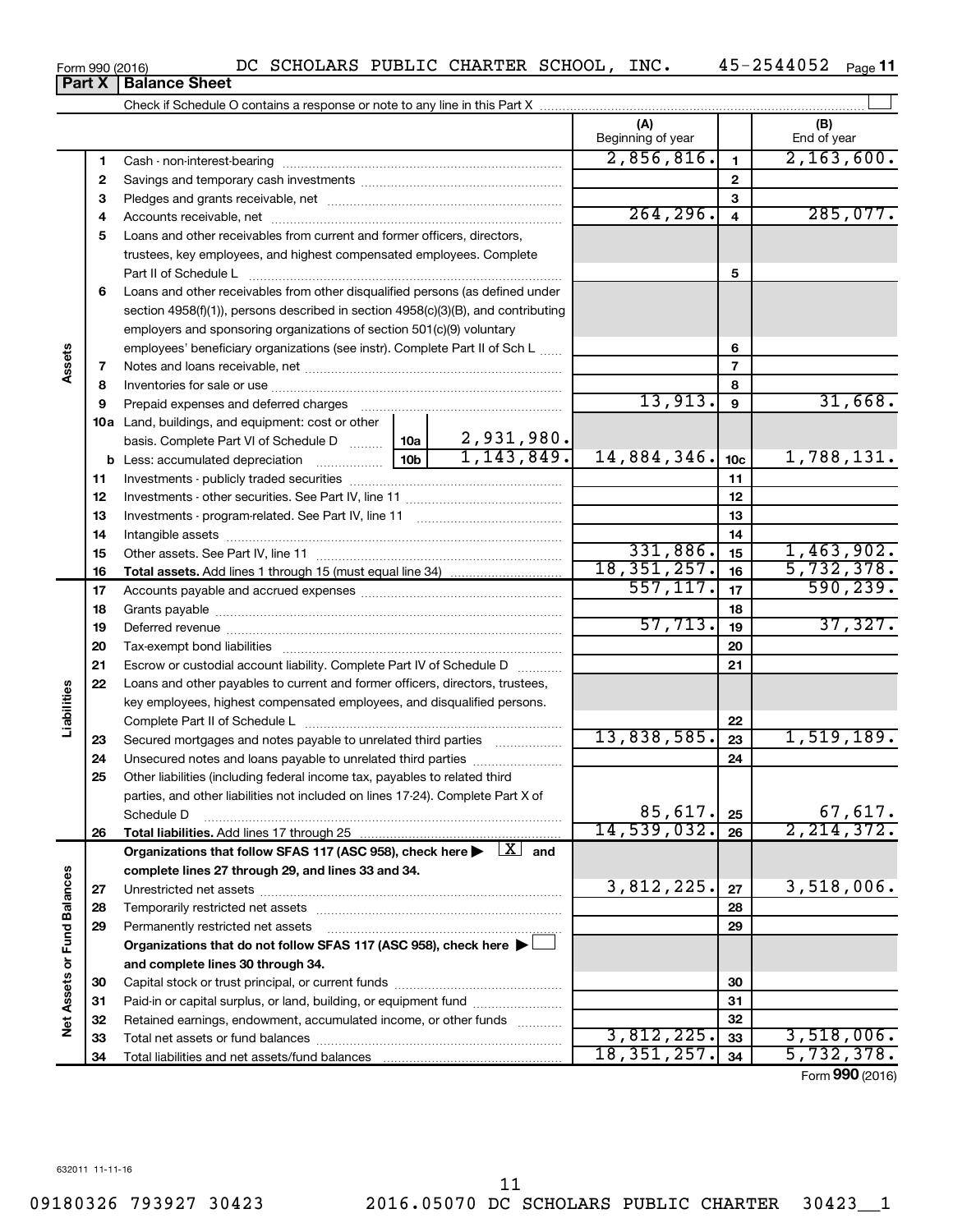|    | DC SCHOLARS PUBLIC CHARTER SCHOOL, INC.<br>Form 990 (2016)                                                                                                                                                                    |                | 45-2544052     |          | Page 12                 |  |  |  |  |  |
|----|-------------------------------------------------------------------------------------------------------------------------------------------------------------------------------------------------------------------------------|----------------|----------------|----------|-------------------------|--|--|--|--|--|
|    | Part XI<br><b>Reconciliation of Net Assets</b>                                                                                                                                                                                |                |                |          |                         |  |  |  |  |  |
|    | Check if Schedule O contains a response or note to any line in this Part XI                                                                                                                                                   |                |                |          | $\overline{\mathbf{x}}$ |  |  |  |  |  |
|    |                                                                                                                                                                                                                               |                |                |          |                         |  |  |  |  |  |
| 1  |                                                                                                                                                                                                                               | $\blacksquare$ | 10,283,690.    |          |                         |  |  |  |  |  |
| 2  |                                                                                                                                                                                                                               | $\mathfrak{p}$ | 10, 185, 525.  | 98, 165. |                         |  |  |  |  |  |
| 3  | 3<br>Revenue less expenses. Subtract line 2 from line 1                                                                                                                                                                       |                |                |          |                         |  |  |  |  |  |
| 4  | $\overline{\mathbf{4}}$                                                                                                                                                                                                       |                |                |          |                         |  |  |  |  |  |
| 5  | Net unrealized gains (losses) on investments [11] matter in the content of the state of the state of the state of the state of the state of the state of the state of the state of the state of the state of the state of the | 5              | $-374,050.$    |          |                         |  |  |  |  |  |
| 6  | Donated services and use of facilities                                                                                                                                                                                        | 6              |                |          |                         |  |  |  |  |  |
| 7  | Investment expenses                                                                                                                                                                                                           | $\overline{7}$ |                |          |                         |  |  |  |  |  |
| 8  | Prior period adjustments                                                                                                                                                                                                      | 8              |                |          |                         |  |  |  |  |  |
| 9  | Other changes in net assets or fund balances (explain in Schedule O) manufactured controller than grow of the state of the controller controller controller controller controller controller controller controller controller | 9              |                |          | $-18, 334.$             |  |  |  |  |  |
| 10 | Net assets or fund balances at end of year. Combine lines 3 through 9 (must equal Part X, line 33,                                                                                                                            |                |                |          |                         |  |  |  |  |  |
|    | column (B))                                                                                                                                                                                                                   | 10             | $3,518,006$ .  |          |                         |  |  |  |  |  |
|    | Part XII Financial Statements and Reporting                                                                                                                                                                                   |                |                |          |                         |  |  |  |  |  |
|    |                                                                                                                                                                                                                               |                |                |          | $\mathbf{x}$            |  |  |  |  |  |
|    |                                                                                                                                                                                                                               |                |                | Yes      | <b>No</b>               |  |  |  |  |  |
| 1  | $\boxed{\text{X}}$ Accrual<br>Accounting method used to prepare the Form 990: $\Box$ Cash<br>Other                                                                                                                            |                |                |          |                         |  |  |  |  |  |
|    | If the organization changed its method of accounting from a prior year or checked "Other," explain in Schedule O.                                                                                                             |                |                |          |                         |  |  |  |  |  |
|    |                                                                                                                                                                                                                               |                | 2a             |          | х                       |  |  |  |  |  |
|    | If "Yes," check a box below to indicate whether the financial statements for the year were compiled or reviewed on a                                                                                                          |                |                |          |                         |  |  |  |  |  |
|    | separate basis, consolidated basis, or both:                                                                                                                                                                                  |                |                |          |                         |  |  |  |  |  |
|    | Both consolidated and separate basis<br>Separate basis<br>Consolidated basis                                                                                                                                                  |                |                |          |                         |  |  |  |  |  |
|    |                                                                                                                                                                                                                               |                | 2 <sub>b</sub> | х        |                         |  |  |  |  |  |
|    | If "Yes," check a box below to indicate whether the financial statements for the year were audited on a separate basis,                                                                                                       |                |                |          |                         |  |  |  |  |  |
|    | consolidated basis, or both:                                                                                                                                                                                                  |                |                |          |                         |  |  |  |  |  |
|    | $\lfloor x \rfloor$ Consolidated basis<br>Both consolidated and separate basis<br>Separate basis                                                                                                                              |                |                |          |                         |  |  |  |  |  |
|    | c If "Yes" to line 2a or 2b, does the organization have a committee that assumes responsibility for oversight of the audit,                                                                                                   |                |                |          |                         |  |  |  |  |  |
|    | review, or compilation of its financial statements and selection of an independent accountant?                                                                                                                                |                |                |          |                         |  |  |  |  |  |
|    | If the organization changed either its oversight process or selection process during the tax year, explain in Schedule O.                                                                                                     |                |                |          |                         |  |  |  |  |  |
|    | 3a As a result of a federal award, was the organization required to undergo an audit or audits as set forth in the Single Audit                                                                                               |                |                | х        |                         |  |  |  |  |  |
|    |                                                                                                                                                                                                                               |                | За             |          |                         |  |  |  |  |  |
|    | b If "Yes," did the organization undergo the required audit or audits? If the organization did not undergo the required audit                                                                                                 |                |                | X        |                         |  |  |  |  |  |
|    |                                                                                                                                                                                                                               |                | 3 <sub>b</sub> | ההה      |                         |  |  |  |  |  |

Form (2016) **990**

632012 11-11-16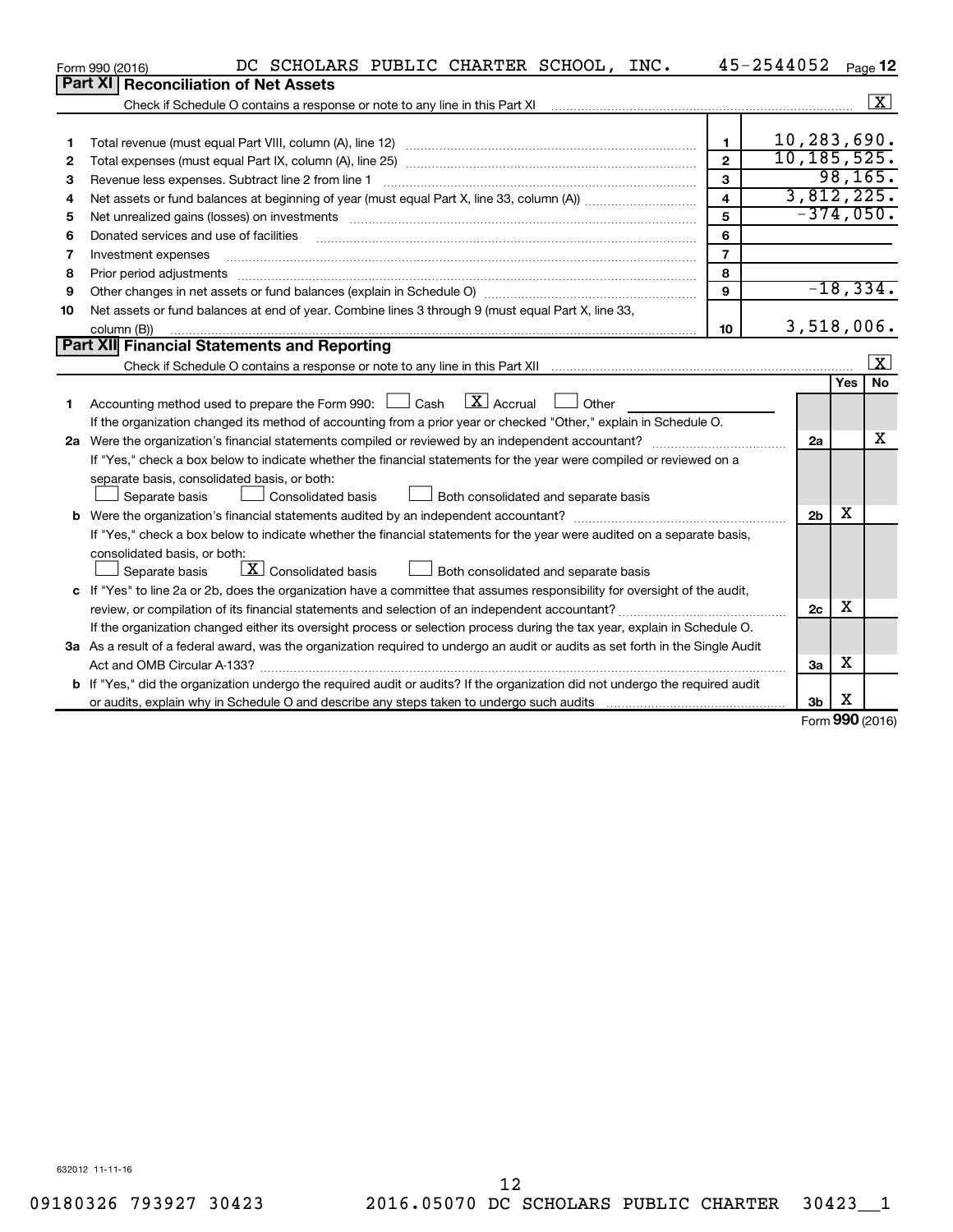|  | <b>SCHEDULE A</b> |  |
|--|-------------------|--|
|  |                   |  |

Department of the Treasury Internal Revenue Service

I

# Form 990 or 990-EZ) **Public Charity Status and Public Support**<br>
Complete if the organization is a section 501(c)(3) organization or a section<br> **2016**

**4947(a)(1) nonexempt charitable trust. | Attach to Form 990 or Form 990-EZ.** 

| --                    | . . |
|-----------------------|-----|
| <b>Open to Public</b> |     |
| Inspection            |     |

OMB No. 1545-0047

| Information about Schedule A (Form 990 or 990-EZ) and its instructions is at WWW.irs.gov/form990. |
|---------------------------------------------------------------------------------------------------|
|---------------------------------------------------------------------------------------------------|

|             |                                                                                                                                                                                                                      | Name of the organization                                                                                                                                                                                                                                                                                                                                                                                                                                                                                                                                        |  |                                                                                                                                                                                               |  |                                                        |     |                                                                |                            |  | <b>Employer identification number</b>                                                                                                         |
|-------------|----------------------------------------------------------------------------------------------------------------------------------------------------------------------------------------------------------------------|-----------------------------------------------------------------------------------------------------------------------------------------------------------------------------------------------------------------------------------------------------------------------------------------------------------------------------------------------------------------------------------------------------------------------------------------------------------------------------------------------------------------------------------------------------------------|--|-----------------------------------------------------------------------------------------------------------------------------------------------------------------------------------------------|--|--------------------------------------------------------|-----|----------------------------------------------------------------|----------------------------|--|-----------------------------------------------------------------------------------------------------------------------------------------------|
|             |                                                                                                                                                                                                                      |                                                                                                                                                                                                                                                                                                                                                                                                                                                                                                                                                                 |  | DC SCHOLARS PUBLIC CHARTER SCHOOL, INC.                                                                                                                                                       |  |                                                        |     |                                                                |                            |  | 45-2544052                                                                                                                                    |
| Part I      |                                                                                                                                                                                                                      |                                                                                                                                                                                                                                                                                                                                                                                                                                                                                                                                                                 |  | Reason for Public Charity Status (All organizations must complete this part.) See instructions.                                                                                               |  |                                                        |     |                                                                |                            |  |                                                                                                                                               |
| 1<br>2<br>з | <u>x  </u>                                                                                                                                                                                                           | The organization is not a private foundation because it is: (For lines 1 through 12, check only one box.)<br>A church, convention of churches, or association of churches described in section 170(b)(1)(A)(i).<br>A school described in section 170(b)(1)(A)(ii). (Attach Schedule E (Form 990 or 990-EZ).)<br>A hospital or a cooperative hospital service organization described in section 170(b)(1)(A)(iii).<br>A medical research organization operated in conjunction with a hospital described in section 170(b)(1)(A)(iii). Enter the hospital's name, |  |                                                                                                                                                                                               |  |                                                        |     |                                                                |                            |  |                                                                                                                                               |
|             |                                                                                                                                                                                                                      | city, and state:                                                                                                                                                                                                                                                                                                                                                                                                                                                                                                                                                |  |                                                                                                                                                                                               |  |                                                        |     |                                                                |                            |  |                                                                                                                                               |
| 5           |                                                                                                                                                                                                                      | An organization operated for the benefit of a college or university owned or operated by a governmental unit described in                                                                                                                                                                                                                                                                                                                                                                                                                                       |  |                                                                                                                                                                                               |  |                                                        |     |                                                                |                            |  |                                                                                                                                               |
|             |                                                                                                                                                                                                                      | section 170(b)(1)(A)(iv). (Complete Part II.)<br>A federal, state, or local government or governmental unit described in section 170(b)(1)(A)(v).                                                                                                                                                                                                                                                                                                                                                                                                               |  |                                                                                                                                                                                               |  |                                                        |     |                                                                |                            |  |                                                                                                                                               |
|             |                                                                                                                                                                                                                      |                                                                                                                                                                                                                                                                                                                                                                                                                                                                                                                                                                 |  |                                                                                                                                                                                               |  |                                                        |     |                                                                |                            |  | An organization that normally receives a substantial part of its support from a governmental unit or from the general public described in     |
|             |                                                                                                                                                                                                                      | section 170(b)(1)(A)(vi). (Complete Part II.)                                                                                                                                                                                                                                                                                                                                                                                                                                                                                                                   |  |                                                                                                                                                                                               |  |                                                        |     |                                                                |                            |  |                                                                                                                                               |
| 8           |                                                                                                                                                                                                                      | A community trust described in section 170(b)(1)(A)(vi). (Complete Part II.)                                                                                                                                                                                                                                                                                                                                                                                                                                                                                    |  |                                                                                                                                                                                               |  |                                                        |     |                                                                |                            |  |                                                                                                                                               |
| 9           |                                                                                                                                                                                                                      | An agricultural research organization described in section 170(b)(1)(A)(ix) operated in conjunction with a land-grant college                                                                                                                                                                                                                                                                                                                                                                                                                                   |  |                                                                                                                                                                                               |  |                                                        |     |                                                                |                            |  |                                                                                                                                               |
|             |                                                                                                                                                                                                                      | or university or a non-land-grant college of agriculture (see instructions). Enter the name, city, and state of the college or                                                                                                                                                                                                                                                                                                                                                                                                                                  |  |                                                                                                                                                                                               |  |                                                        |     |                                                                |                            |  |                                                                                                                                               |
|             |                                                                                                                                                                                                                      | university:                                                                                                                                                                                                                                                                                                                                                                                                                                                                                                                                                     |  |                                                                                                                                                                                               |  |                                                        |     |                                                                |                            |  |                                                                                                                                               |
| 10          |                                                                                                                                                                                                                      |                                                                                                                                                                                                                                                                                                                                                                                                                                                                                                                                                                 |  |                                                                                                                                                                                               |  |                                                        |     |                                                                |                            |  | An organization that normally receives: (1) more than 33 1/3% of its support from contributions, membership fees, and gross receipts from     |
|             |                                                                                                                                                                                                                      |                                                                                                                                                                                                                                                                                                                                                                                                                                                                                                                                                                 |  |                                                                                                                                                                                               |  |                                                        |     |                                                                |                            |  | activities related to its exempt functions - subject to certain exceptions, and (2) no more than 33 1/3% of its support from gross investment |
|             |                                                                                                                                                                                                                      |                                                                                                                                                                                                                                                                                                                                                                                                                                                                                                                                                                 |  |                                                                                                                                                                                               |  |                                                        |     |                                                                |                            |  | income and unrelated business taxable income (less section 511 tax) from businesses acquired by the organization after June 30, 1975.         |
|             |                                                                                                                                                                                                                      | See section 509(a)(2). (Complete Part III.)                                                                                                                                                                                                                                                                                                                                                                                                                                                                                                                     |  |                                                                                                                                                                                               |  |                                                        |     |                                                                |                            |  |                                                                                                                                               |
| 11          |                                                                                                                                                                                                                      | An organization organized and operated exclusively to test for public safety. See section 509(a)(4).                                                                                                                                                                                                                                                                                                                                                                                                                                                            |  |                                                                                                                                                                                               |  |                                                        |     |                                                                |                            |  |                                                                                                                                               |
| 12          |                                                                                                                                                                                                                      |                                                                                                                                                                                                                                                                                                                                                                                                                                                                                                                                                                 |  |                                                                                                                                                                                               |  |                                                        |     |                                                                |                            |  | An organization organized and operated exclusively for the benefit of, to perform the functions of, or to carry out the purposes of one or    |
|             |                                                                                                                                                                                                                      | more publicly supported organizations described in section 509(a)(1) or section 509(a)(2). See section 509(a)(3). Check the box in                                                                                                                                                                                                                                                                                                                                                                                                                              |  |                                                                                                                                                                                               |  |                                                        |     |                                                                |                            |  |                                                                                                                                               |
|             |                                                                                                                                                                                                                      | lines 12a through 12d that describes the type of supporting organization and complete lines 12e, 12f, and 12g.                                                                                                                                                                                                                                                                                                                                                                                                                                                  |  |                                                                                                                                                                                               |  |                                                        |     |                                                                |                            |  |                                                                                                                                               |
| а           |                                                                                                                                                                                                                      |                                                                                                                                                                                                                                                                                                                                                                                                                                                                                                                                                                 |  | Type I. A supporting organization operated, supervised, or controlled by its supported organization(s), typically by giving                                                                   |  |                                                        |     |                                                                |                            |  |                                                                                                                                               |
|             |                                                                                                                                                                                                                      |                                                                                                                                                                                                                                                                                                                                                                                                                                                                                                                                                                 |  | the supported organization(s) the power to regularly appoint or elect a majority of the directors or trustees of the supporting<br>organization. You must complete Part IV, Sections A and B. |  |                                                        |     |                                                                |                            |  |                                                                                                                                               |
| b           |                                                                                                                                                                                                                      |                                                                                                                                                                                                                                                                                                                                                                                                                                                                                                                                                                 |  | Type II. A supporting organization supervised or controlled in connection with its supported organization(s), by having                                                                       |  |                                                        |     |                                                                |                            |  |                                                                                                                                               |
|             |                                                                                                                                                                                                                      |                                                                                                                                                                                                                                                                                                                                                                                                                                                                                                                                                                 |  | control or management of the supporting organization vested in the same persons that control or manage the supported                                                                          |  |                                                        |     |                                                                |                            |  |                                                                                                                                               |
|             |                                                                                                                                                                                                                      |                                                                                                                                                                                                                                                                                                                                                                                                                                                                                                                                                                 |  | organization(s). You must complete Part IV, Sections A and C.                                                                                                                                 |  |                                                        |     |                                                                |                            |  |                                                                                                                                               |
| с           |                                                                                                                                                                                                                      |                                                                                                                                                                                                                                                                                                                                                                                                                                                                                                                                                                 |  | Type III functionally integrated. A supporting organization operated in connection with, and functionally integrated with,                                                                    |  |                                                        |     |                                                                |                            |  |                                                                                                                                               |
|             |                                                                                                                                                                                                                      |                                                                                                                                                                                                                                                                                                                                                                                                                                                                                                                                                                 |  | its supported organization(s) (see instructions). You must complete Part IV, Sections A, D, and E.                                                                                            |  |                                                        |     |                                                                |                            |  |                                                                                                                                               |
| d           |                                                                                                                                                                                                                      |                                                                                                                                                                                                                                                                                                                                                                                                                                                                                                                                                                 |  | Type III non-functionally integrated. A supporting organization operated in connection with its supported organization(s)                                                                     |  |                                                        |     |                                                                |                            |  |                                                                                                                                               |
|             |                                                                                                                                                                                                                      |                                                                                                                                                                                                                                                                                                                                                                                                                                                                                                                                                                 |  | that is not functionally integrated. The organization generally must satisfy a distribution requirement and an attentiveness                                                                  |  |                                                        |     |                                                                |                            |  |                                                                                                                                               |
|             |                                                                                                                                                                                                                      |                                                                                                                                                                                                                                                                                                                                                                                                                                                                                                                                                                 |  | requirement (see instructions). You must complete Part IV, Sections A and D, and Part V.                                                                                                      |  |                                                        |     |                                                                |                            |  |                                                                                                                                               |
| е           |                                                                                                                                                                                                                      |                                                                                                                                                                                                                                                                                                                                                                                                                                                                                                                                                                 |  |                                                                                                                                                                                               |  |                                                        |     |                                                                |                            |  |                                                                                                                                               |
|             | Check this box if the organization received a written determination from the IRS that it is a Type I, Type II, Type III<br>functionally integrated, or Type III non-functionally integrated supporting organization. |                                                                                                                                                                                                                                                                                                                                                                                                                                                                                                                                                                 |  |                                                                                                                                                                                               |  |                                                        |     |                                                                |                            |  |                                                                                                                                               |
|             | f Enter the number of supported organizations                                                                                                                                                                        |                                                                                                                                                                                                                                                                                                                                                                                                                                                                                                                                                                 |  |                                                                                                                                                                                               |  |                                                        |     |                                                                |                            |  |                                                                                                                                               |
|             |                                                                                                                                                                                                                      | g Provide the following information about the supported organization(s).                                                                                                                                                                                                                                                                                                                                                                                                                                                                                        |  |                                                                                                                                                                                               |  |                                                        |     |                                                                |                            |  |                                                                                                                                               |
|             |                                                                                                                                                                                                                      | (i) Name of supported                                                                                                                                                                                                                                                                                                                                                                                                                                                                                                                                           |  | (ii) EIN                                                                                                                                                                                      |  | (iii) Type of organization<br>(described on lines 1-10 |     | (iv) Is the organization listed<br>in your governing document? | (v) Amount of monetary     |  | (vi) Amount of other                                                                                                                          |
|             |                                                                                                                                                                                                                      | organization                                                                                                                                                                                                                                                                                                                                                                                                                                                                                                                                                    |  |                                                                                                                                                                                               |  | above (see instructions))                              | Yes | No                                                             | support (see instructions) |  | support (see instructions)                                                                                                                    |
|             |                                                                                                                                                                                                                      |                                                                                                                                                                                                                                                                                                                                                                                                                                                                                                                                                                 |  |                                                                                                                                                                                               |  |                                                        |     |                                                                |                            |  |                                                                                                                                               |
|             |                                                                                                                                                                                                                      |                                                                                                                                                                                                                                                                                                                                                                                                                                                                                                                                                                 |  |                                                                                                                                                                                               |  |                                                        |     |                                                                |                            |  |                                                                                                                                               |
|             |                                                                                                                                                                                                                      |                                                                                                                                                                                                                                                                                                                                                                                                                                                                                                                                                                 |  |                                                                                                                                                                                               |  |                                                        |     |                                                                |                            |  |                                                                                                                                               |
|             |                                                                                                                                                                                                                      |                                                                                                                                                                                                                                                                                                                                                                                                                                                                                                                                                                 |  |                                                                                                                                                                                               |  |                                                        |     |                                                                |                            |  |                                                                                                                                               |
|             |                                                                                                                                                                                                                      |                                                                                                                                                                                                                                                                                                                                                                                                                                                                                                                                                                 |  |                                                                                                                                                                                               |  |                                                        |     |                                                                |                            |  |                                                                                                                                               |

**Total**

LHA For Paperwork Reduction Act Notice, see the Instructions for Form 990 or 990-EZ. 632021 09-21-16 Schedule A (Form 990 or 990-EZ) 2016 13

09180326 793927 30423 2016.05070 DC SCHOLARS PUBLIC CHARTER 30423\_\_1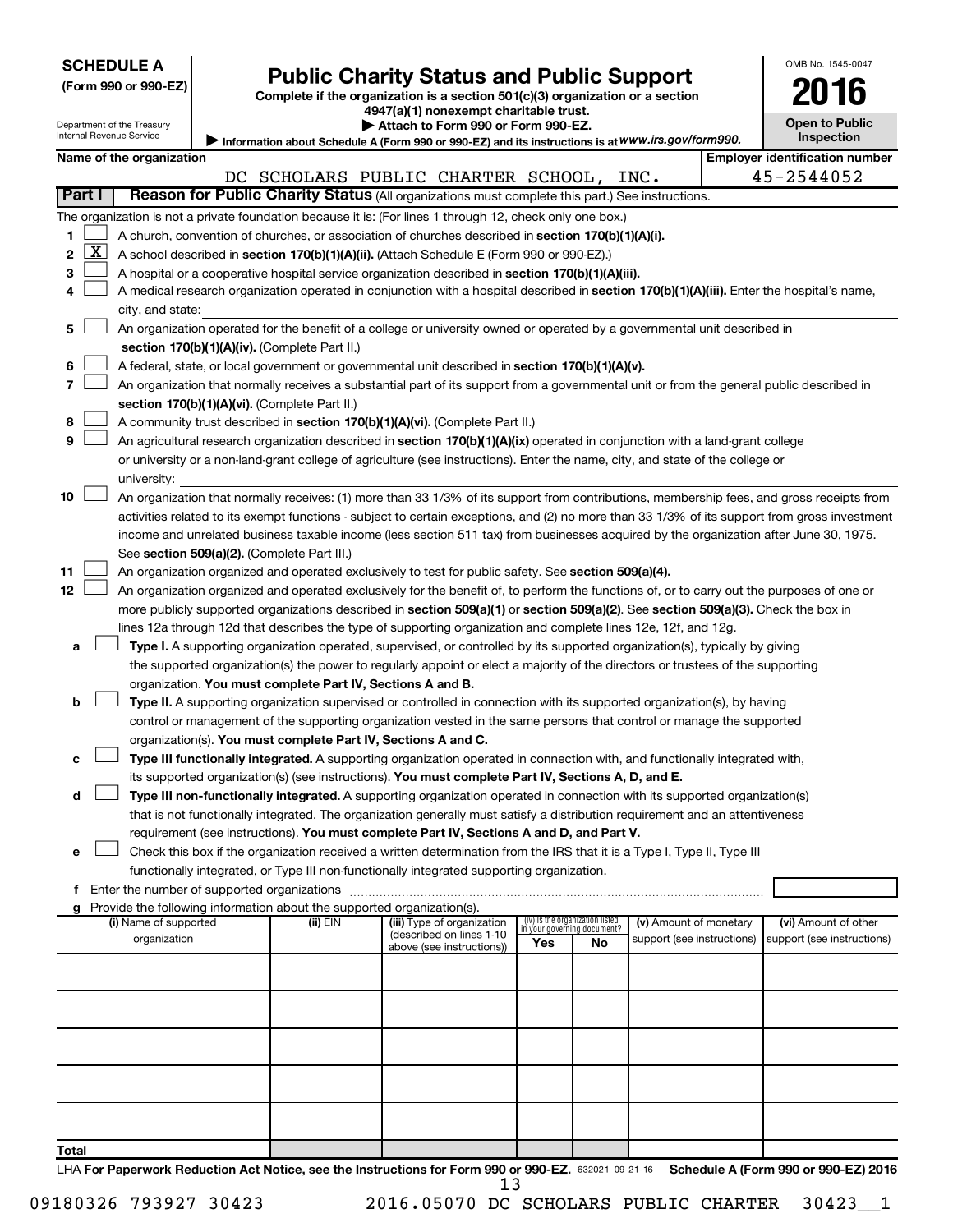### Schedule A (Form 990 or 990-EZ) 2016 DC SCHOLARS PUBLIC CHARTER SCHOOL, INC.  $45$  –  $2544052$  Page 2 **Part II Support Schedule for Organizations Described in Sections 170(b)(1)(A)(iv) and 170(b)(1)(A)(vi)**

(Complete only if you checked the box on line 5, 7, or 8 of Part I or if the organization failed to qualify under Part III. If the organization fails to qualify under the tests listed below, please complete Part III.)

|    | <b>Section A. Public Support</b>                                                                                                           |          |          |            |            |          |                                      |
|----|--------------------------------------------------------------------------------------------------------------------------------------------|----------|----------|------------|------------|----------|--------------------------------------|
|    | Calendar year (or fiscal year beginning in)                                                                                                | (a) 2012 | (b) 2013 | $(c)$ 2014 | $(d)$ 2015 | (e) 2016 | (f) Total                            |
|    | 1 Gifts, grants, contributions, and                                                                                                        |          |          |            |            |          |                                      |
|    | membership fees received. (Do not                                                                                                          |          |          |            |            |          |                                      |
|    | include any "unusual grants.")                                                                                                             |          |          |            |            |          |                                      |
|    | 2 Tax revenues levied for the organ-                                                                                                       |          |          |            |            |          |                                      |
|    | ization's benefit and either paid to                                                                                                       |          |          |            |            |          |                                      |
|    | or expended on its behalf                                                                                                                  |          |          |            |            |          |                                      |
|    | 3 The value of services or facilities                                                                                                      |          |          |            |            |          |                                      |
|    | furnished by a governmental unit to                                                                                                        |          |          |            |            |          |                                      |
|    | the organization without charge                                                                                                            |          |          |            |            |          |                                      |
|    | 4 Total. Add lines 1 through 3                                                                                                             |          |          |            |            |          |                                      |
| 5. | The portion of total contributions                                                                                                         |          |          |            |            |          |                                      |
|    | by each person (other than a                                                                                                               |          |          |            |            |          |                                      |
|    | governmental unit or publicly                                                                                                              |          |          |            |            |          |                                      |
|    | supported organization) included                                                                                                           |          |          |            |            |          |                                      |
|    | on line 1 that exceeds 2% of the                                                                                                           |          |          |            |            |          |                                      |
|    | amount shown on line 11,                                                                                                                   |          |          |            |            |          |                                      |
|    | column (f)                                                                                                                                 |          |          |            |            |          |                                      |
|    | 6 Public support. Subtract line 5 from line 4.                                                                                             |          |          |            |            |          |                                      |
|    | <b>Section B. Total Support</b>                                                                                                            |          |          |            |            |          |                                      |
|    | Calendar year (or fiscal year beginning in)                                                                                                | (a) 2012 | (b) 2013 | $(c)$ 2014 | $(d)$ 2015 | (e) 2016 | (f) Total                            |
|    | 7 Amounts from line 4                                                                                                                      |          |          |            |            |          |                                      |
| 8  | Gross income from interest,                                                                                                                |          |          |            |            |          |                                      |
|    | dividends, payments received on                                                                                                            |          |          |            |            |          |                                      |
|    | securities loans, rents, royalties                                                                                                         |          |          |            |            |          |                                      |
|    | and income from similar sources                                                                                                            |          |          |            |            |          |                                      |
| 9. | Net income from unrelated business                                                                                                         |          |          |            |            |          |                                      |
|    | activities, whether or not the                                                                                                             |          |          |            |            |          |                                      |
|    | business is regularly carried on                                                                                                           |          |          |            |            |          |                                      |
|    | 10 Other income. Do not include gain                                                                                                       |          |          |            |            |          |                                      |
|    | or loss from the sale of capital                                                                                                           |          |          |            |            |          |                                      |
|    | assets (Explain in Part VI.)                                                                                                               |          |          |            |            |          |                                      |
|    | 11 Total support. Add lines 7 through 10                                                                                                   |          |          |            |            |          |                                      |
|    | <b>12</b> Gross receipts from related activities, etc. (see instructions)                                                                  |          |          |            |            | 12       |                                      |
|    | 13 First five years. If the Form 990 is for the organization's first, second, third, fourth, or fifth tax year as a section 501(c)(3)      |          |          |            |            |          |                                      |
|    | organization, check this box and stop here                                                                                                 |          |          |            |            |          |                                      |
|    | <b>Section C. Computation of Public Support Percentage</b>                                                                                 |          |          |            |            |          |                                      |
|    |                                                                                                                                            |          |          |            |            | 14       | %                                    |
|    |                                                                                                                                            |          |          |            |            | 15       | %                                    |
|    | 16a 33 1/3% support test - 2016. If the organization did not check the box on line 13, and line 14 is 33 1/3% or more, check this box and  |          |          |            |            |          |                                      |
|    | stop here. The organization qualifies as a publicly supported organization matchinary material content and the                             |          |          |            |            |          |                                      |
|    | b 33 1/3% support test - 2015. If the organization did not check a box on line 13 or 16a, and line 15 is 33 1/3% or more, check this box   |          |          |            |            |          |                                      |
|    |                                                                                                                                            |          |          |            |            |          |                                      |
|    | 17a 10% -facts-and-circumstances test - 2016. If the organization did not check a box on line 13, 16a, or 16b, and line 14 is 10% or more, |          |          |            |            |          |                                      |
|    | and if the organization meets the "facts-and-circumstances" test, check this box and stop here. Explain in Part VI how the organization    |          |          |            |            |          |                                      |
|    |                                                                                                                                            |          |          |            |            |          |                                      |
|    | b 10% -facts-and-circumstances test - 2015. If the organization did not check a box on line 13, 16a, 16b, or 17a, and line 15 is 10% or    |          |          |            |            |          |                                      |
|    | more, and if the organization meets the "facts-and-circumstances" test, check this box and stop here. Explain in Part VI how the           |          |          |            |            |          |                                      |
|    | organization meets the "facts-and-circumstances" test. The organization qualifies as a publicly supported organization                     |          |          |            |            |          |                                      |
|    | 18 Private foundation. If the organization did not check a box on line 13, 16a, 16b, 17a, or 17b, check this box and see instructions      |          |          |            |            |          |                                      |
|    |                                                                                                                                            |          |          |            |            |          | Cahadula A (Faum 000 av 000 EZ) 0046 |

**Schedule A (Form 990 or 990-EZ) 2016**

632022 09-21-16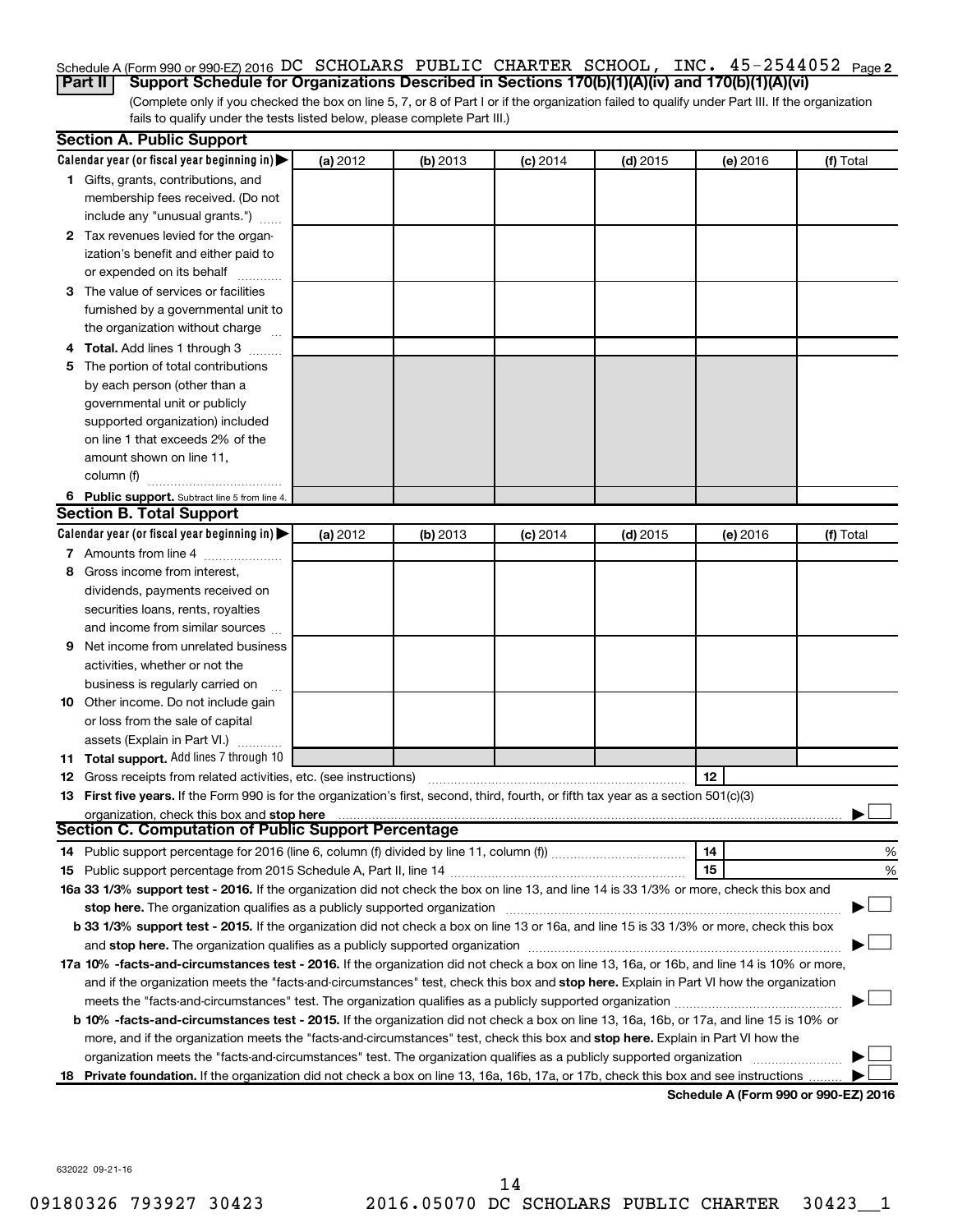### Schedule A (Form 990 or 990-EZ) 2016 DC SCHOLARS PUBLIC CHARTER SCHOOL, INC.  $45$  –  $2544052$  Page 3 **Part III Support Schedule for Organizations Described in Section 509(a)(2)**

(Complete only if you checked the box on line 10 of Part I or if the organization failed to qualify under Part II. If the organization fails to qualify under the tests listed below, please complete Part II.)

| <b>Section A. Public Support</b>                                                                                                                                                 |          |          |            |            |          |                                      |
|----------------------------------------------------------------------------------------------------------------------------------------------------------------------------------|----------|----------|------------|------------|----------|--------------------------------------|
| Calendar year (or fiscal year beginning in)                                                                                                                                      | (a) 2012 | (b) 2013 | $(c)$ 2014 | $(d)$ 2015 | (e) 2016 | (f) Total                            |
| 1 Gifts, grants, contributions, and                                                                                                                                              |          |          |            |            |          |                                      |
| membership fees received. (Do not                                                                                                                                                |          |          |            |            |          |                                      |
| include any "unusual grants.")                                                                                                                                                   |          |          |            |            |          |                                      |
| 2 Gross receipts from admissions,<br>merchandise sold or services per-<br>formed, or facilities furnished in<br>any activity that is related to the                              |          |          |            |            |          |                                      |
| organization's tax-exempt purpose                                                                                                                                                |          |          |            |            |          |                                      |
| <b>3</b> Gross receipts from activities that                                                                                                                                     |          |          |            |            |          |                                      |
| are not an unrelated trade or bus-                                                                                                                                               |          |          |            |            |          |                                      |
| iness under section 513                                                                                                                                                          |          |          |            |            |          |                                      |
| 4 Tax revenues levied for the organ-<br>ization's benefit and either paid to                                                                                                     |          |          |            |            |          |                                      |
| or expended on its behalf                                                                                                                                                        |          |          |            |            |          |                                      |
| 5 The value of services or facilities                                                                                                                                            |          |          |            |            |          |                                      |
| furnished by a governmental unit to                                                                                                                                              |          |          |            |            |          |                                      |
| the organization without charge                                                                                                                                                  |          |          |            |            |          |                                      |
| <b>6 Total.</b> Add lines 1 through 5                                                                                                                                            |          |          |            |            |          |                                      |
| 7a Amounts included on lines 1, 2, and                                                                                                                                           |          |          |            |            |          |                                      |
| 3 received from disqualified persons                                                                                                                                             |          |          |            |            |          |                                      |
| <b>b</b> Amounts included on lines 2 and 3 received<br>from other than disqualified persons that<br>exceed the greater of \$5,000 or 1% of the<br>amount on line 13 for the year |          |          |            |            |          |                                      |
| c Add lines 7a and 7b                                                                                                                                                            |          |          |            |            |          |                                      |
| 8 Public support. (Subtract line 7c from line 6.)                                                                                                                                |          |          |            |            |          |                                      |
| <b>Section B. Total Support</b>                                                                                                                                                  |          |          |            |            |          |                                      |
| Calendar year (or fiscal year beginning in)                                                                                                                                      | (a) 2012 | (b) 2013 | $(c)$ 2014 | $(d)$ 2015 | (e) 2016 | (f) Total                            |
| <b>9</b> Amounts from line 6                                                                                                                                                     |          |          |            |            |          |                                      |
| <b>10a</b> Gross income from interest,<br>dividends, payments received on<br>securities loans, rents, royalties<br>and income from similar sources                               |          |          |            |            |          |                                      |
| <b>b</b> Unrelated business taxable income                                                                                                                                       |          |          |            |            |          |                                      |
| (less section 511 taxes) from businesses<br>acquired after June 30, 1975                                                                                                         |          |          |            |            |          |                                      |
| c Add lines 10a and 10b                                                                                                                                                          |          |          |            |            |          |                                      |
| <b>11</b> Net income from unrelated business<br>activities not included in line 10b.<br>whether or not the business is<br>regularly carried on                                   |          |          |            |            |          |                                      |
| <b>12</b> Other income. Do not include gain<br>or loss from the sale of capital<br>assets (Explain in Part VI.)                                                                  |          |          |            |            |          |                                      |
| <b>13</b> Total support. (Add lines 9, 10c, 11, and 12.)                                                                                                                         |          |          |            |            |          |                                      |
| 14 First five years. If the Form 990 is for the organization's first, second, third, fourth, or fifth tax year as a section 501(c)(3) organization,                              |          |          |            |            |          |                                      |
|                                                                                                                                                                                  |          |          |            |            |          |                                      |
| Section C. Computation of Public Support Percentage                                                                                                                              |          |          |            |            |          |                                      |
|                                                                                                                                                                                  |          |          |            |            | 15       | ℅                                    |
| 16 Public support percentage from 2015 Schedule A, Part III, line 15                                                                                                             |          |          |            |            | 16       | %                                    |
| Section D. Computation of Investment Income Percentage                                                                                                                           |          |          |            |            |          |                                      |
|                                                                                                                                                                                  |          |          |            |            | 17       | %                                    |
| 18 Investment income percentage from 2015 Schedule A, Part III, line 17                                                                                                          |          |          |            |            | 18       | %                                    |
| 19a 33 1/3% support tests - 2016. If the organization did not check the box on line 14, and line 15 is more than 33 1/3%, and line 17 is not                                     |          |          |            |            |          |                                      |
| more than 33 1/3%, check this box and stop here. The organization qualifies as a publicly supported organization                                                                 |          |          |            |            |          |                                      |
| b 33 1/3% support tests - 2015. If the organization did not check a box on line 14 or line 19a, and line 16 is more than 33 1/3%, and                                            |          |          |            |            |          |                                      |
| line 18 is not more than 33 1/3%, check this box and stop here. The organization qualifies as a publicly supported organization                                                  |          |          |            |            |          |                                      |
|                                                                                                                                                                                  |          |          |            |            |          |                                      |
| 632023 09-21-16                                                                                                                                                                  |          |          |            |            |          | Schedule A (Form 990 or 990-EZ) 2016 |
|                                                                                                                                                                                  |          |          | 15         |            |          |                                      |

09180326 793927 30423 2016.05070 DC SCHOLARS PUBLIC CHARTER 30423\_\_1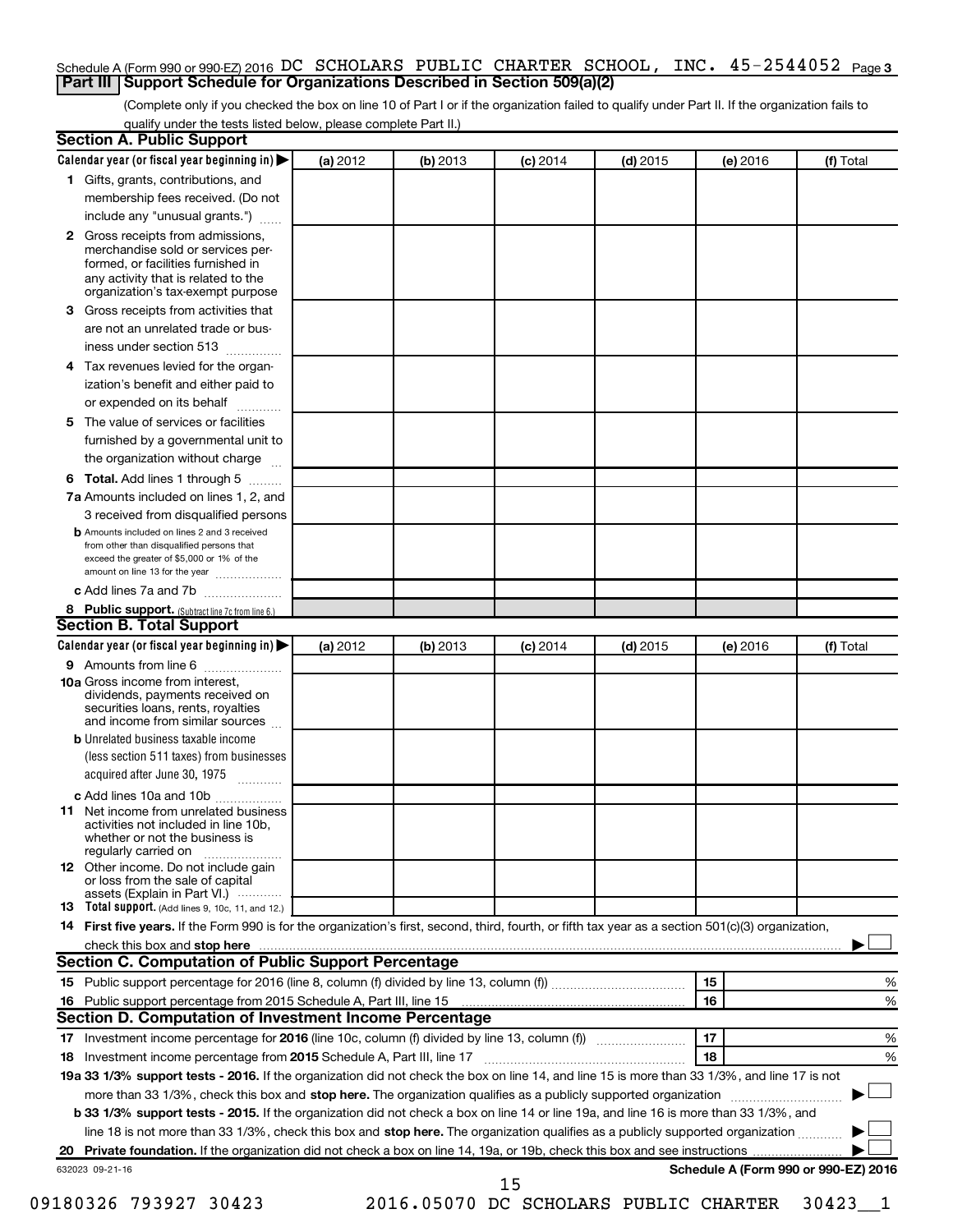### Schedule A (Form 990 or 990-EZ) 2016 DC SCHOLARS PUBLIC CHARTER SCHOOL, INC.  $45$  –  $2544052$  Page 4

### **Part IV Supporting Organizations**

(Complete only if you checked a box in line 12 on Part I. If you checked 12a of Part I, complete Sections A and B. If you checked 12b of Part I, complete Sections A and C. If you checked 12c of Part I, complete Sections A, D, and E. If you checked 12d of Part I, complete Sections A and D, and complete Part V.)

### **Section A. All Supporting Organizations**

- **1** Are all of the organization's supported organizations listed by name in the organization's governing documents? If "No," describe in Part VI how the supported organizations are designated. If designated by *class or purpose, describe the designation. If historic and continuing relationship, explain.*
- **2** Did the organization have any supported organization that does not have an IRS determination of status under section 509(a)(1) or (2)? If "Yes," explain in Part VI how the organization determined that the supported *organization was described in section 509(a)(1) or (2).*
- **3a** Did the organization have a supported organization described in section 501(c)(4), (5), or (6)? If "Yes," answer *(b) and (c) below.*
- **b** Did the organization confirm that each supported organization qualified under section 501(c)(4), (5), or (6) and satisfied the public support tests under section 509(a)(2)? If "Yes," describe in Part VI when and how the *organization made the determination.*
- **c** Did the organization ensure that all support to such organizations was used exclusively for section 170(c)(2)(B) purposes? If "Yes," explain in Part VI what controls the organization put in place to ensure such use.
- **4 a** *If* Was any supported organization not organized in the United States ("foreign supported organization")? *"Yes," and if you checked 12a or 12b in Part I, answer (b) and (c) below.*
- **b** Did the organization have ultimate control and discretion in deciding whether to make grants to the foreign supported organization? If "Yes," describe in Part VI how the organization had such control and discretion *despite being controlled or supervised by or in connection with its supported organizations.*
- **c** Did the organization support any foreign supported organization that does not have an IRS determination under sections 501(c)(3) and 509(a)(1) or (2)? If "Yes," explain in Part VI what controls the organization used *to ensure that all support to the foreign supported organization was used exclusively for section 170(c)(2)(B) purposes.*
- **5a** Did the organization add, substitute, or remove any supported organizations during the tax year? If "Yes," answer (b) and (c) below (if applicable). Also, provide detail in Part VI, including (i) the names and EIN *numbers of the supported organizations added, substituted, or removed; (ii) the reasons for each such action; (iii) the authority under the organization's organizing document authorizing such action; and (iv) how the action was accomplished (such as by amendment to the organizing document).*
- **b** Type I or Type II only. Was any added or substituted supported organization part of a class already designated in the organization's organizing document?
- **c Substitutions only.**  Was the substitution the result of an event beyond the organization's control?
- **6** Did the organization provide support (whether in the form of grants or the provision of services or facilities) to support or benefit one or more of the filing organization's supported organizations? If "Yes," provide detail in anyone other than (i) its supported organizations, (ii) individuals that are part of the charitable class benefited by one or more of its supported organizations, or (iii) other supporting organizations that also *Part VI.*
- **7** Did the organization provide a grant, loan, compensation, or other similar payment to a substantial contributor regard to a substantial contributor? If "Yes," complete Part I of Schedule L (Form 990 or 990-EZ). (defined in section 4958(c)(3)(C)), a family member of a substantial contributor, or a 35% controlled entity with
- **8** Did the organization make a loan to a disqualified person (as defined in section 4958) not described in line 7? *If "Yes," complete Part I of Schedule L (Form 990 or 990-EZ).*
- **9 a** Was the organization controlled directly or indirectly at any time during the tax year by one or more in section 509(a)(1) or (2))? If "Yes," provide detail in Part VI. disqualified persons as defined in section 4946 (other than foundation managers and organizations described
- **b** Did one or more disqualified persons (as defined in line 9a) hold a controlling interest in any entity in which the supporting organization had an interest? If "Yes," provide detail in Part VI.
- **c** Did a disqualified person (as defined in line 9a) have an ownership interest in, or derive any personal benefit from, assets in which the supporting organization also had an interest? If "Yes," provide detail in Part VI.
- **10 a** Was the organization subject to the excess business holdings rules of section 4943 because of section supporting organizations)? If "Yes," answer 10b below. 4943(f) (regarding certain Type II supporting organizations, and all Type III non-functionally integrated
	- **b** Did the organization have any excess business holdings in the tax year? (Use Schedule C, Form 4720, to *determine whether the organization had excess business holdings.)*

632024 09-21-16

**Schedule A (Form 990 or 990-EZ) 2016**

**Yes No**

**1**

**2**

**3a**

**3b**

**3c**

**4a**

**4b**

**4c**

**5a**

**5b 5c**

**6**

**7**

**8**

**9a**

**9b**

**9c**

**10a**

**10b**

09180326 793927 30423 2016.05070 DC SCHOLARS PUBLIC CHARTER 30423 1

16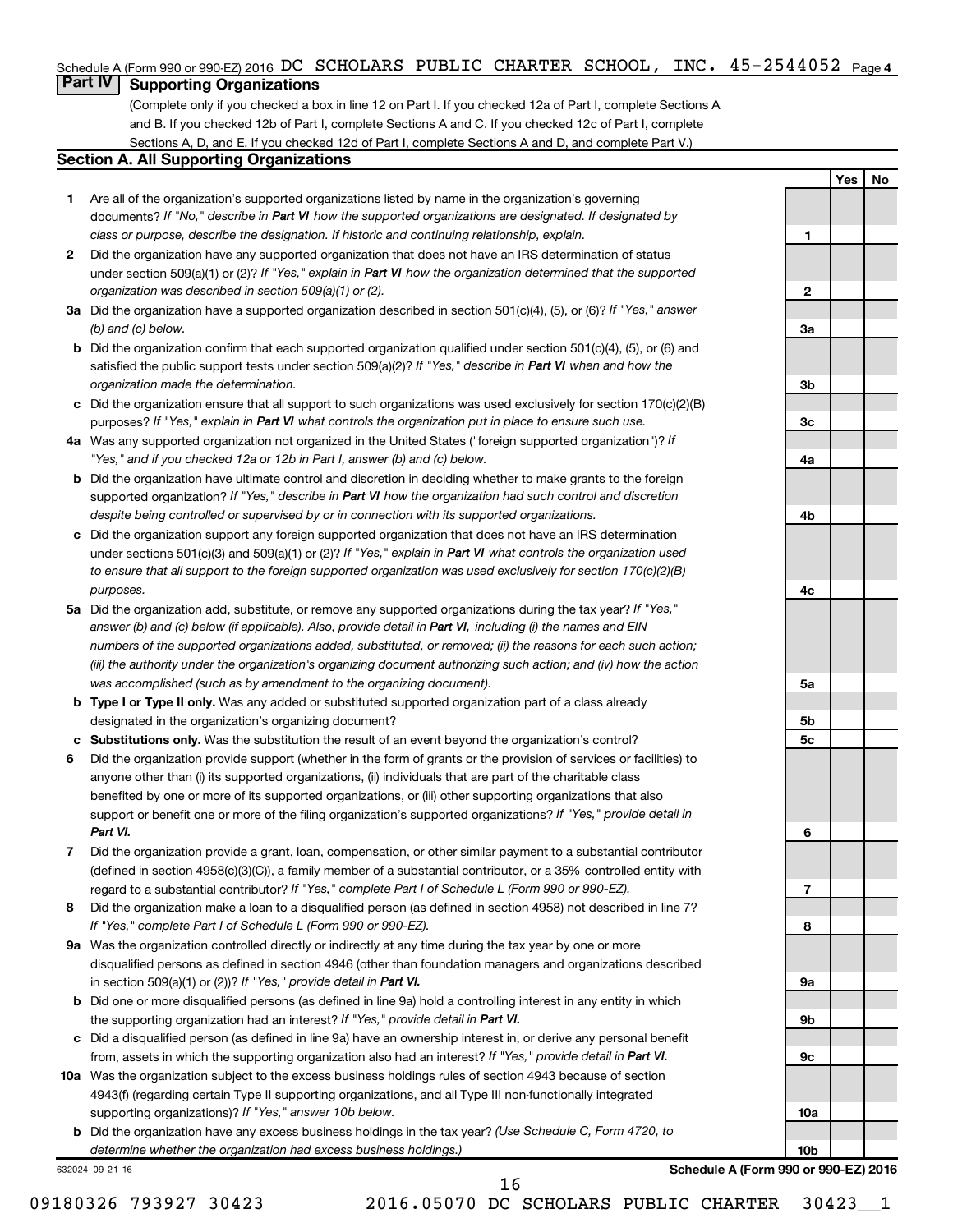### Schedule A (Form 990 or 990-EZ) 2016 DC SCHOLARS PUBLIC CHARTER SCHOOL, INC。 4 5-Z544U5Z Page 5 **Part IV Supporting Organizations** *(continued)* DC SCHOLARS PUBLIC CHARTER SCHOOL, INC. 45-2544052

|              | continued of same and recontinued.                                                                                              |              |     |           |
|--------------|---------------------------------------------------------------------------------------------------------------------------------|--------------|-----|-----------|
|              |                                                                                                                                 |              | Yes | No        |
| 11           | Has the organization accepted a gift or contribution from any of the following persons?                                         |              |     |           |
| а            | A person who directly or indirectly controls, either alone or together with persons described in (b) and (c)                    |              |     |           |
|              | below, the governing body of a supported organization?                                                                          | 11a          |     |           |
| b            | A family member of a person described in (a) above?                                                                             | 11b          |     |           |
|              | c A 35% controlled entity of a person described in (a) or (b) above? If "Yes" to a, b, or c, provide detail in Part VI.         | 11c          |     |           |
|              | <b>Section B. Type I Supporting Organizations</b>                                                                               |              |     |           |
|              |                                                                                                                                 |              | Yes | <b>No</b> |
| 1.           | Did the directors, trustees, or membership of one or more supported organizations have the power to                             |              |     |           |
|              | regularly appoint or elect at least a majority of the organization's directors or trustees at all times during the              |              |     |           |
|              | tax year? If "No," describe in Part VI how the supported organization(s) effectively operated, supervised, or                   |              |     |           |
|              | controlled the organization's activities. If the organization had more than one supported organization,                         |              |     |           |
|              | describe how the powers to appoint and/or remove directors or trustees were allocated among the supported                       |              |     |           |
|              | organizations and what conditions or restrictions, if any, applied to such powers during the tax year.                          | 1            |     |           |
| $\mathbf{2}$ | Did the organization operate for the benefit of any supported organization other than the supported                             |              |     |           |
|              | organization(s) that operated, supervised, or controlled the supporting organization? If "Yes," explain in                      |              |     |           |
|              | Part VI how providing such benefit carried out the purposes of the supported organization(s) that operated,                     |              |     |           |
|              | supervised, or controlled the supporting organization.                                                                          | 2            |     |           |
|              | <b>Section C. Type II Supporting Organizations</b>                                                                              |              |     |           |
|              |                                                                                                                                 |              | Yes | <b>No</b> |
| 1.           | Were a majority of the organization's directors or trustees during the tax year also a majority of the directors                |              |     |           |
|              | or trustees of each of the organization's supported organization(s)? If "No," describe in Part VI how control                   |              |     |           |
|              | or management of the supporting organization was vested in the same persons that controlled or managed                          |              |     |           |
|              | the supported organization(s).                                                                                                  | 1            |     |           |
|              | <b>Section D. All Type III Supporting Organizations</b>                                                                         |              |     |           |
|              |                                                                                                                                 |              | Yes | No        |
| 1.           | Did the organization provide to each of its supported organizations, by the last day of the fifth month of the                  |              |     |           |
|              | organization's tax year, (i) a written notice describing the type and amount of support provided during the prior tax           |              |     |           |
|              | year, (ii) a copy of the Form 990 that was most recently filed as of the date of notification, and (iii) copies of the          |              |     |           |
|              | organization's governing documents in effect on the date of notification, to the extent not previously provided?                | 1            |     |           |
| 2            | Were any of the organization's officers, directors, or trustees either (i) appointed or elected by the supported                |              |     |           |
|              | organization(s) or (ii) serving on the governing body of a supported organization? If "No," explain in Part VI how              |              |     |           |
|              |                                                                                                                                 | $\mathbf{2}$ |     |           |
|              | the organization maintained a close and continuous working relationship with the supported organization(s).                     |              |     |           |
| З            | By reason of the relationship described in (2), did the organization's supported organizations have a                           |              |     |           |
|              | significant voice in the organization's investment policies and in directing the use of the organization's                      |              |     |           |
|              | income or assets at all times during the tax year? If "Yes," describe in Part VI the role the organization's                    |              |     |           |
|              | supported organizations played in this regard.                                                                                  | з            |     |           |
|              | Section E. Type III Functionally Integrated Supporting Organizations                                                            |              |     |           |
| 1            | Check the box next to the method that the organization used to satisfy the Integral Part Test during the yealsee instructions). |              |     |           |
| a            | The organization satisfied the Activities Test. Complete line 2 below.                                                          |              |     |           |
| b            | The organization is the parent of each of its supported organizations. Complete line 3 below.                                   |              |     |           |
| c            | The organization supported a governmental entity. Describe in Part VI how you supported a government entity (see instructions). |              |     |           |
| 2            | Activities Test. Answer (a) and (b) below.                                                                                      |              | Yes | No        |
| а            | Did substantially all of the organization's activities during the tax year directly further the exempt purposes of              |              |     |           |
|              | the supported organization(s) to which the organization was responsive? If "Yes," then in Part VI identify                      |              |     |           |
|              | those supported organizations and explain<br>how these activities directly furthered their exempt purposes,                     |              |     |           |
|              | how the organization was responsive to those supported organizations, and how the organization determined                       |              |     |           |
|              | that these activities constituted substantially all of its activities.                                                          | 2a           |     |           |
| b            | Did the activities described in (a) constitute activities that, but for the organization's involvement, one or more             |              |     |           |
|              | of the organization's supported organization(s) would have been engaged in? If "Yes," explain in Part VI the                    |              |     |           |
|              | reasons for the organization's position that its supported organization(s) would have engaged in these                          |              |     |           |
|              | activities but for the organization's involvement.                                                                              | 2b           |     |           |
| 3            | Parent of Supported Organizations. Answer (a) and (b) below.                                                                    |              |     |           |
| a            | Did the organization have the power to regularly appoint or elect a majority of the officers, directors, or                     |              |     |           |
|              | trustees of each of the supported organizations? Provide details in Part VI.                                                    | За           |     |           |
| b            | Did the organization exercise a substantial degree of direction over the policies, programs, and activities of each             |              |     |           |
|              | of its supported organizations? If "Yes," describe in Part VI the role played by the organization in this regard.               | 3b           |     |           |
|              | Schedule A (Form 990 or 990-EZ) 2016<br>632025 09-21-16                                                                         |              |     |           |
|              | 17                                                                                                                              |              |     |           |

09180326 793927 30423 2016.05070 DC SCHOLARS PUBLIC CHARTER 30423\_\_1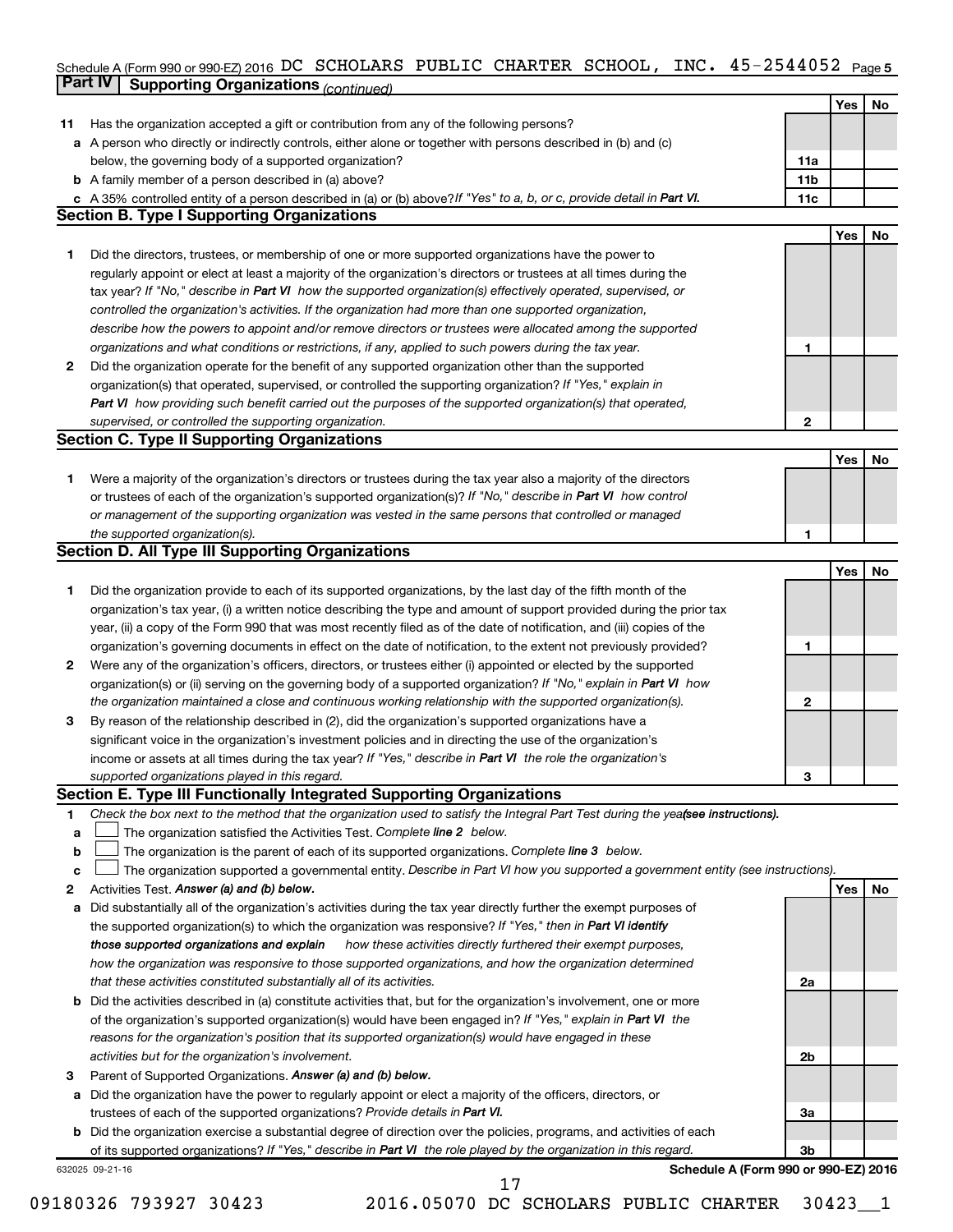| Schedule A (Form 990 or 990-EZ) 2016 DC SCHOLARS PUBLIC CHARTER SCHOOL, INC. $45-2544052$ Page 6 |  |  |  |  |
|--------------------------------------------------------------------------------------------------|--|--|--|--|
| <b>Part V</b>   Type III Non-Functionally Integrated 509(a)(3) Supporting Organizations          |  |  |  |  |

1 **Letter See instructions.** All Check here if the organization satisfied the Integral Part Test as a qualifying trust on Nov. 20, 1970 (explain in Part VI.) See instructions. All other Type III non-functionally integrated supporting organizations must complete Sections A through E.

|    | Section A - Adjusted Net Income                                              | (A) Prior Year | (B) Current Year<br>(optional) |                                |
|----|------------------------------------------------------------------------------|----------------|--------------------------------|--------------------------------|
| 1  | Net short-term capital gain                                                  | 1              |                                |                                |
| 2  | Recoveries of prior-year distributions                                       | 2              |                                |                                |
| 3  | Other gross income (see instructions)                                        | 3              |                                |                                |
| 4  | Add lines 1 through 3                                                        | 4              |                                |                                |
| 5  | Depreciation and depletion                                                   | 5              |                                |                                |
| 6  | Portion of operating expenses paid or incurred for production or             |                |                                |                                |
|    | collection of gross income or for management, conservation, or               |                |                                |                                |
|    | maintenance of property held for production of income (see instructions)     | 6              |                                |                                |
| 7  | Other expenses (see instructions)                                            | $\overline{7}$ |                                |                                |
| 8  | Adjusted Net Income (subtract lines 5, 6, and 7 from line 4)                 | 8              |                                |                                |
|    | <b>Section B - Minimum Asset Amount</b>                                      |                | (A) Prior Year                 | (B) Current Year<br>(optional) |
| 1. | Aggregate fair market value of all non-exempt-use assets (see                |                |                                |                                |
|    | instructions for short tax year or assets held for part of year):            |                |                                |                                |
|    | a Average monthly value of securities                                        | 1a             |                                |                                |
|    | <b>b</b> Average monthly cash balances                                       | 1b             |                                |                                |
|    | c Fair market value of other non-exempt-use assets                           | 1c             |                                |                                |
|    | d Total (add lines 1a, 1b, and 1c)                                           | 1d             |                                |                                |
|    | e Discount claimed for blockage or other                                     |                |                                |                                |
|    | factors (explain in detail in Part VI):                                      |                |                                |                                |
| 2  | Acquisition indebtedness applicable to non-exempt-use assets                 | $\mathbf{2}$   |                                |                                |
| З  | Subtract line 2 from line 1d                                                 | 3              |                                |                                |
| 4  | Cash deemed held for exempt use. Enter 1-1/2% of line 3 (for greater amount, |                |                                |                                |
|    | see instructions)                                                            | 4              |                                |                                |
| 5  | Net value of non-exempt-use assets (subtract line 4 from line 3)             | 5              |                                |                                |
| 6  | Multiply line 5 by .035                                                      | 6              |                                |                                |
| 7  | Recoveries of prior-year distributions                                       | $\overline{7}$ |                                |                                |
| 8  | Minimum Asset Amount (add line 7 to line 6)                                  | 8              |                                |                                |
|    | <b>Section C - Distributable Amount</b>                                      |                |                                | <b>Current Year</b>            |
| 1  | Adjusted net income for prior year (from Section A, line 8, Column A)        | 1              |                                |                                |
| 2  | Enter 85% of line 1                                                          | $\overline{2}$ |                                |                                |
| 3  | Minimum asset amount for prior year (from Section B, line 8, Column A)       | 3              |                                |                                |
| 4  | Enter greater of line 2 or line 3                                            | 4              |                                |                                |
| 5  | Income tax imposed in prior year                                             | 5              |                                |                                |
| 6  | <b>Distributable Amount.</b> Subtract line 5 from line 4, unless subject to  |                |                                |                                |
|    | emergency temporary reduction (see instructions)                             | 6              |                                |                                |
|    |                                                                              |                |                                |                                |

**7** Check here if the current year is the organization's first as a non-functionally integrated Type III supporting organization (see † instructions).

**Schedule A (Form 990 or 990-EZ) 2016**

632026 09-21-16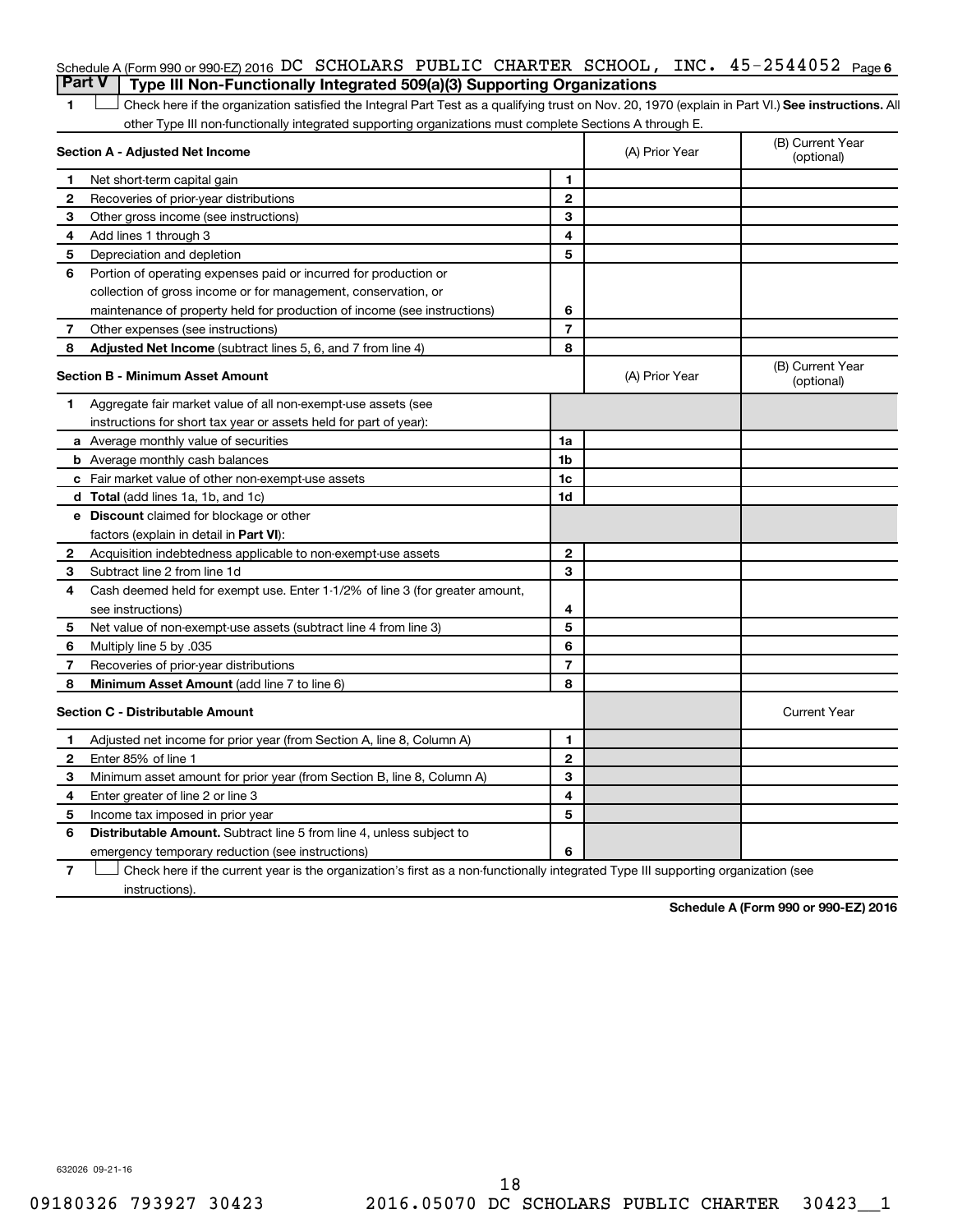### Schedule A (Form 990 or 990-EZ) 2016 DC SCHOLARS PUBLIC CHARTER SCHOOL, INC.  $45$  –  $2544052$  Page 7

| <b>Part V</b><br>Type III Non-Functionally Integrated 509(a)(3) Supporting Organizations (continued) |                                                                                             |                             |                                       |                                         |  |  |  |  |
|------------------------------------------------------------------------------------------------------|---------------------------------------------------------------------------------------------|-----------------------------|---------------------------------------|-----------------------------------------|--|--|--|--|
|                                                                                                      | <b>Section D - Distributions</b>                                                            |                             |                                       | <b>Current Year</b>                     |  |  |  |  |
| 1                                                                                                    | Amounts paid to supported organizations to accomplish exempt purposes                       |                             |                                       |                                         |  |  |  |  |
| 2                                                                                                    | Amounts paid to perform activity that directly furthers exempt purposes of supported        |                             |                                       |                                         |  |  |  |  |
|                                                                                                      | organizations, in excess of income from activity                                            |                             |                                       |                                         |  |  |  |  |
| 3                                                                                                    | Administrative expenses paid to accomplish exempt purposes of supported organizations       |                             |                                       |                                         |  |  |  |  |
| 4                                                                                                    | Amounts paid to acquire exempt-use assets                                                   |                             |                                       |                                         |  |  |  |  |
| 5                                                                                                    | Qualified set-aside amounts (prior IRS approval required)                                   |                             |                                       |                                         |  |  |  |  |
| 6                                                                                                    | Other distributions (describe in Part VI). See instructions                                 |                             |                                       |                                         |  |  |  |  |
| 7                                                                                                    | <b>Total annual distributions.</b> Add lines 1 through 6                                    |                             |                                       |                                         |  |  |  |  |
| 8                                                                                                    | Distributions to attentive supported organizations to which the organization is responsive  |                             |                                       |                                         |  |  |  |  |
|                                                                                                      | (provide details in Part VI). See instructions                                              |                             |                                       |                                         |  |  |  |  |
| 9                                                                                                    | Distributable amount for 2016 from Section C, line 6                                        |                             |                                       |                                         |  |  |  |  |
| 10                                                                                                   | Line 8 amount divided by Line 9 amount                                                      |                             |                                       |                                         |  |  |  |  |
|                                                                                                      |                                                                                             | (i)                         | (ii)                                  | (iii)                                   |  |  |  |  |
|                                                                                                      | Section E - Distribution Allocations (see instructions)                                     | <b>Excess Distributions</b> | <b>Underdistributions</b><br>Pre-2016 | <b>Distributable</b><br>Amount for 2016 |  |  |  |  |
|                                                                                                      |                                                                                             |                             |                                       |                                         |  |  |  |  |
| 1                                                                                                    | Distributable amount for 2016 from Section C, line 6                                        |                             |                                       |                                         |  |  |  |  |
| $\mathbf{2}$                                                                                         | Underdistributions, if any, for years prior to 2016 (reason-                                |                             |                                       |                                         |  |  |  |  |
|                                                                                                      | able cause required- explain in Part VI). See instructions                                  |                             |                                       |                                         |  |  |  |  |
| 3                                                                                                    | Excess distributions carryover, if any, to 2016:                                            |                             |                                       |                                         |  |  |  |  |
| а                                                                                                    |                                                                                             |                             |                                       |                                         |  |  |  |  |
| b                                                                                                    |                                                                                             |                             |                                       |                                         |  |  |  |  |
|                                                                                                      | c From 2013                                                                                 |                             |                                       |                                         |  |  |  |  |
|                                                                                                      | <b>d</b> From 2014                                                                          |                             |                                       |                                         |  |  |  |  |
|                                                                                                      | e From 2015                                                                                 |                             |                                       |                                         |  |  |  |  |
|                                                                                                      | f Total of lines 3a through e                                                               |                             |                                       |                                         |  |  |  |  |
|                                                                                                      | <b>g</b> Applied to underdistributions of prior years                                       |                             |                                       |                                         |  |  |  |  |
|                                                                                                      | <b>h</b> Applied to 2016 distributable amount                                               |                             |                                       |                                         |  |  |  |  |
|                                                                                                      | Carryover from 2011 not applied (see instructions)                                          |                             |                                       |                                         |  |  |  |  |
| 4                                                                                                    | Remainder. Subtract lines 3g, 3h, and 3i from 3f.<br>Distributions for 2016 from Section D, |                             |                                       |                                         |  |  |  |  |
|                                                                                                      | $line 7$ :                                                                                  |                             |                                       |                                         |  |  |  |  |
|                                                                                                      | a Applied to underdistributions of prior years                                              |                             |                                       |                                         |  |  |  |  |
|                                                                                                      | <b>b</b> Applied to 2016 distributable amount                                               |                             |                                       |                                         |  |  |  |  |
| с                                                                                                    | Remainder. Subtract lines 4a and 4b from 4                                                  |                             |                                       |                                         |  |  |  |  |
| 5                                                                                                    | Remaining underdistributions for years prior to 2016, if                                    |                             |                                       |                                         |  |  |  |  |
|                                                                                                      | any. Subtract lines 3g and 4a from line 2. For result greater                               |                             |                                       |                                         |  |  |  |  |
|                                                                                                      | than zero, explain in Part VI. See instructions                                             |                             |                                       |                                         |  |  |  |  |
| 6                                                                                                    | Remaining underdistributions for 2016. Subtract lines 3h                                    |                             |                                       |                                         |  |  |  |  |
|                                                                                                      | and 4b from line 1. For result greater than zero, explain in                                |                             |                                       |                                         |  |  |  |  |
|                                                                                                      | Part VI. See instructions                                                                   |                             |                                       |                                         |  |  |  |  |
| $\overline{7}$                                                                                       | Excess distributions carryover to 2017. Add lines 3j                                        |                             |                                       |                                         |  |  |  |  |
|                                                                                                      | and 4c                                                                                      |                             |                                       |                                         |  |  |  |  |
| 8                                                                                                    | Breakdown of line 7:                                                                        |                             |                                       |                                         |  |  |  |  |
| a                                                                                                    |                                                                                             |                             |                                       |                                         |  |  |  |  |
|                                                                                                      | <b>b</b> Excess from 2013                                                                   |                             |                                       |                                         |  |  |  |  |
|                                                                                                      | c Excess from 2014                                                                          |                             |                                       |                                         |  |  |  |  |
|                                                                                                      | d Excess from 2015                                                                          |                             |                                       |                                         |  |  |  |  |
|                                                                                                      | e Excess from 2016                                                                          |                             |                                       |                                         |  |  |  |  |

**Schedule A (Form 990 or 990-EZ) 2016**

632027 09-21-16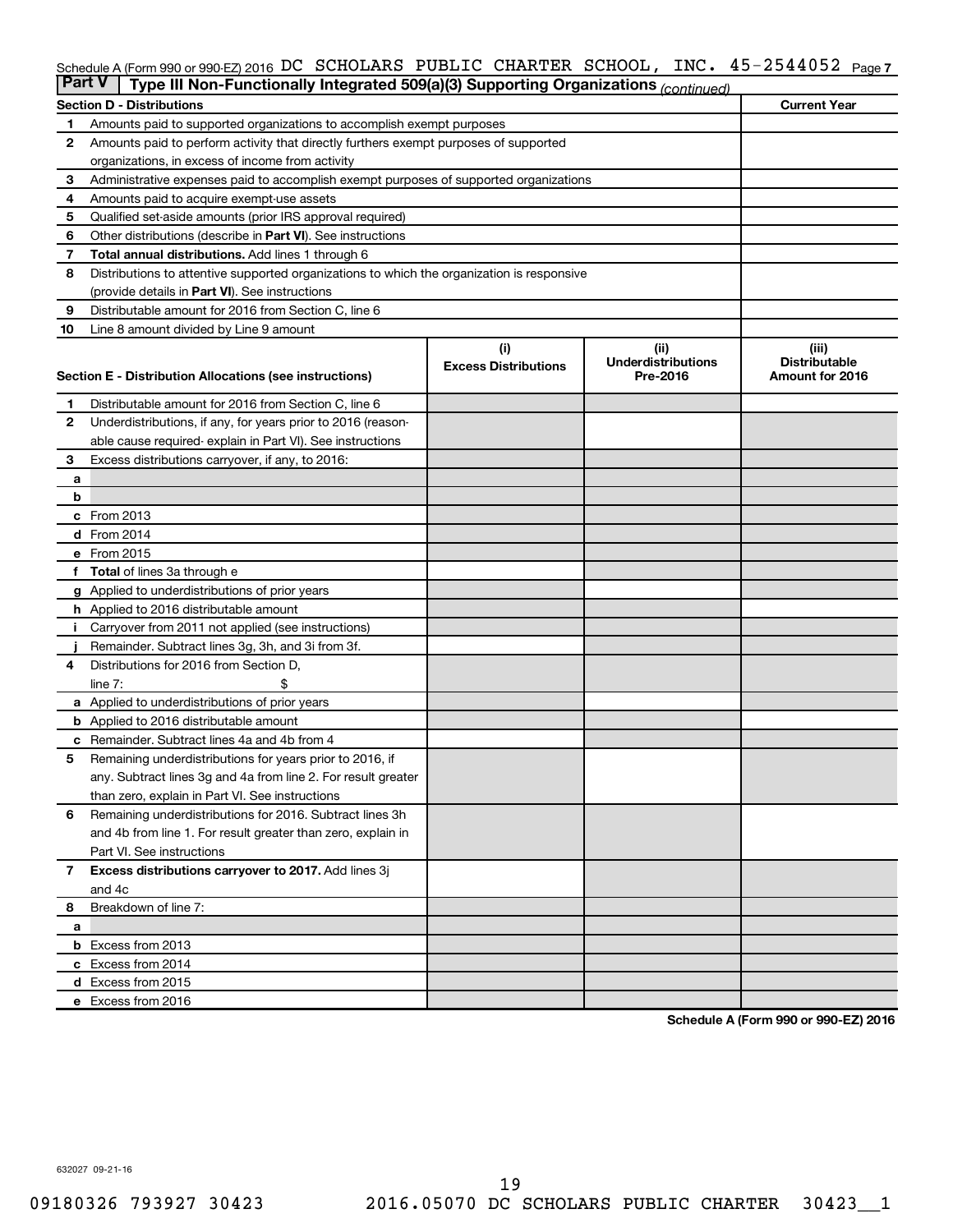| <b>Part VI</b>  | Schedule A (Form 990 or 990-EZ) 2016 DC SCHOLARS PUBLIC CHARTER SCHOOL, INC. 45-2544052 Page 8                                                                                                                                                                                                                                                                                                                                    |  |                                       |  |                                      |
|-----------------|-----------------------------------------------------------------------------------------------------------------------------------------------------------------------------------------------------------------------------------------------------------------------------------------------------------------------------------------------------------------------------------------------------------------------------------|--|---------------------------------------|--|--------------------------------------|
|                 | Supplemental Information. Provide the explanations required by Part II, line 10; Part II, line 17a or 17b; Part III, line 12;<br>Part IV, Section A, lines 1, 2, 3b, 3c, 4b, 4c, 5a, 6, 9a, 9b, 9c, 11a, 11b, and 11c; Part IV, Section B, lines 1 and 2; Part IV, Section C,<br>line 1; Part IV, Section D, lines 2 and 3; Part IV, Section E, lines 1c, 2a, 2b, 3a, and 3b; Part V, line 1; Part V, Section B, line 1e; Part V, |  |                                       |  |                                      |
|                 | Section D, lines 5, 6, and 8; and Part V, Section E, lines 2, 5, and 6. Also complete this part for any additional information.<br>(See instructions.)                                                                                                                                                                                                                                                                            |  |                                       |  |                                      |
|                 |                                                                                                                                                                                                                                                                                                                                                                                                                                   |  |                                       |  |                                      |
|                 |                                                                                                                                                                                                                                                                                                                                                                                                                                   |  |                                       |  |                                      |
|                 |                                                                                                                                                                                                                                                                                                                                                                                                                                   |  |                                       |  |                                      |
|                 |                                                                                                                                                                                                                                                                                                                                                                                                                                   |  |                                       |  |                                      |
|                 |                                                                                                                                                                                                                                                                                                                                                                                                                                   |  |                                       |  |                                      |
|                 |                                                                                                                                                                                                                                                                                                                                                                                                                                   |  |                                       |  |                                      |
|                 |                                                                                                                                                                                                                                                                                                                                                                                                                                   |  |                                       |  |                                      |
|                 |                                                                                                                                                                                                                                                                                                                                                                                                                                   |  |                                       |  |                                      |
|                 |                                                                                                                                                                                                                                                                                                                                                                                                                                   |  |                                       |  |                                      |
|                 |                                                                                                                                                                                                                                                                                                                                                                                                                                   |  |                                       |  |                                      |
|                 |                                                                                                                                                                                                                                                                                                                                                                                                                                   |  |                                       |  |                                      |
|                 |                                                                                                                                                                                                                                                                                                                                                                                                                                   |  |                                       |  |                                      |
|                 |                                                                                                                                                                                                                                                                                                                                                                                                                                   |  |                                       |  |                                      |
|                 |                                                                                                                                                                                                                                                                                                                                                                                                                                   |  |                                       |  |                                      |
|                 |                                                                                                                                                                                                                                                                                                                                                                                                                                   |  |                                       |  |                                      |
|                 |                                                                                                                                                                                                                                                                                                                                                                                                                                   |  |                                       |  |                                      |
|                 |                                                                                                                                                                                                                                                                                                                                                                                                                                   |  |                                       |  |                                      |
|                 |                                                                                                                                                                                                                                                                                                                                                                                                                                   |  |                                       |  |                                      |
|                 |                                                                                                                                                                                                                                                                                                                                                                                                                                   |  |                                       |  |                                      |
|                 |                                                                                                                                                                                                                                                                                                                                                                                                                                   |  |                                       |  |                                      |
|                 |                                                                                                                                                                                                                                                                                                                                                                                                                                   |  |                                       |  |                                      |
|                 |                                                                                                                                                                                                                                                                                                                                                                                                                                   |  |                                       |  |                                      |
|                 |                                                                                                                                                                                                                                                                                                                                                                                                                                   |  |                                       |  |                                      |
|                 |                                                                                                                                                                                                                                                                                                                                                                                                                                   |  |                                       |  |                                      |
|                 |                                                                                                                                                                                                                                                                                                                                                                                                                                   |  |                                       |  |                                      |
|                 |                                                                                                                                                                                                                                                                                                                                                                                                                                   |  |                                       |  |                                      |
|                 |                                                                                                                                                                                                                                                                                                                                                                                                                                   |  |                                       |  |                                      |
|                 |                                                                                                                                                                                                                                                                                                                                                                                                                                   |  |                                       |  |                                      |
|                 |                                                                                                                                                                                                                                                                                                                                                                                                                                   |  |                                       |  |                                      |
|                 |                                                                                                                                                                                                                                                                                                                                                                                                                                   |  |                                       |  |                                      |
|                 |                                                                                                                                                                                                                                                                                                                                                                                                                                   |  |                                       |  |                                      |
|                 |                                                                                                                                                                                                                                                                                                                                                                                                                                   |  |                                       |  |                                      |
|                 |                                                                                                                                                                                                                                                                                                                                                                                                                                   |  |                                       |  |                                      |
|                 |                                                                                                                                                                                                                                                                                                                                                                                                                                   |  |                                       |  |                                      |
| 632028 09-21-16 |                                                                                                                                                                                                                                                                                                                                                                                                                                   |  | 20                                    |  | Schedule A (Form 990 or 990-EZ) 2016 |
|                 | 09180326 793927 30423                                                                                                                                                                                                                                                                                                                                                                                                             |  | 2016.05070 DC SCHOLARS PUBLIC CHARTER |  | $30423 - 1$                          |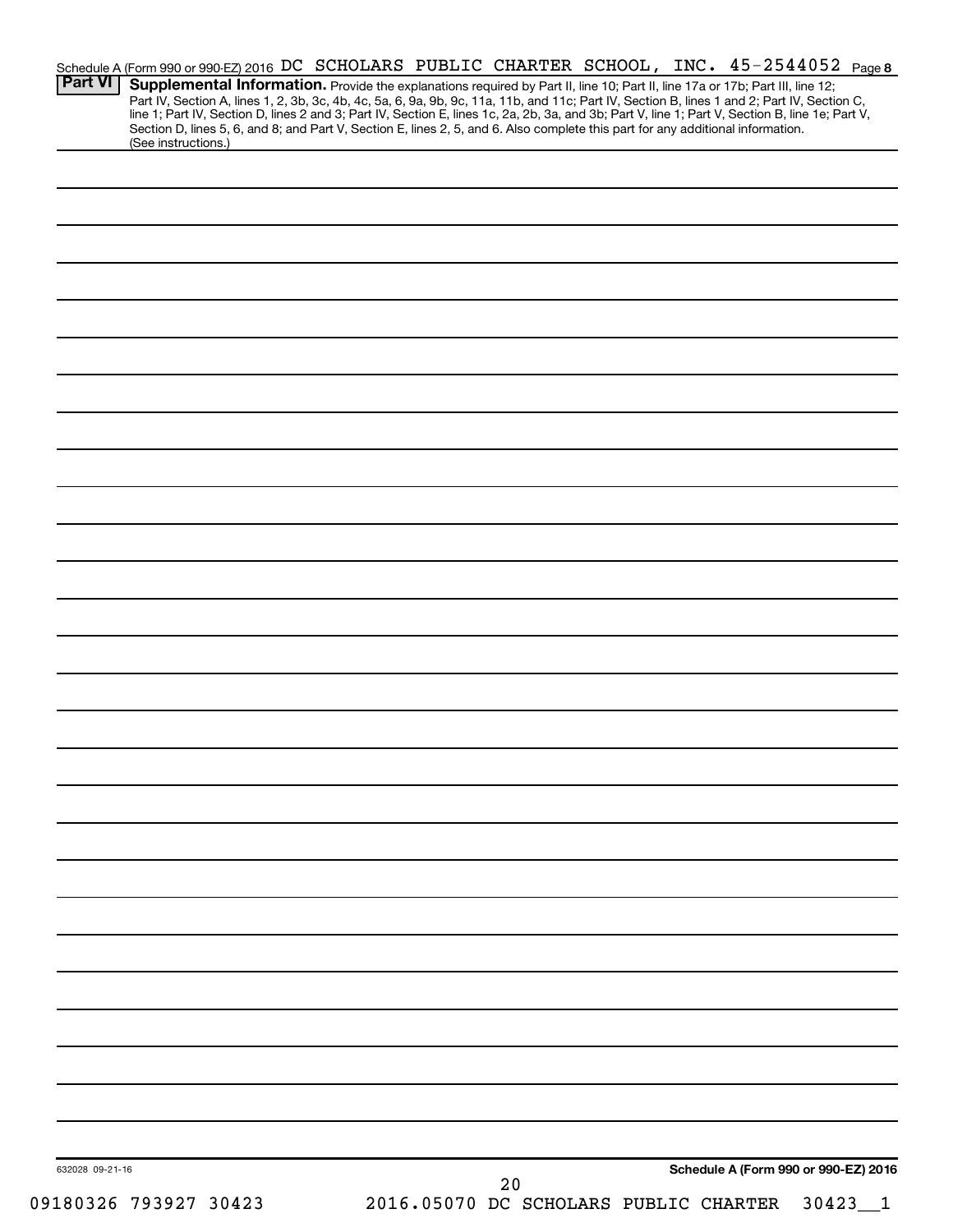\*\* PUBLIC DISCLOSURE COPY \*\*

## **Schedule B Schedule of Contributors**

**or 990-PF) | Attach to Form 990, Form 990-EZ, or Form 990-PF. | Information about Schedule B (Form 990, 990-EZ, or 990-PF) and its instructions is at www.irs.gov/form990.** *www.irs.gov/form990*

OMB No. 1545-0047

# **2016**

**Employer identification number** 

45-2544052

| Department of the Treasury<br>Internal Revenue Service | its instructions is at www.irs.gov/form990, |
|--------------------------------------------------------|---------------------------------------------|
| Name of the organization                               |                                             |
|                                                        | DC SCHOLARS PUBLIC CHARTER SCHOOL,<br>INC.  |
| <b>Organization type (check one):</b>                  |                                             |
| Filers of:                                             | Section:                                    |
| Form 990 or 990-EZ                                     | 501(c)<br>) (enter number) organization     |

|             | $4947(a)(1)$ nonexempt charitable trust <b>not</b> treated as a private foundation |
|-------------|------------------------------------------------------------------------------------|
|             | 527 political organization                                                         |
| Form 990-PF | 501(c)(3) exempt private foundation                                                |
|             | 4947(a)(1) nonexempt charitable trust treated as a private foundation              |
|             | 501(c)(3) taxable private foundation                                               |

Check if your organization is covered by the General Rule or a Special Rule. **Note:**  Only a section 501(c)(7), (8), or (10) organization can check boxes for both the General Rule and a Special Rule. See instructions.

### **General Rule**

**(Form 990, 990-EZ,**

**K** For an organization filing Form 990, 990-EZ, or 990-PF that received, during the year, contributions totaling \$5,000 or more (in money or property) from any one contributor. Complete Parts I and II. See instructions for determining a contributor's total contributions.

### **Special Rules**

 $\Box$ 

any one contributor, during the year, total contributions of the greater of **(1)** \$5,000 or **(2)** 2% of the amount on (i) Form 990, Part VIII, line 1h, For an organization described in section 501(c)(3) filing Form 990 or 990-EZ that met the 33 1/3% support test of the regulations under sections 509(a)(1) and 170(b)(1)(A)(vi), that checked Schedule A (Form 990 or 990-EZ), Part II, line 13, 16a, or 16b, and that received from or (ii) Form 990-EZ, line 1. Complete Parts I and II.  $\Box$ 

year, total contributions of more than \$1,000 *exclusively* for religious, charitable, scientific, literary, or educational purposes, or for For an organization described in section 501(c)(7), (8), or (10) filing Form 990 or 990-EZ that received from any one contributor, during the the prevention of cruelty to children or animals. Complete Parts I, II, and III.  $\Box$ 

purpose. Don't complete any of the parts unless the General Rule applies to this organization because it received nonexclusively year, contributions exclusively for religious, charitable, etc., purposes, but no such contributions totaled more than \$1,000. If this box is checked, enter here the total contributions that were received during the year for an exclusively religious, charitable, etc., For an organization described in section 501(c)(7), (8), or (10) filing Form 990 or 990-EZ that received from any one contributor, during the religious, charitable, etc., contributions totaling \$5,000 or more during the year  $\ldots$  $\ldots$  $\ldots$  $\ldots$  $\ldots$  $\ldots$ 

**Caution:**  An organization that isn't covered by the General Rule and/or the Special Rules doesn't file Schedule B (Form 990, 990-EZ, or 990-PF),  **must** but it answer "No" on Part IV, line 2, of its Form 990; or check the box on line H of its Form 990-EZ or on its Form 990-PF, Part I, line 2, to certify that it doesn't meet the filing requirements of Schedule B (Form 990, 990-EZ, or 990-PF).

LHA For Paperwork Reduction Act Notice, see the Instructions for Form 990, 990-EZ, or 990-PF. Schedule B (Form 990, 990-EZ, or 990-PF) (2016)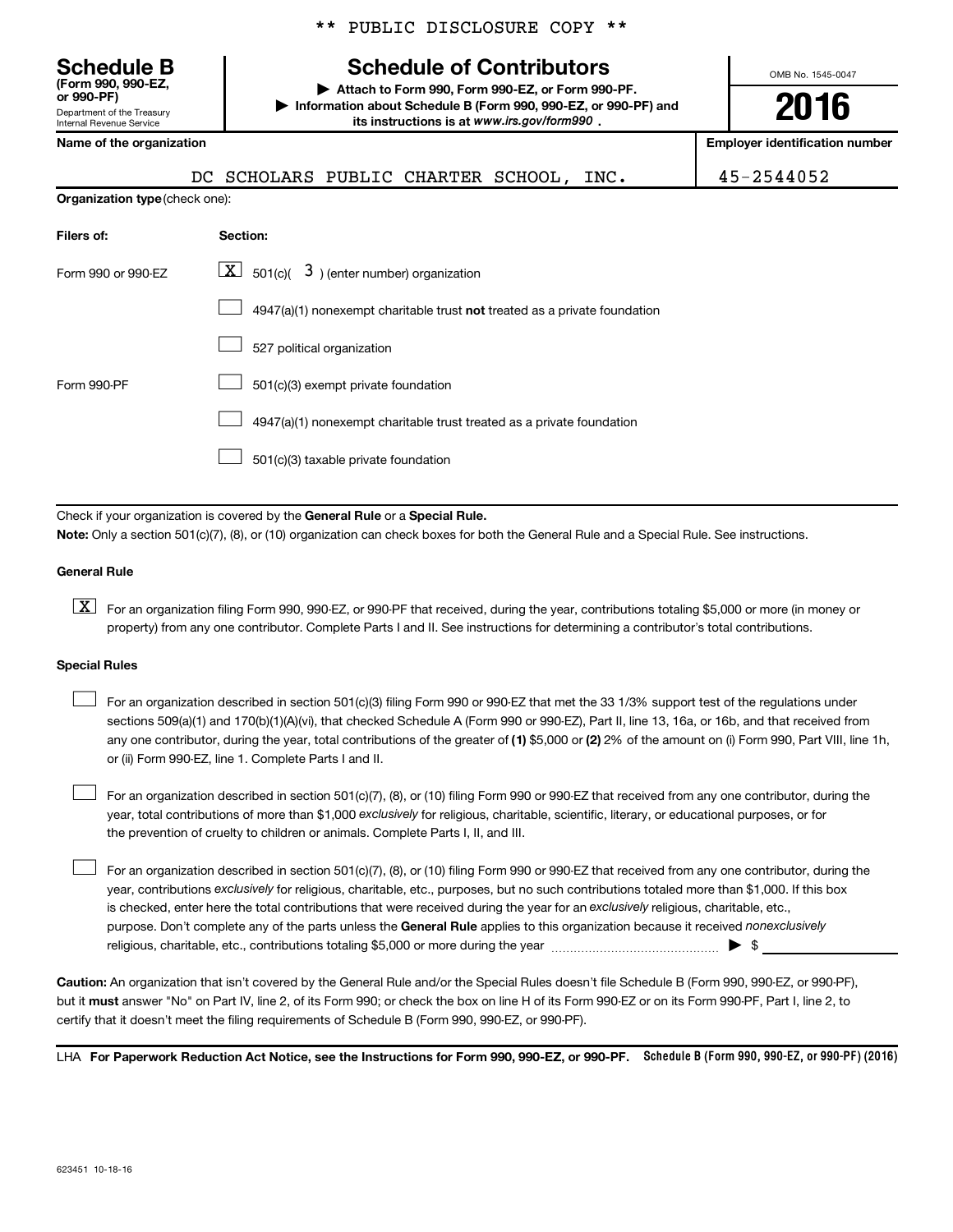| Schedule B (Form 990, 990-EZ, or 990-PF) (2016)<br>$\sqrt{2}$ , $\sqrt{2}$ , $\sqrt{2}$ , $\sqrt{2}$ , $\sqrt{2}$ | Page |
|-------------------------------------------------------------------------------------------------------------------|------|
|-------------------------------------------------------------------------------------------------------------------|------|

### DC SCHOLARS PUBLIC CHARTER SCHOOL, INC. 45-2544052

**Part I** Contributors (See instructions). Use duplicate copies of Part I if additional space is needed.

| (a)<br>No.      | (b)<br>Name, address, and ZIP + 4 | (c)<br><b>Total contributions</b> | (d)<br>Type of contribution                                                                                                         |
|-----------------|-----------------------------------|-----------------------------------|-------------------------------------------------------------------------------------------------------------------------------------|
| 1               |                                   | 90,000.<br>\$                     | $\overline{\textbf{X}}$<br>Person<br>Payroll<br><b>Noncash</b><br>(Complete Part II for<br>noncash contributions.)                  |
| (a)<br>No.      | (b)<br>Name, address, and ZIP + 4 | (c)<br><b>Total contributions</b> | (d)<br>Type of contribution                                                                                                         |
|                 |                                   | \$                                | Person<br>Payroll<br><b>Noncash</b><br>(Complete Part II for<br>noncash contributions.)                                             |
| (a)<br>No.      | (b)<br>Name, address, and ZIP + 4 | (c)<br><b>Total contributions</b> | (d)<br>Type of contribution                                                                                                         |
|                 |                                   | \$                                | Person<br>Payroll<br><b>Noncash</b><br>(Complete Part II for<br>noncash contributions.)                                             |
| (a)<br>No.      | (b)<br>Name, address, and ZIP + 4 | (c)<br><b>Total contributions</b> | (d)<br>Type of contribution                                                                                                         |
|                 |                                   | \$                                | Person<br>Payroll<br><b>Noncash</b><br>(Complete Part II for<br>noncash contributions.)                                             |
| (a)<br>No.      | (b)<br>Name, address, and ZIP + 4 | (c)<br><b>Total contributions</b> | (d)<br>Type of contribution                                                                                                         |
|                 |                                   | \$                                | Person<br>Payroll<br>Noncash<br>(Complete Part II for<br>noncash contributions.)                                                    |
| (a)<br>No.      | (b)<br>Name, address, and ZIP + 4 | (c)<br><b>Total contributions</b> | (d)<br>Type of contribution                                                                                                         |
| 623452 10-18-16 |                                   | \$                                | Person<br>Payroll<br>Noncash<br>(Complete Part II for<br>noncash contributions.)<br>Schedule B (Form 990, 990-EZ, or 990-PF) (2016) |
|                 |                                   | 22                                |                                                                                                                                     |

09180326 793927 30423 2016.05070 DC SCHOLARS PUBLIC CHARTER 30423\_\_1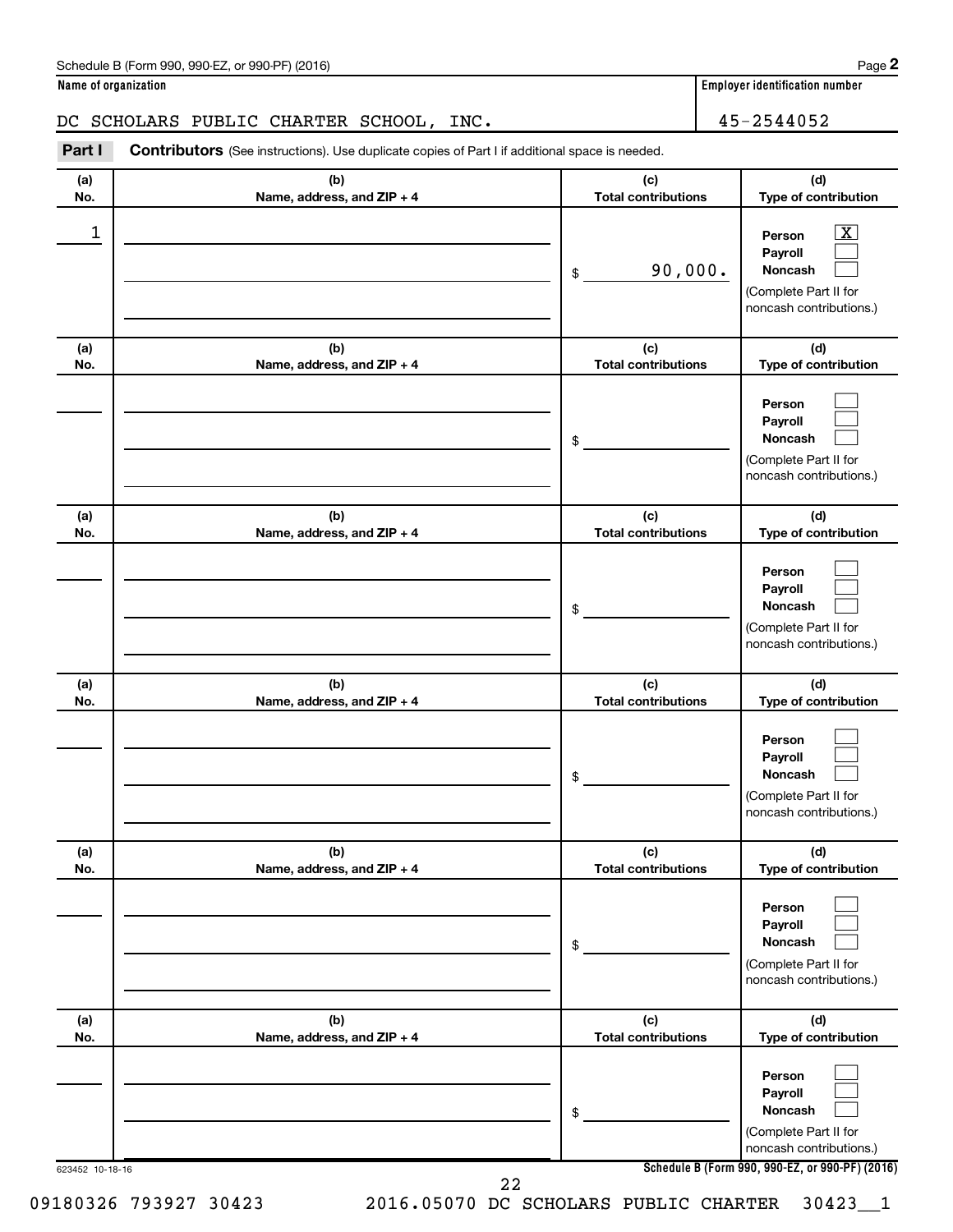### DC SCHOLARS PUBLIC CHARTER SCHOOL, INC. 45-2544052

Part II Noncash Property (See instructions). Use duplicate copies of Part II if additional space is needed.

| (a)<br>No.<br>from<br>Part I | (b)<br>Description of noncash property given | (c)<br>FMV (or estimate)<br>(See instructions) | (d)<br>Date received                            |
|------------------------------|----------------------------------------------|------------------------------------------------|-------------------------------------------------|
|                              |                                              |                                                |                                                 |
|                              |                                              | \$                                             |                                                 |
| (a)<br>No.<br>from<br>Part I | (b)<br>Description of noncash property given | (c)<br>FMV (or estimate)<br>(See instructions) | (d)<br>Date received                            |
|                              |                                              |                                                |                                                 |
|                              |                                              | \$                                             |                                                 |
| (a)<br>No.<br>from<br>Part I | (b)<br>Description of noncash property given | (c)<br>FMV (or estimate)<br>(See instructions) | (d)<br>Date received                            |
|                              |                                              |                                                |                                                 |
|                              |                                              | \$                                             |                                                 |
| (a)<br>No.<br>from<br>Part I | (b)<br>Description of noncash property given | (c)<br>FMV (or estimate)<br>(See instructions) | (d)<br>Date received                            |
|                              |                                              |                                                |                                                 |
|                              |                                              | \$                                             |                                                 |
| (a)<br>No.<br>from<br>Part I | (b)<br>Description of noncash property given | (c)<br>FMV (or estimate)<br>(See instructions) | (d)<br>Date received                            |
|                              |                                              |                                                |                                                 |
|                              |                                              | \$                                             |                                                 |
| (a)<br>No.<br>from<br>Part I | (b)<br>Description of noncash property given | (c)<br>FMV (or estimate)<br>(See instructions) | (d)<br>Date received                            |
|                              |                                              |                                                |                                                 |
| 623453 10-18-16              |                                              | \$                                             | Schedule B (Form 990, 990-EZ, or 990-PF) (2016) |

09180326 793927 30423 2016.05070 DC SCHOLARS PUBLIC CHARTER 30423 1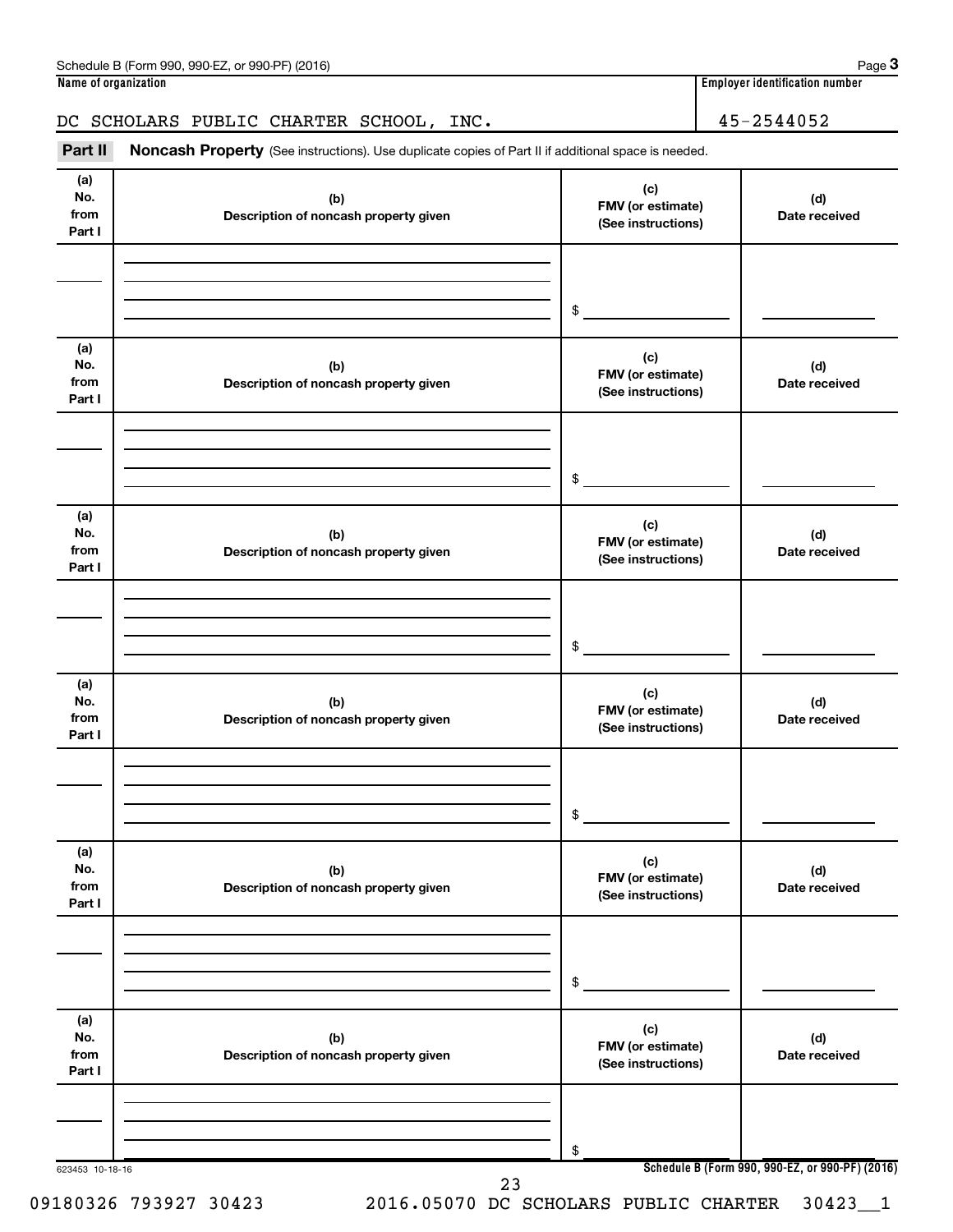| Part III                   | DC SCHOLARS PUBLIC CHARTER SCHOOL, INC.<br>Exclusively religious, charitable, etc., contributions to organizations described in section $501(c)(7)$ , (8), or (10) that total more than \$1,000 for                                                                             |                      |                                          | 45-2544052                                      |  |  |  |  |  |
|----------------------------|---------------------------------------------------------------------------------------------------------------------------------------------------------------------------------------------------------------------------------------------------------------------------------|----------------------|------------------------------------------|-------------------------------------------------|--|--|--|--|--|
|                            | the year from any one contributor. Complete columns (a) through (e) and the following line entry. For organizations<br>completing Part III, enter the total of exclusively religious, charitable, etc., contributions of \$1,000 or less for the year. (Enter this info. once.) |                      |                                          | $\blacktriangleright$ \$                        |  |  |  |  |  |
|                            | Use duplicate copies of Part III if additional space is needed.                                                                                                                                                                                                                 |                      |                                          |                                                 |  |  |  |  |  |
| (a) No.<br>from            | (b) Purpose of gift                                                                                                                                                                                                                                                             | (c) Use of gift      |                                          | (d) Description of how gift is held             |  |  |  |  |  |
| Part I                     |                                                                                                                                                                                                                                                                                 |                      |                                          |                                                 |  |  |  |  |  |
|                            |                                                                                                                                                                                                                                                                                 |                      |                                          |                                                 |  |  |  |  |  |
|                            |                                                                                                                                                                                                                                                                                 | (e) Transfer of gift |                                          |                                                 |  |  |  |  |  |
|                            | Transferee's name, address, and ZIP + 4                                                                                                                                                                                                                                         |                      |                                          | Relationship of transferor to transferee        |  |  |  |  |  |
|                            |                                                                                                                                                                                                                                                                                 |                      |                                          |                                                 |  |  |  |  |  |
| (a) No.<br>`from           | (b) Purpose of gift                                                                                                                                                                                                                                                             | (c) Use of gift      |                                          | (d) Description of how gift is held             |  |  |  |  |  |
| Part I                     |                                                                                                                                                                                                                                                                                 |                      |                                          |                                                 |  |  |  |  |  |
|                            |                                                                                                                                                                                                                                                                                 |                      |                                          |                                                 |  |  |  |  |  |
|                            | (e) Transfer of gift                                                                                                                                                                                                                                                            |                      |                                          |                                                 |  |  |  |  |  |
|                            | Transferee's name, address, and ZIP + 4                                                                                                                                                                                                                                         |                      | Relationship of transferor to transferee |                                                 |  |  |  |  |  |
|                            |                                                                                                                                                                                                                                                                                 |                      |                                          |                                                 |  |  |  |  |  |
| (a) No.<br>`from<br>Part I | (b) Purpose of gift                                                                                                                                                                                                                                                             | (c) Use of gift      |                                          | (d) Description of how gift is held             |  |  |  |  |  |
|                            |                                                                                                                                                                                                                                                                                 |                      |                                          |                                                 |  |  |  |  |  |
|                            | (e) Transfer of gift                                                                                                                                                                                                                                                            |                      |                                          |                                                 |  |  |  |  |  |
|                            | Transferee's name, address, and ZIP + 4                                                                                                                                                                                                                                         |                      |                                          | Relationship of transferor to transferee        |  |  |  |  |  |
|                            |                                                                                                                                                                                                                                                                                 |                      |                                          |                                                 |  |  |  |  |  |
| (a) No.<br>from<br>Part I  | (b) Purpose of gift                                                                                                                                                                                                                                                             | (c) Use of gift      |                                          | (d) Description of how gift is held             |  |  |  |  |  |
|                            |                                                                                                                                                                                                                                                                                 |                      |                                          |                                                 |  |  |  |  |  |
|                            |                                                                                                                                                                                                                                                                                 | (e) Transfer of gift |                                          |                                                 |  |  |  |  |  |
|                            | Transferee's name, address, and ZIP + 4                                                                                                                                                                                                                                         |                      |                                          | Relationship of transferor to transferee        |  |  |  |  |  |
|                            |                                                                                                                                                                                                                                                                                 |                      |                                          |                                                 |  |  |  |  |  |
| 623454 10-18-16            |                                                                                                                                                                                                                                                                                 | 24                   |                                          | Schedule B (Form 990, 990-EZ, or 990-PF) (2016) |  |  |  |  |  |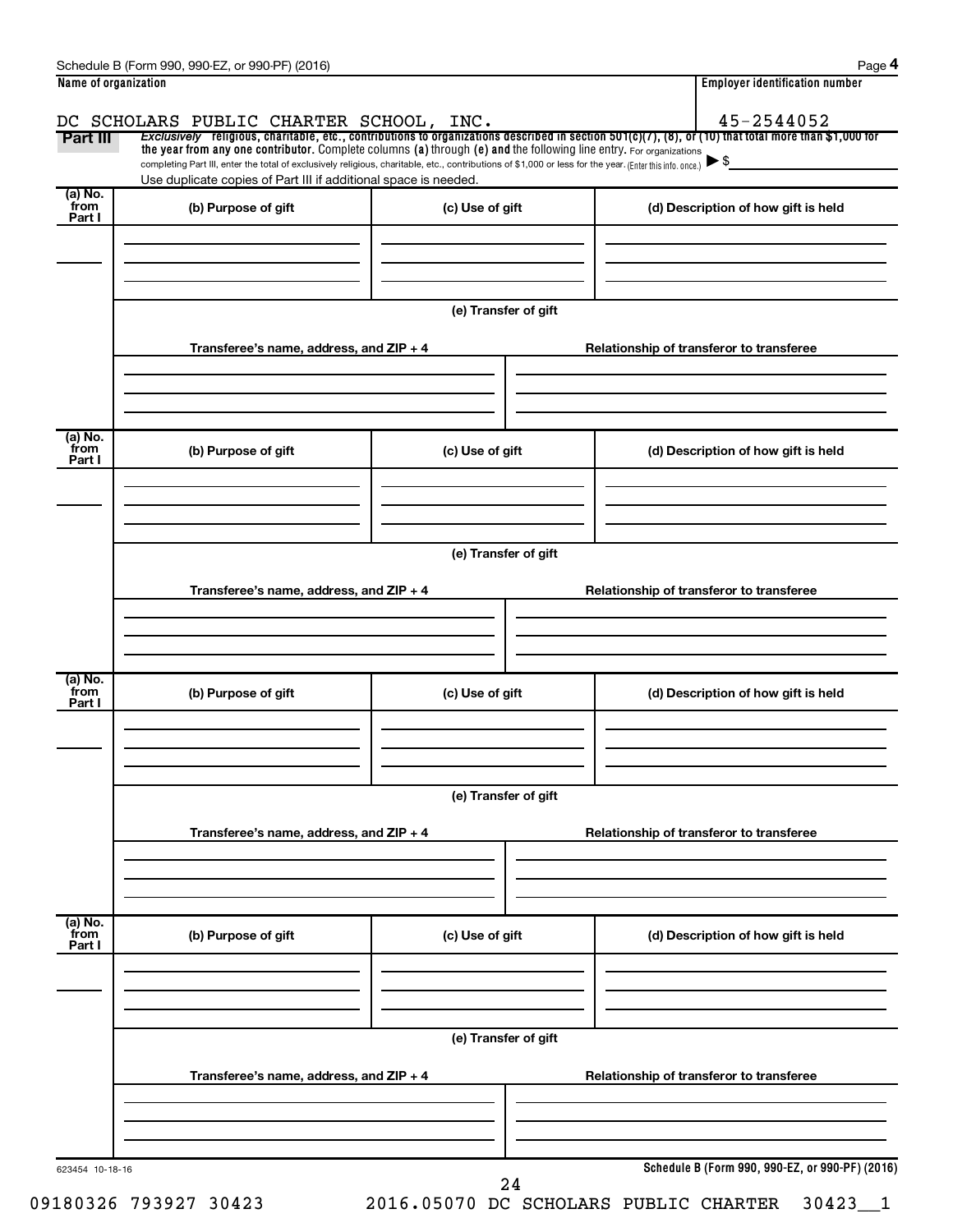| <b>SCHEDULE D</b> |  |
|-------------------|--|
|                   |  |

Department of the Treasury Internal Revenue Service

# **SCHEDULE D Supplemental Financial Statements**<br> **Form 990 2016**<br> **Part IV** line 6.7.8.9.10, 11a, 11b, 11d, 11d, 11d, 11d, 11d, 12a, 0r, 12b

**(Form 990) | Complete if the organization answered "Yes" on Form 990, Part IV, line 6, 7, 8, 9, 10, 11a, 11b, 11c, 11d, 11e, 11f, 12a, or 12b.**

**| Attach to Form 990. | Information about Schedule D (Form 990) and its instructions is at**  *www.irs.gov/form990.*



|         | Name of the organization                                                                                                                                                                                                       | DC SCHOLARS PUBLIC CHARTER SCHOOL, INC. | <b>Employer identification number</b><br>45-2544052 |
|---------|--------------------------------------------------------------------------------------------------------------------------------------------------------------------------------------------------------------------------------|-----------------------------------------|-----------------------------------------------------|
| Part I  | Organizations Maintaining Donor Advised Funds or Other Similar Funds or Accounts. Complete if the                                                                                                                              |                                         |                                                     |
|         | organization answered "Yes" on Form 990, Part IV, line 6.                                                                                                                                                                      |                                         |                                                     |
|         |                                                                                                                                                                                                                                | (a) Donor advised funds                 | (b) Funds and other accounts                        |
|         |                                                                                                                                                                                                                                |                                         |                                                     |
| 1       |                                                                                                                                                                                                                                |                                         |                                                     |
| 2       | Aggregate value of contributions to (during year)                                                                                                                                                                              |                                         |                                                     |
| 3       | Aggregate value of grants from (during year)                                                                                                                                                                                   |                                         |                                                     |
| 4       |                                                                                                                                                                                                                                |                                         |                                                     |
| 5       | Did the organization inform all donors and donor advisors in writing that the assets held in donor advised funds                                                                                                               |                                         |                                                     |
|         |                                                                                                                                                                                                                                |                                         | <b>No</b><br>Yes                                    |
| 6       | Did the organization inform all grantees, donors, and donor advisors in writing that grant funds can be used only                                                                                                              |                                         |                                                     |
|         | for charitable purposes and not for the benefit of the donor or donor advisor, or for any other purpose conferring                                                                                                             |                                         |                                                     |
|         | impermissible private benefit?                                                                                                                                                                                                 |                                         | Yes<br>No                                           |
| Part II | Conservation Easements. Complete if the organization answered "Yes" on Form 990, Part IV, line 7.                                                                                                                              |                                         |                                                     |
| 1       | Purpose(s) of conservation easements held by the organization (check all that apply).                                                                                                                                          |                                         |                                                     |
|         | Preservation of land for public use (e.g., recreation or education)                                                                                                                                                            |                                         | Preservation of a historically important land area  |
|         | Protection of natural habitat                                                                                                                                                                                                  |                                         | Preservation of a certified historic structure      |
|         | Preservation of open space                                                                                                                                                                                                     |                                         |                                                     |
| 2       | Complete lines 2a through 2d if the organization held a qualified conservation contribution in the form of a conservation easement on the last                                                                                 |                                         |                                                     |
|         | day of the tax year.                                                                                                                                                                                                           |                                         | Held at the End of the Tax Year                     |
| а       |                                                                                                                                                                                                                                |                                         | 2a                                                  |
| b       | Total acreage restricted by conservation easements manufactured acreage restricted by conservation easements                                                                                                                   |                                         | 2b                                                  |
| с       |                                                                                                                                                                                                                                |                                         | 2c                                                  |
|         | d Number of conservation easements included in (c) acquired after 8/17/06, and not on a historic structure                                                                                                                     |                                         |                                                     |
|         | listed in the National Register [11] matter and the National Register [11] matter is not all the National Register [11] matter is not all the National Register [11] matter is not all the National Register [11] matter is no |                                         | 2d                                                  |
| 3       | Number of conservation easements modified, transferred, released, extinguished, or terminated by the organization during the tax                                                                                               |                                         |                                                     |
|         | year                                                                                                                                                                                                                           |                                         |                                                     |
|         | Number of states where property subject to conservation easement is located $\blacktriangleright$                                                                                                                              |                                         |                                                     |
| 4       |                                                                                                                                                                                                                                |                                         |                                                     |
| 5       | Does the organization have a written policy regarding the periodic monitoring, inspection, handling of                                                                                                                         |                                         |                                                     |
|         | violations, and enforcement of the conservation easements it holds? [11] matter conservation and enforcement of the conservation easements it holds? [11] matter conservation easements it holds? [11] matter conservation ent |                                         | Yes<br><b>No</b>                                    |
| 6       | Staff and volunteer hours devoted to monitoring, inspecting, handling of violations, and enforcing conservation easements during the year                                                                                      |                                         |                                                     |
|         |                                                                                                                                                                                                                                |                                         |                                                     |
| 7       | Amount of expenses incurred in monitoring, inspecting, handling of violations, and enforcing conservation easements during the year                                                                                            |                                         |                                                     |
|         | $\blacktriangleright$ \$                                                                                                                                                                                                       |                                         |                                                     |
| 8       | Does each conservation easement reported on line 2(d) above satisfy the requirements of section 170(h)(4)(B)(i)                                                                                                                |                                         |                                                     |
|         |                                                                                                                                                                                                                                |                                         | Yes<br>No                                           |
|         | In Part XIII, describe how the organization reports conservation easements in its revenue and expense statement, and balance sheet, and                                                                                        |                                         |                                                     |
|         | include, if applicable, the text of the footnote to the organization's financial statements that describes the organization's accounting for                                                                                   |                                         |                                                     |
|         | conservation easements.                                                                                                                                                                                                        |                                         |                                                     |
|         | Organizations Maintaining Collections of Art, Historical Treasures, or Other Similar Assets.<br>Part III                                                                                                                       |                                         |                                                     |
|         | Complete if the organization answered "Yes" on Form 990, Part IV, line 8.                                                                                                                                                      |                                         |                                                     |
|         | 1a If the organization elected, as permitted under SFAS 116 (ASC 958), not to report in its revenue statement and balance sheet works of art,                                                                                  |                                         |                                                     |
|         | historical treasures, or other similar assets held for public exhibition, education, or research in furtherance of public service, provide, in Part XIII,                                                                      |                                         |                                                     |
|         | the text of the footnote to its financial statements that describes these items.                                                                                                                                               |                                         |                                                     |
|         | b If the organization elected, as permitted under SFAS 116 (ASC 958), to report in its revenue statement and balance sheet works of art, historical                                                                            |                                         |                                                     |
|         | treasures, or other similar assets held for public exhibition, education, or research in furtherance of public service, provide the following amounts                                                                          |                                         |                                                     |
|         | relating to these items:                                                                                                                                                                                                       |                                         |                                                     |
|         |                                                                                                                                                                                                                                |                                         | $\triangleright$ \$                                 |
|         | (ii) Assets included in Form 990, Part X                                                                                                                                                                                       |                                         | $\blacktriangleright$ \$                            |
| 2       | If the organization received or held works of art, historical treasures, or other similar assets for financial gain, provide                                                                                                   |                                         |                                                     |
|         | the following amounts required to be reported under SFAS 116 (ASC 958) relating to these items:                                                                                                                                |                                         |                                                     |
|         |                                                                                                                                                                                                                                |                                         |                                                     |
| а       |                                                                                                                                                                                                                                |                                         | - \$                                                |
|         |                                                                                                                                                                                                                                |                                         | \$                                                  |
|         | LHA For Paperwork Reduction Act Notice, see the Instructions for Form 990.                                                                                                                                                     |                                         | Schedule D (Form 990) 2016                          |
|         | 632051 08-29-16                                                                                                                                                                                                                | $\sim$ $\sim$                           |                                                     |

|         | э                     |  |
|---------|-----------------------|--|
| ◠<br>., | $\tilde{\phantom{a}}$ |  |

09180326 793927 30423 2016.05070 DC SCHOLARS PUBLIC CHARTER 30423\_\_1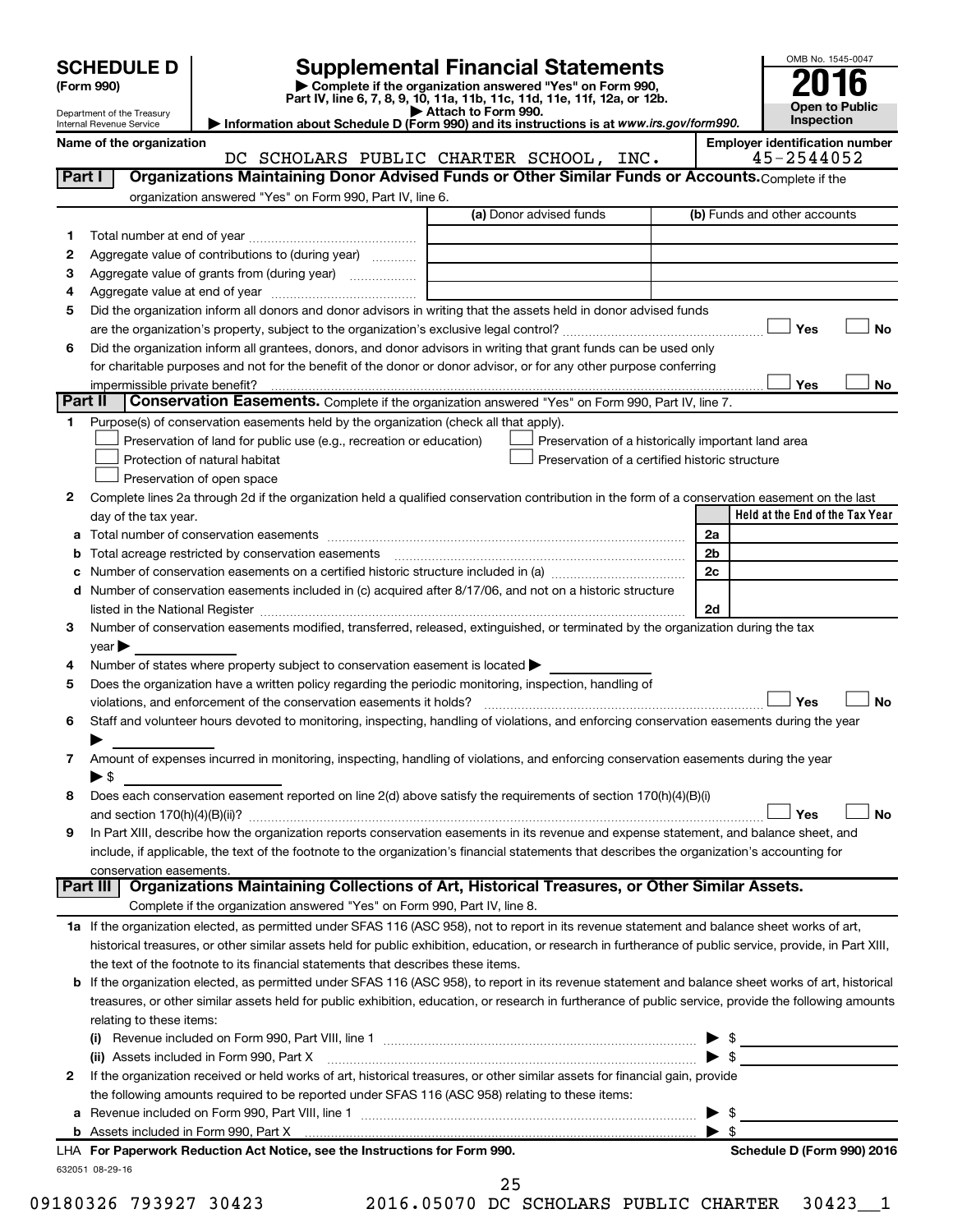|    | Schedule D (Form 990) 2016                                                                                                                                                                                                            | DC SCHOLARS PUBLIC CHARTER SCHOOL, INC. |   |                |                                                                                                                                                                                                                                      |                      | $45 - 2544052$ Page 2 |                |          |    |
|----|---------------------------------------------------------------------------------------------------------------------------------------------------------------------------------------------------------------------------------------|-----------------------------------------|---|----------------|--------------------------------------------------------------------------------------------------------------------------------------------------------------------------------------------------------------------------------------|----------------------|-----------------------|----------------|----------|----|
|    | Part III<br>Organizations Maintaining Collections of Art, Historical Treasures, or Other Similar Assets (continued)                                                                                                                   |                                         |   |                |                                                                                                                                                                                                                                      |                      |                       |                |          |    |
| 3  | Using the organization's acquisition, accession, and other records, check any of the following that are a significant use of its collection items                                                                                     |                                         |   |                |                                                                                                                                                                                                                                      |                      |                       |                |          |    |
|    | (check all that apply):                                                                                                                                                                                                               |                                         |   |                |                                                                                                                                                                                                                                      |                      |                       |                |          |    |
| a  | Public exhibition                                                                                                                                                                                                                     | d                                       |   |                | Loan or exchange programs                                                                                                                                                                                                            |                      |                       |                |          |    |
| b  | Scholarly research                                                                                                                                                                                                                    | е                                       |   |                | Other <u>the contract of the contract of the contract of the contract of the contract of the contract of the contract of the contract of the contract of the contract of the contract of the contract of the contract of the con</u> |                      |                       |                |          |    |
| c  | Preservation for future generations                                                                                                                                                                                                   |                                         |   |                |                                                                                                                                                                                                                                      |                      |                       |                |          |    |
| 4  | Provide a description of the organization's collections and explain how they further the organization's exempt purpose in Part XIII.                                                                                                  |                                         |   |                |                                                                                                                                                                                                                                      |                      |                       |                |          |    |
| 5  | During the year, did the organization solicit or receive donations of art, historical treasures, or other similar assets                                                                                                              |                                         |   |                |                                                                                                                                                                                                                                      |                      |                       |                |          |    |
|    |                                                                                                                                                                                                                                       |                                         |   |                |                                                                                                                                                                                                                                      |                      |                       | Yes            |          | No |
|    | <b>Part IV</b><br><b>Escrow and Custodial Arrangements.</b> Complete if the organization answered "Yes" on Form 990, Part IV, line 9, or                                                                                              |                                         |   |                |                                                                                                                                                                                                                                      |                      |                       |                |          |    |
|    | reported an amount on Form 990, Part X, line 21.                                                                                                                                                                                      |                                         |   |                |                                                                                                                                                                                                                                      |                      |                       |                |          |    |
|    | 1a Is the organization an agent, trustee, custodian or other intermediary for contributions or other assets not included                                                                                                              |                                         |   |                |                                                                                                                                                                                                                                      |                      |                       |                |          |    |
|    |                                                                                                                                                                                                                                       |                                         |   |                |                                                                                                                                                                                                                                      |                      |                       | Yes            |          | No |
|    | b If "Yes," explain the arrangement in Part XIII and complete the following table:                                                                                                                                                    |                                         |   |                |                                                                                                                                                                                                                                      |                      |                       |                |          |    |
|    |                                                                                                                                                                                                                                       |                                         |   |                |                                                                                                                                                                                                                                      |                      |                       | Amount         |          |    |
| c  | Beginning balance www.communication.com/multiplication.com/multiplication.com/multiplication.com/multiplicatio                                                                                                                        |                                         |   |                |                                                                                                                                                                                                                                      | 1c                   |                       |                |          |    |
|    |                                                                                                                                                                                                                                       |                                         |   |                |                                                                                                                                                                                                                                      | 1d                   |                       |                |          |    |
| е  | Distributions during the year manufactured and continuum control of the year manufactured and control of the year manufactured and control of the year manufactured and control of the state of the state of the state of the         |                                         |   |                |                                                                                                                                                                                                                                      | 1e                   |                       |                |          |    |
| f. |                                                                                                                                                                                                                                       |                                         |   |                |                                                                                                                                                                                                                                      | 1f                   |                       | Yes            |          |    |
|    | 2a Did the organization include an amount on Form 990, Part X, line 21, for escrow or custodial account liability?                                                                                                                    |                                         |   |                |                                                                                                                                                                                                                                      |                      |                       |                |          | No |
|    | <b>b</b> If "Yes," explain the arrangement in Part XIII. Check here if the explanation has been provided on Part XIII<br>Part V<br><b>Endowment Funds.</b> Complete if the organization answered "Yes" on Form 990, Part IV, line 10. |                                         |   |                |                                                                                                                                                                                                                                      |                      |                       |                |          |    |
|    |                                                                                                                                                                                                                                       | (a) Current year                        |   | (b) Prior year | (c) Two years back $\vert$ (d) Three years back $\vert$ (e) Four years back                                                                                                                                                          |                      |                       |                |          |    |
| 1a | Beginning of year balance <i>manumman</i>                                                                                                                                                                                             |                                         |   |                |                                                                                                                                                                                                                                      |                      |                       |                |          |    |
| b  |                                                                                                                                                                                                                                       |                                         |   |                |                                                                                                                                                                                                                                      |                      |                       |                |          |    |
|    | Net investment earnings, gains, and losses                                                                                                                                                                                            |                                         |   |                |                                                                                                                                                                                                                                      |                      |                       |                |          |    |
| d  |                                                                                                                                                                                                                                       |                                         |   |                |                                                                                                                                                                                                                                      |                      |                       |                |          |    |
|    | e Other expenditures for facilities                                                                                                                                                                                                   |                                         |   |                |                                                                                                                                                                                                                                      |                      |                       |                |          |    |
|    | and programs                                                                                                                                                                                                                          |                                         |   |                |                                                                                                                                                                                                                                      |                      |                       |                |          |    |
| Ť. |                                                                                                                                                                                                                                       |                                         |   |                |                                                                                                                                                                                                                                      |                      |                       |                |          |    |
| g  | End of year balance                                                                                                                                                                                                                   |                                         |   |                |                                                                                                                                                                                                                                      |                      |                       |                |          |    |
| 2  | Provide the estimated percentage of the current year end balance (line 1g, column (a)) held as:                                                                                                                                       |                                         |   |                |                                                                                                                                                                                                                                      |                      |                       |                |          |    |
| а  | Board designated or quasi-endowment                                                                                                                                                                                                   |                                         | ℅ |                |                                                                                                                                                                                                                                      |                      |                       |                |          |    |
|    | Permanent endowment                                                                                                                                                                                                                   | %                                       |   |                |                                                                                                                                                                                                                                      |                      |                       |                |          |    |
|    | c Temporarily restricted endowment $\blacktriangleright$                                                                                                                                                                              | %                                       |   |                |                                                                                                                                                                                                                                      |                      |                       |                |          |    |
|    | The percentages on lines 2a, 2b, and 2c should equal 100%.                                                                                                                                                                            |                                         |   |                |                                                                                                                                                                                                                                      |                      |                       |                |          |    |
|    | 3a Are there endowment funds not in the possession of the organization that are held and administered for the organization                                                                                                            |                                         |   |                |                                                                                                                                                                                                                                      |                      |                       |                |          |    |
|    | by:                                                                                                                                                                                                                                   |                                         |   |                |                                                                                                                                                                                                                                      |                      |                       |                | Yes      | No |
|    | (i)                                                                                                                                                                                                                                   |                                         |   |                |                                                                                                                                                                                                                                      |                      |                       | 3a(i)          |          |    |
|    |                                                                                                                                                                                                                                       |                                         |   |                |                                                                                                                                                                                                                                      |                      |                       | 3a(ii)         |          |    |
|    |                                                                                                                                                                                                                                       |                                         |   |                |                                                                                                                                                                                                                                      |                      |                       | 3b             |          |    |
| 4  | Describe in Part XIII the intended uses of the organization's endowment funds.                                                                                                                                                        |                                         |   |                |                                                                                                                                                                                                                                      |                      |                       |                |          |    |
|    | <b>Part VI</b><br>Land, Buildings, and Equipment.                                                                                                                                                                                     |                                         |   |                |                                                                                                                                                                                                                                      |                      |                       |                |          |    |
|    | Complete if the organization answered "Yes" on Form 990, Part IV, line 11a. See Form 990, Part X, line 10.                                                                                                                            |                                         |   |                |                                                                                                                                                                                                                                      |                      |                       |                |          |    |
|    | Description of property                                                                                                                                                                                                               | (a) Cost or other                       |   |                | (b) Cost or other                                                                                                                                                                                                                    | (c) Accumulated      |                       | (d) Book value |          |    |
|    |                                                                                                                                                                                                                                       | basis (investment)                      |   |                | basis (other)                                                                                                                                                                                                                        | depreciation         |                       |                |          |    |
|    |                                                                                                                                                                                                                                       |                                         |   |                |                                                                                                                                                                                                                                      |                      |                       |                |          |    |
|    |                                                                                                                                                                                                                                       |                                         |   |                | 1,968,164.                                                                                                                                                                                                                           |                      |                       |                |          |    |
|    |                                                                                                                                                                                                                                       |                                         |   |                | 493,114.                                                                                                                                                                                                                             | 556,895.<br>209,634. |                       | 1,411,269.     | 283,480. |    |
|    |                                                                                                                                                                                                                                       |                                         |   |                | 470,702.                                                                                                                                                                                                                             | 377, 320.            |                       |                | 93,382.  |    |
|    |                                                                                                                                                                                                                                       |                                         |   |                |                                                                                                                                                                                                                                      |                      |                       | 1,788,131.     |          |    |
|    | Total. Add lines 1a through 1e. (Column (d) must equal Form 990, Part X, column (B), line 10c.)                                                                                                                                       |                                         |   |                |                                                                                                                                                                                                                                      |                      |                       |                |          |    |

**Schedule D (Form 990) 2016**

632052 08-29-16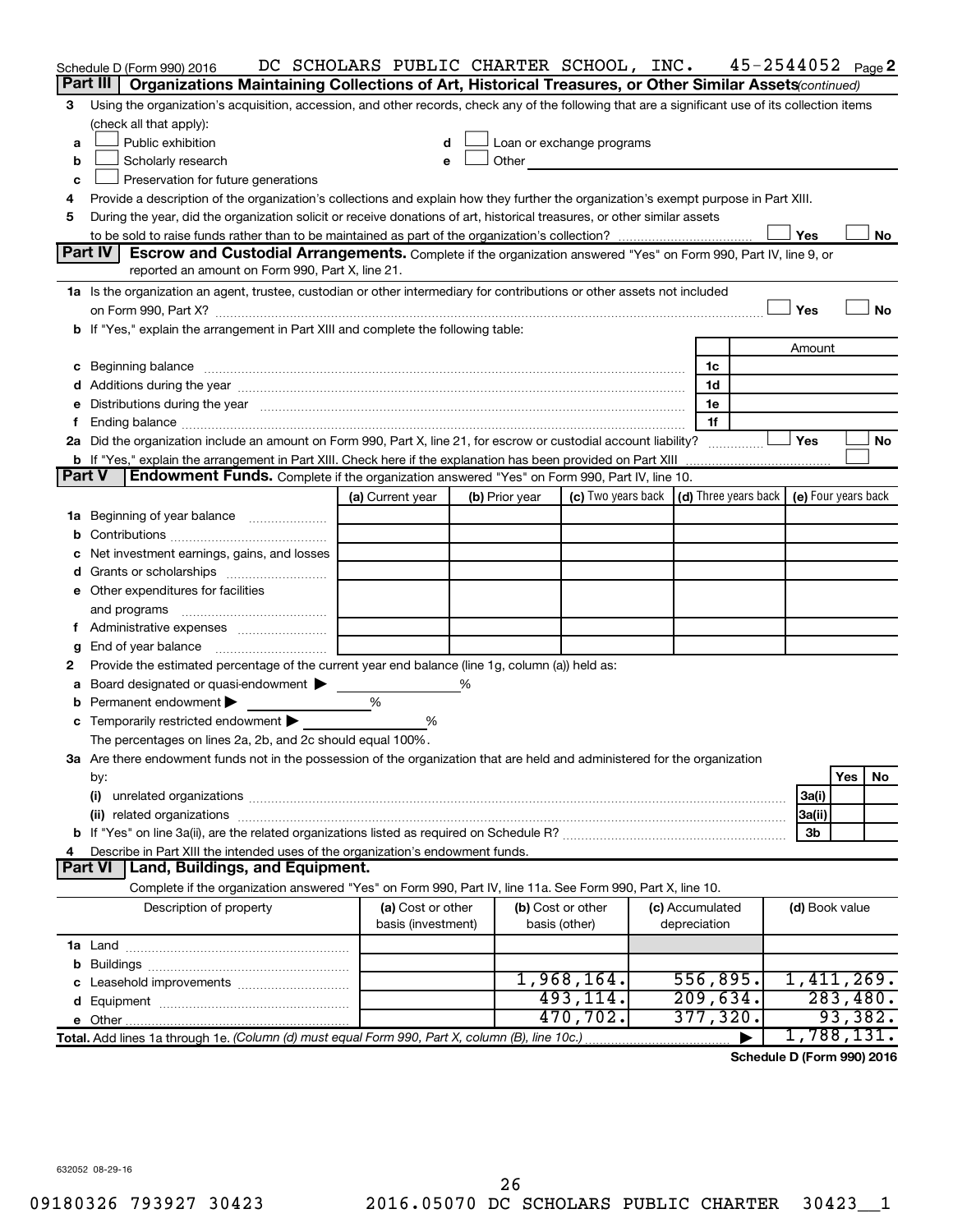| Schedule D (Form 990) 2016                                                                                        | DC SCHOLARS PUBLIC CHARTER SCHOOL, INC. |                | $45 - 2544052$ Page 3                                     |        |
|-------------------------------------------------------------------------------------------------------------------|-----------------------------------------|----------------|-----------------------------------------------------------|--------|
| Part VII Investments - Other Securities.                                                                          |                                         |                |                                                           |        |
| Complete if the organization answered "Yes" on Form 990, Part IV, line 11b. See Form 990, Part X, line 12.        |                                         |                |                                                           |        |
| (a) Description of security or category (including name of security)                                              | (b) Book value                          |                | (c) Method of valuation: Cost or end-of-year market value |        |
| (1) Financial derivatives                                                                                         |                                         |                |                                                           |        |
|                                                                                                                   |                                         |                |                                                           |        |
| $(3)$ Other                                                                                                       |                                         |                |                                                           |        |
| (A)                                                                                                               |                                         |                |                                                           |        |
| (B)                                                                                                               |                                         |                |                                                           |        |
| (C)                                                                                                               |                                         |                |                                                           |        |
| (D)                                                                                                               |                                         |                |                                                           |        |
| (E)                                                                                                               |                                         |                |                                                           |        |
| (F)                                                                                                               |                                         |                |                                                           |        |
| (G)                                                                                                               |                                         |                |                                                           |        |
| (H)                                                                                                               |                                         |                |                                                           |        |
| Total. (Col. (b) must equal Form 990, Part X, col. (B) line 12.) $\blacktriangleright$                            |                                         |                |                                                           |        |
| Part VIII Investments - Program Related.                                                                          |                                         |                |                                                           |        |
| Complete if the organization answered "Yes" on Form 990, Part IV, line 11c. See Form 990, Part X, line 13.        |                                         |                |                                                           |        |
| (a) Description of investment                                                                                     | (b) Book value                          |                | (c) Method of valuation: Cost or end-of-year market value |        |
| (1)                                                                                                               |                                         |                |                                                           |        |
| (2)                                                                                                               |                                         |                |                                                           |        |
| (3)                                                                                                               |                                         |                |                                                           |        |
| (4)                                                                                                               |                                         |                |                                                           |        |
| (5)                                                                                                               |                                         |                |                                                           |        |
| (6)                                                                                                               |                                         |                |                                                           |        |
| (7)                                                                                                               |                                         |                |                                                           |        |
| (8)                                                                                                               |                                         |                |                                                           |        |
| (9)                                                                                                               |                                         |                |                                                           |        |
| Total. (Col. (b) must equal Form 990, Part X, col. (B) line 13.)                                                  |                                         |                |                                                           |        |
| Part IX<br><b>Other Assets.</b>                                                                                   |                                         |                |                                                           |        |
| Complete if the organization answered "Yes" on Form 990, Part IV, line 11d. See Form 990, Part X, line 15.        |                                         |                |                                                           |        |
|                                                                                                                   | (a) Description                         |                | (b) Book value                                            |        |
| DUE FROM RELATED PARTIES<br>(1)                                                                                   |                                         |                |                                                           | 4,594. |
| <b>INVESTMENT IN LLC</b><br>(2)                                                                                   |                                         |                | 1,459,308.                                                |        |
| (3)                                                                                                               |                                         |                |                                                           |        |
| (4)                                                                                                               |                                         |                |                                                           |        |
| (5)                                                                                                               |                                         |                |                                                           |        |
| (6)                                                                                                               |                                         |                |                                                           |        |
| (7)                                                                                                               |                                         |                |                                                           |        |
| (8)                                                                                                               |                                         |                |                                                           |        |
| (9)                                                                                                               |                                         |                |                                                           |        |
| Total. (Column (b) must equal Form 990, Part X, col. (B) line 15.).                                               |                                         |                | 1,463,902.                                                |        |
| <b>Other Liabilities.</b><br>Part X                                                                               |                                         |                |                                                           |        |
| Complete if the organization answered "Yes" on Form 990, Part IV, line 11e or 11f. See Form 990, Part X, line 25. |                                         |                |                                                           |        |
| (a) Description of liability<br>1.                                                                                |                                         | (b) Book value |                                                           |        |
| Federal income taxes<br>(1)                                                                                       |                                         |                |                                                           |        |
| CAPITAL LEASE PAYABLE<br>(2)                                                                                      |                                         | 67,617.        |                                                           |        |
| (3)                                                                                                               |                                         |                |                                                           |        |
| (4)                                                                                                               |                                         |                |                                                           |        |
| (5)                                                                                                               |                                         |                |                                                           |        |
| (6)                                                                                                               |                                         |                |                                                           |        |
| (7)                                                                                                               |                                         |                |                                                           |        |
| (8)                                                                                                               |                                         |                |                                                           |        |
| (9)                                                                                                               |                                         |                |                                                           |        |

**Total.**  *(Column (b) must equal Form 990, Part X, col. (B) line 25.)*  $\blacktriangleright$ 

**2.** Liability for uncertain tax positions. In Part XIII, provide the text of the footnote to the organization's financial statements that reports the organization's liability for uncertain tax positions under FIN 48 (ASC 740). Check here if the text of the footnote has been provided in Part XIII  $\boxed{\text{X}}$ 

**Schedule D (Form 990) 2016**

632053 08-29-16

67,617.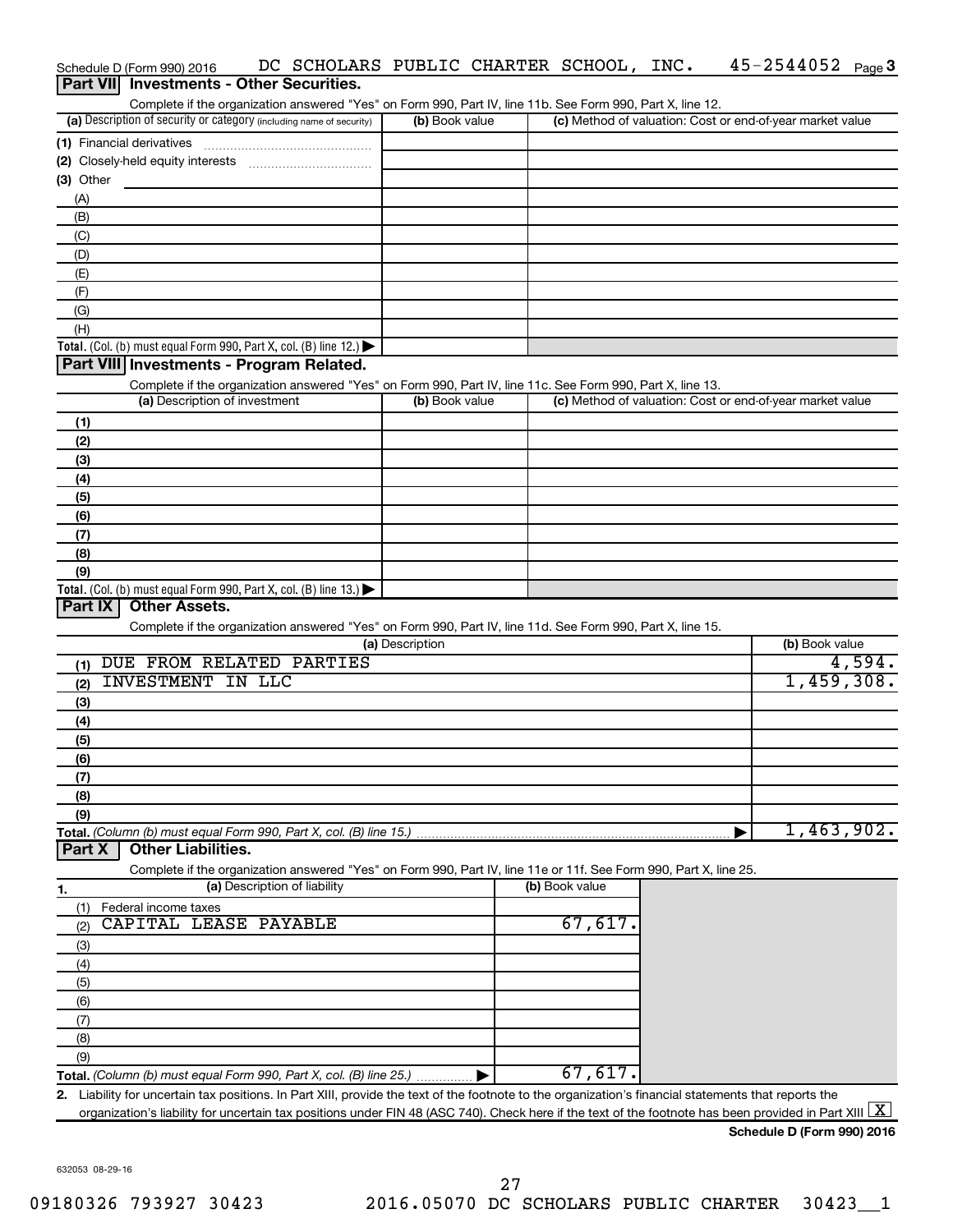|    | DC SCHOLARS PUBLIC CHARTER SCHOOL, INC.<br>Schedule D (Form 990) 2016                                                                                                                                                          |                |                | 45-2544052 | Page 4 |
|----|--------------------------------------------------------------------------------------------------------------------------------------------------------------------------------------------------------------------------------|----------------|----------------|------------|--------|
|    | Reconciliation of Revenue per Audited Financial Statements With Revenue per Return.<br>Part XI                                                                                                                                 |                |                |            |        |
|    | Complete if the organization answered "Yes" on Form 990, Part IV, line 12a.                                                                                                                                                    |                |                |            |        |
| 1  | Total revenue, gains, and other support per audited financial statements [11] [11] Total revenue, gains, and other support per audited financial statements                                                                    |                | $\blacksquare$ |            |        |
| 2  | Amounts included on line 1 but not on Form 990, Part VIII, line 12:                                                                                                                                                            |                |                |            |        |
| a  | Net unrealized gains (losses) on investments [111] [12] matter contracts and the unrealized gains (losses) on investments [11] matter contracts and the unrealized gains (losses) on investments [11] matter contracts and the | 2a             |                |            |        |
|    |                                                                                                                                                                                                                                | 2 <sub>b</sub> |                |            |        |
|    |                                                                                                                                                                                                                                | 2 <sub>c</sub> |                |            |        |
| d  |                                                                                                                                                                                                                                | 2d             |                |            |        |
| е  | Add lines 2a through 2d                                                                                                                                                                                                        |                | 2е             |            |        |
| 3  |                                                                                                                                                                                                                                |                | 3              |            |        |
| 4  | Amounts included on Form 990, Part VIII, line 12, but not on line 1:                                                                                                                                                           |                |                |            |        |
|    |                                                                                                                                                                                                                                | 4a             |                |            |        |
| b  | Other (Describe in Part XIII.) <b>Construction Contract Construction</b> Chemistry Chemistry Chemistry Chemistry Chemistry                                                                                                     | 4 <sub>b</sub> |                |            |        |
| c. | Add lines 4a and 4b                                                                                                                                                                                                            |                | 4с             |            |        |
|    |                                                                                                                                                                                                                                |                | $\overline{5}$ |            |        |
|    | Part XII   Reconciliation of Expenses per Audited Financial Statements With Expenses per Return.                                                                                                                               |                |                |            |        |
|    | Complete if the organization answered "Yes" on Form 990, Part IV, line 12a.                                                                                                                                                    |                |                |            |        |
| 1  |                                                                                                                                                                                                                                |                | $\blacksquare$ |            |        |
| 2  | Amounts included on line 1 but not on Form 990, Part IX, line 25:                                                                                                                                                              |                |                |            |        |
| a  |                                                                                                                                                                                                                                | 2a             |                |            |        |
| b  |                                                                                                                                                                                                                                | 2 <sub>b</sub> |                |            |        |
| с  |                                                                                                                                                                                                                                | 2c             |                |            |        |
| d  |                                                                                                                                                                                                                                | 2d             |                |            |        |
| е  |                                                                                                                                                                                                                                |                | <b>2e</b>      |            |        |
| 3  |                                                                                                                                                                                                                                |                | 3              |            |        |
| 4  | Amounts included on Form 990, Part IX, line 25, but not on line 1:                                                                                                                                                             |                |                |            |        |
| а  |                                                                                                                                                                                                                                | -4a l          |                |            |        |
| b  |                                                                                                                                                                                                                                | 4b             |                |            |        |
|    | Add lines 4a and 4b                                                                                                                                                                                                            |                | 4c             |            |        |
|    |                                                                                                                                                                                                                                |                | 5              |            |        |
|    | Part XIII Supplemental Information.                                                                                                                                                                                            |                |                |            |        |

Provide the descriptions required for Part II, lines 3, 5, and 9; Part III, lines 1a and 4; Part IV, lines 1b and 2b; Part V, line 4; Part X, line 2; Part XI, lines 2d and 4b; and Part XII, lines 2d and 4b. Also complete this part to provide any additional information.

PART X, LINE 2:

| THE SCHOOL HAS ADOPTED THE ACCOUNTING FOR UNCERTAINTY IN<br><b>INCOME</b><br>TAXES | AS      |
|------------------------------------------------------------------------------------|---------|
| INCOME TAXES TOPIC OF THE FASB ASC. THIS TOPIC REQUIRES<br>REOUIRED BY THE         |         |
| THE SCHOOL TO<br>DETERMINE WHETHER A TAX POSITION IS MORE LIKELY THAN NOT TO       |         |
| BE SUSTAINED UPON EXAMINATION BY THE APPLICABLE TAXING AUTHORITY,                  |         |
| INCLUDING RESOLUTION OF ANY RELATED APPEALS OR LITIGATION PROCESSES, BASED         |         |
| ON THE TECHNICAL MERITS OF THE POSITION. THE TAX BENEFITS TO BE RECOGNIZED         |         |
| MEASURED AS THE LARGEST AMOUNT OF BENEFIT THAT IS MORE THAN FIFTY                  |         |
| BEING REALIZED UPON ULTIMATE SETTLEMENT WHICH COULD<br>PERCENT LIKELY OF           |         |
| THE SCHOOL RECORDING A TAX LIABILITY THAT WOULD REDUCE ITS NET<br>RESULT IN        |         |
| THE SCHOOL HAS ANALYZED ITS TAX POSITIONS, AND HAS CONCLUDED THAT<br>ASSETS.       |         |
| NO LIABILITY FOR UNRECOGNIZED TAX BENEFITS<br>SHOULD BE RECORDED RELATED           | TО      |
| Schedule D (Form 990) 2016<br>632054 08-29-16<br>28                                |         |
| 2016.05070 DC SCHOLARS PUBLIC CHARTER<br>09180326 793927 30423                     | 30423 1 |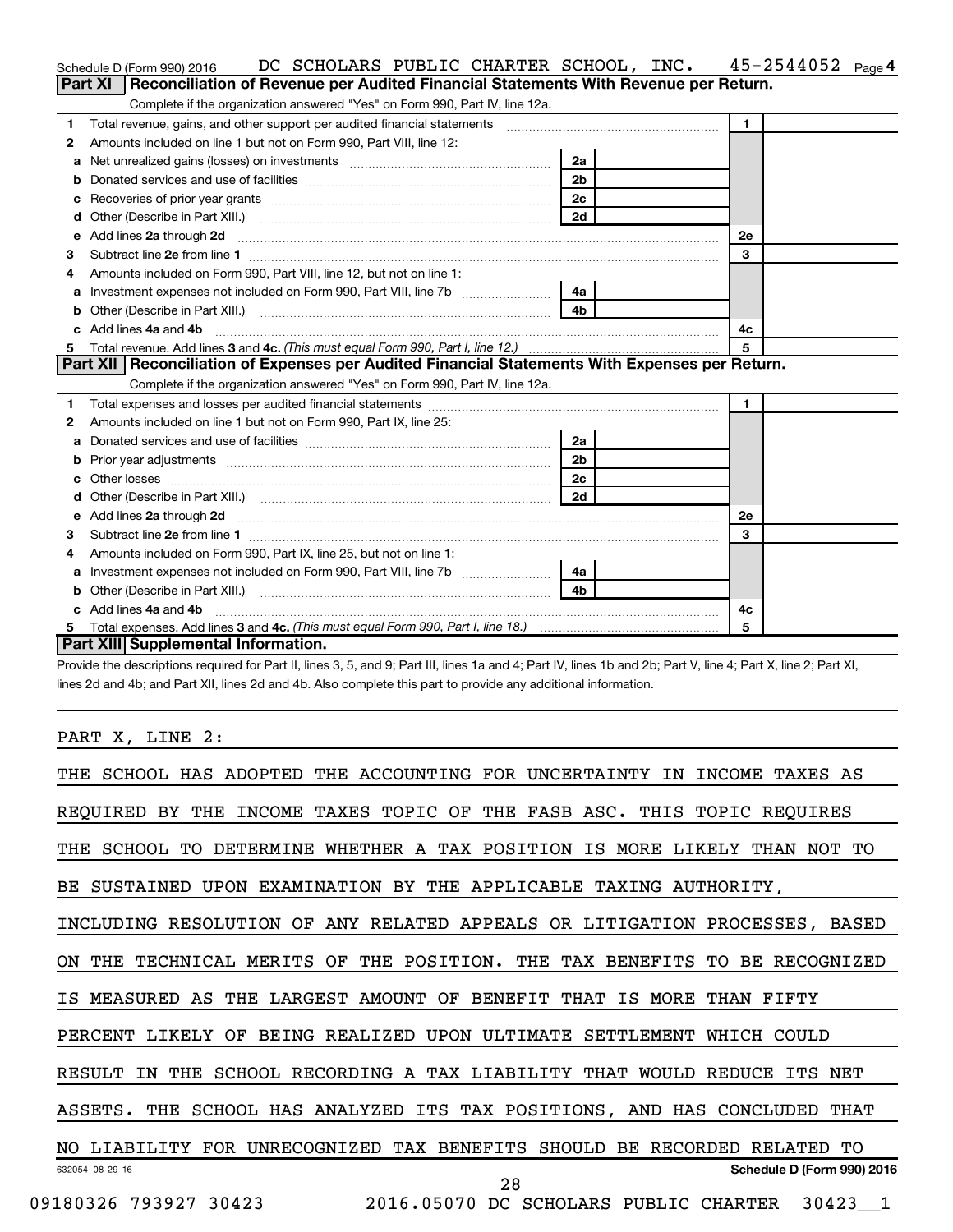Schedule D (Form 990) 2016 DC SCHOLARS PUBLIC CHARTER SCHOOL, INC.  $45$ –25 $44052$   $_{\sf Page\,5}$ *(continued)* **Part XIII Supplemental Information**  ANY UNCERTAIN TAX POSITIONS TAKEN ON RETURNS FILED FOR OPEN TAX YEARS (2013-2015), OR EXPECTED TO BE TAKEN IN ITS 2016 RETURN. THE SCHOOL IS NOT AWARE OF ANY TAX POSITIONS FOR WHICH IT BELIEVES THAT THERE IS A REASONABLE POSSIBILITY THAT THE TOTAL AMOUNTS OF UNRECOGNIZED TAX BENEFITS WILL CHANGE MATERIALLY IN THE NEXT TWELVE MONTHS.

**Schedule D (Form 990) 2016**

632055 08-29-16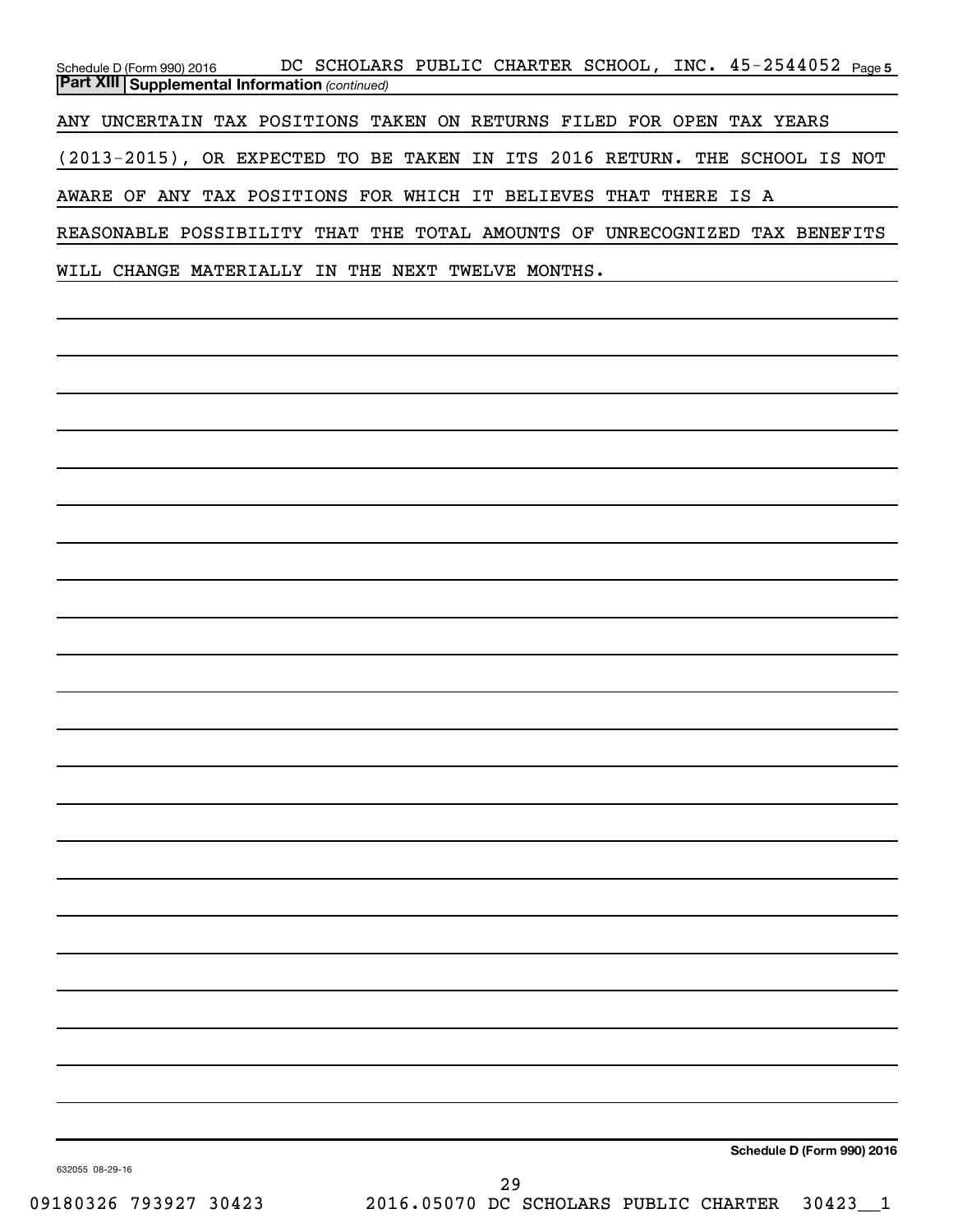|   | <b>SCHEDULE E</b><br>(Form 990 or 990-EZ)<br>Department of the Treasury<br>Internal Revenue Service<br>Name of the organization | Schools<br>Complete if the organization answered "Yes" on Form 990,<br>Part IV, line 13, or Form 990-EZ, Part VI, line 48.<br>Attach to Form 990 or Form 990-EZ.<br>Information about Schedule E (Form 990 or 990-EZ) and its instructions is at WWW.irs.gov/form990.<br><b>Employer identification number</b> | OMB No. 1545-0047<br>2016<br><b>Open to Public</b><br>Inspection |                         |                            |
|---|---------------------------------------------------------------------------------------------------------------------------------|----------------------------------------------------------------------------------------------------------------------------------------------------------------------------------------------------------------------------------------------------------------------------------------------------------------|------------------------------------------------------------------|-------------------------|----------------------------|
|   |                                                                                                                                 | DC SCHOLARS PUBLIC CHARTER SCHOOL, INC.                                                                                                                                                                                                                                                                        | 45-2544052                                                       |                         |                            |
|   | Part I                                                                                                                          |                                                                                                                                                                                                                                                                                                                |                                                                  |                         |                            |
|   |                                                                                                                                 |                                                                                                                                                                                                                                                                                                                |                                                                  | <b>YES</b>              | NO.                        |
| 1 |                                                                                                                                 | Does the organization have a racially nondiscriminatory policy toward students by statement in its charter, bylaws,                                                                                                                                                                                            |                                                                  |                         |                            |
|   |                                                                                                                                 |                                                                                                                                                                                                                                                                                                                | 1                                                                | х                       |                            |
| 2 |                                                                                                                                 | Does the organization include a statement of its racially nondiscriminatory policy toward students in all its brochures,<br>catalogues, and other written communications with the public dealing with student admissions, programs, and scholarships?                                                          | $\mathbf{2}$                                                     | x                       |                            |
| 3 |                                                                                                                                 | Has the organization publicized its racially nondiscriminatory policy through newspaper or broadcast media during the                                                                                                                                                                                          |                                                                  |                         |                            |
|   |                                                                                                                                 | period of solicitation for students, or during the registration period if it has no solicitation program, in a way that makes                                                                                                                                                                                  |                                                                  |                         |                            |
|   |                                                                                                                                 | the policy known to all parts of the general community it serves? If "Yes," please describe. If "No," please explain.                                                                                                                                                                                          |                                                                  |                         |                            |
|   |                                                                                                                                 |                                                                                                                                                                                                                                                                                                                | 3                                                                | x                       |                            |
|   |                                                                                                                                 | AS A PUBLIC CHARTER SCHOOL, DC SCHOLARS PUBLIC CHARTER SCHOOL                                                                                                                                                                                                                                                  |                                                                  |                         |                            |
|   |                                                                                                                                 | IS EXEMPT FROM REV. PROC. 75-50.                                                                                                                                                                                                                                                                               |                                                                  |                         |                            |
|   |                                                                                                                                 |                                                                                                                                                                                                                                                                                                                |                                                                  |                         |                            |
|   |                                                                                                                                 |                                                                                                                                                                                                                                                                                                                |                                                                  |                         |                            |
| 4 |                                                                                                                                 | Does the organization maintain the following?                                                                                                                                                                                                                                                                  |                                                                  |                         |                            |
|   |                                                                                                                                 |                                                                                                                                                                                                                                                                                                                | 4a                                                               | х                       |                            |
|   |                                                                                                                                 | b Records documenting that scholarships and other financial assistance are awarded on a racially nondiscriminatory basis?                                                                                                                                                                                      | 4b                                                               | х                       |                            |
|   |                                                                                                                                 | c Copies of all catalogues, brochures, announcements, and other written communications to the public dealing with student                                                                                                                                                                                      |                                                                  | х                       |                            |
|   |                                                                                                                                 |                                                                                                                                                                                                                                                                                                                | 4c<br>4d                                                         | $\overline{\mathbf{X}}$ |                            |
|   |                                                                                                                                 | If you answered "No" to any of the above, please explain. If you need more space, use Part II.                                                                                                                                                                                                                 |                                                                  |                         |                            |
|   |                                                                                                                                 |                                                                                                                                                                                                                                                                                                                |                                                                  |                         |                            |
|   |                                                                                                                                 |                                                                                                                                                                                                                                                                                                                |                                                                  |                         |                            |
|   |                                                                                                                                 |                                                                                                                                                                                                                                                                                                                |                                                                  |                         |                            |
|   |                                                                                                                                 |                                                                                                                                                                                                                                                                                                                |                                                                  |                         |                            |
| 5 |                                                                                                                                 | Does the organization discriminate by race in any way with respect to:                                                                                                                                                                                                                                         |                                                                  |                         |                            |
|   |                                                                                                                                 |                                                                                                                                                                                                                                                                                                                | 5a                                                               |                         | х<br>$\overline{\text{x}}$ |
|   |                                                                                                                                 |                                                                                                                                                                                                                                                                                                                | 5b                                                               |                         | x                          |
|   |                                                                                                                                 |                                                                                                                                                                                                                                                                                                                | 5c<br>5d                                                         |                         | x                          |
|   |                                                                                                                                 |                                                                                                                                                                                                                                                                                                                | 5е                                                               |                         | X                          |
|   |                                                                                                                                 |                                                                                                                                                                                                                                                                                                                | 5f                                                               |                         | x                          |
|   |                                                                                                                                 |                                                                                                                                                                                                                                                                                                                | 5g                                                               |                         | X                          |
|   |                                                                                                                                 |                                                                                                                                                                                                                                                                                                                | <b>5h</b>                                                        |                         | $\overline{\textbf{x}}$    |
|   |                                                                                                                                 | If you answered "Yes" to any of the above, please explain. If you need more space, use Part II.                                                                                                                                                                                                                |                                                                  |                         |                            |
|   |                                                                                                                                 |                                                                                                                                                                                                                                                                                                                |                                                                  |                         |                            |
|   |                                                                                                                                 |                                                                                                                                                                                                                                                                                                                |                                                                  |                         |                            |
|   |                                                                                                                                 |                                                                                                                                                                                                                                                                                                                |                                                                  |                         |                            |
|   |                                                                                                                                 |                                                                                                                                                                                                                                                                                                                | 6a                                                               | х                       |                            |
|   |                                                                                                                                 |                                                                                                                                                                                                                                                                                                                | 6b                                                               |                         | x                          |
|   |                                                                                                                                 | If you answered "Yes" on either line 6a or line 6b, explain on Part II.                                                                                                                                                                                                                                        |                                                                  |                         |                            |
| 7 |                                                                                                                                 | Does the organization certify that it has complied with the applicable requirements of sections 4.01 through 4.05 of                                                                                                                                                                                           |                                                                  |                         |                            |
|   |                                                                                                                                 |                                                                                                                                                                                                                                                                                                                | $\overline{7}$                                                   |                         | х                          |
|   |                                                                                                                                 | Schedule E (Form 990 or 990-EZ) 2016<br>LHA For Paperwork Reduction Act Notice, see the Instructions for Form 990 or Form 990-EZ.                                                                                                                                                                              |                                                                  |                         |                            |

632061 10-10-16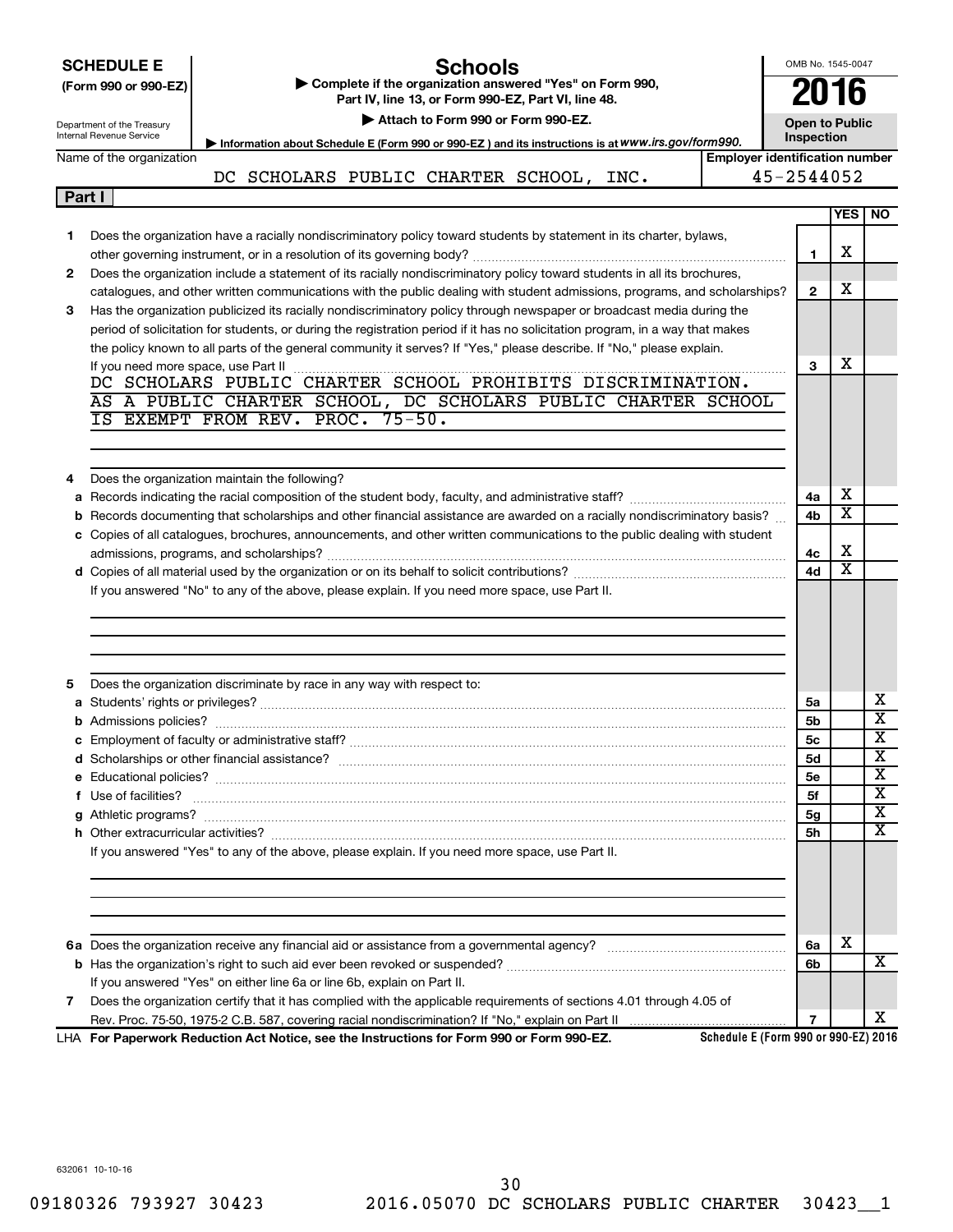Schedule E (Form 990 or 990-EZ) 2016 DC SCHOLARS PUBLIC CHARTER SCHOOL, INC.  $45$  –  $2544052$  Page 2

Part II | Supplemental Information. Provide the explanations required by Part I, lines 3, 4d, 5h, 6b, and 7, as applicable. Also provide any other additional information.

LINE 6 - EXPLANATION OF GOVERNMENT FINANCIAL AID:

DC SCHOLARS PUBLIC CHARTER SCHOOL RECIEVES GOVERNMENTAL ASSISTANCE FROM

THE DISTRICT OF COLUMBIA DEPARTMENT OF EDUCATION.

LINE 7 - EXPLANATION OF RACIAL NONDISCRIMINATION COMPLIANCE:

AS A PUBLIC CHARTER SCHOOL, DC SCHOLARS PUBLIC CHARTER SCHOOL IS EXEMPT

FROM REV. PROC. 75-50.

**Schedule E (Form 990 or 990-EZ) 2016**

632062 10-10-16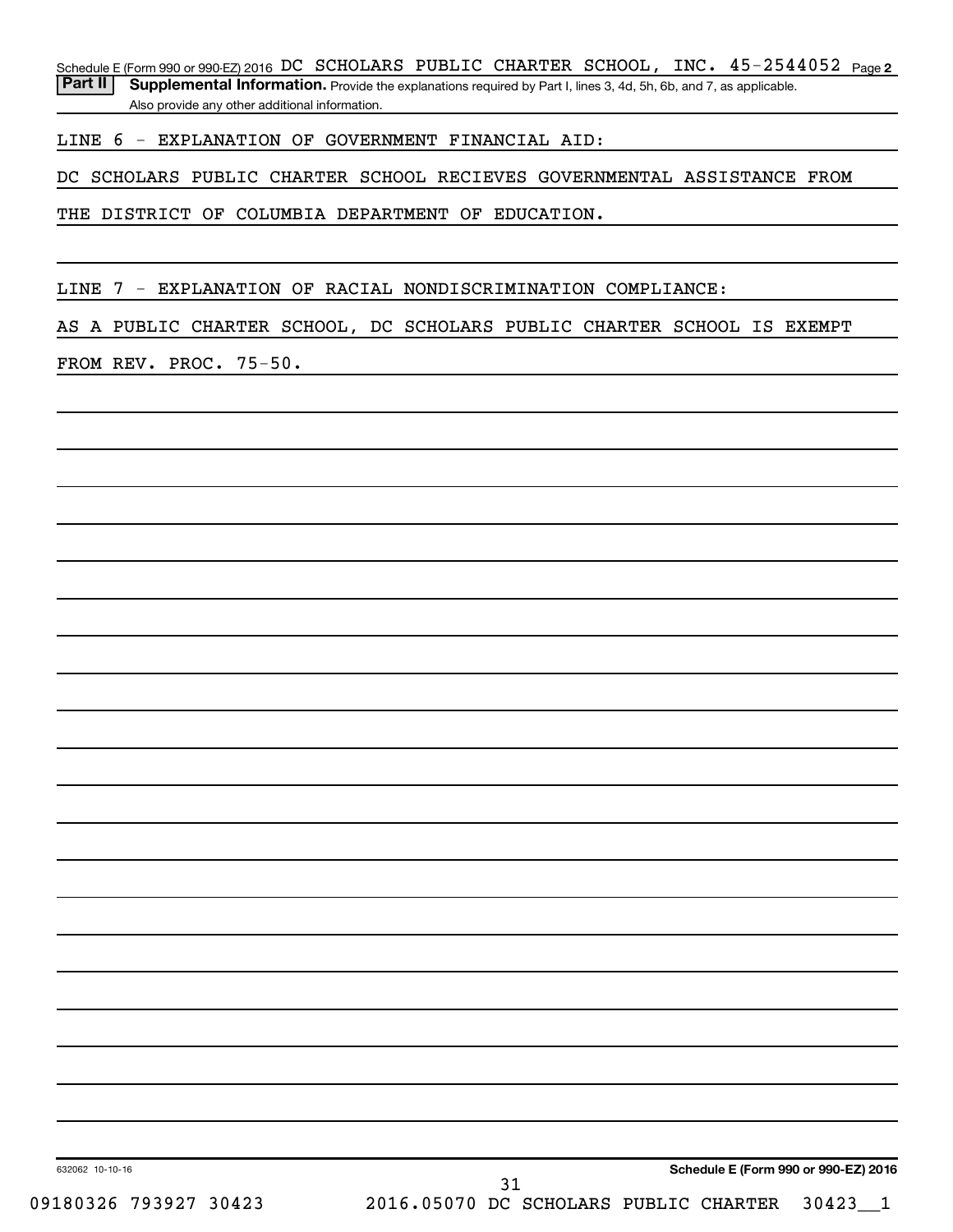| <b>SCHEDULE J</b>                                                                                                        | <b>Compensation Information</b>                                                                                                            |                                       | OMB No. 1545-0047 |            |                         |  |  |
|--------------------------------------------------------------------------------------------------------------------------|--------------------------------------------------------------------------------------------------------------------------------------------|---------------------------------------|-------------------|------------|-------------------------|--|--|
| (Form 990)<br>For certain Officers, Directors, Trustees, Key Employees, and Highest                                      |                                                                                                                                            |                                       |                   |            |                         |  |  |
|                                                                                                                          | 2016<br><b>Compensated Employees</b>                                                                                                       |                                       |                   |            |                         |  |  |
|                                                                                                                          | Complete if the organization answered "Yes" on Form 990, Part IV, line 23.<br><b>Open to Public</b><br>Attach to Form 990.                 |                                       |                   |            |                         |  |  |
| Internal Revenue Service                                                                                                 | Department of the Treasury<br><b>Inspection</b><br>Information about Schedule J (Form 990) and its instructions is at www.irs.gov/form990. |                                       |                   |            |                         |  |  |
| Name of the organization                                                                                                 |                                                                                                                                            | <b>Employer identification number</b> |                   |            |                         |  |  |
|                                                                                                                          | DC SCHOLARS PUBLIC CHARTER SCHOOL, INC.                                                                                                    | 45-2544052                            |                   |            |                         |  |  |
| Part I                                                                                                                   | <b>Questions Regarding Compensation</b>                                                                                                    |                                       |                   |            |                         |  |  |
|                                                                                                                          |                                                                                                                                            |                                       |                   | <b>Yes</b> | No                      |  |  |
|                                                                                                                          | Check the appropriate box(es) if the organization provided any of the following to or for a person listed on Form 990,                     |                                       |                   |            |                         |  |  |
|                                                                                                                          | Part VII, Section A, line 1a. Complete Part III to provide any relevant information regarding these items.                                 |                                       |                   |            |                         |  |  |
| First-class or charter travel                                                                                            | Housing allowance or residence for personal use                                                                                            |                                       |                   |            |                         |  |  |
| Travel for companions                                                                                                    | Payments for business use of personal residence                                                                                            |                                       |                   |            |                         |  |  |
|                                                                                                                          | Health or social club dues or initiation fees<br>Tax indemnification and gross-up payments                                                 |                                       |                   |            |                         |  |  |
|                                                                                                                          | Discretionary spending account<br>Personal services (such as, maid, chauffeur, chef)                                                       |                                       |                   |            |                         |  |  |
|                                                                                                                          |                                                                                                                                            |                                       |                   |            |                         |  |  |
|                                                                                                                          | <b>b</b> If any of the boxes on line 1a are checked, did the organization follow a written policy regarding payment or                     |                                       |                   |            |                         |  |  |
|                                                                                                                          |                                                                                                                                            |                                       | 1b                |            |                         |  |  |
| 2                                                                                                                        | Did the organization require substantiation prior to reimbursing or allowing expenses incurred by all directors,                           |                                       |                   |            |                         |  |  |
|                                                                                                                          |                                                                                                                                            |                                       | $\mathbf{2}$      |            |                         |  |  |
|                                                                                                                          |                                                                                                                                            |                                       |                   |            |                         |  |  |
| З                                                                                                                        | Indicate which, if any, of the following the filing organization used to establish the compensation of the organization's                  |                                       |                   |            |                         |  |  |
|                                                                                                                          | CEO/Executive Director. Check all that apply. Do not check any boxes for methods used by a related organization to                         |                                       |                   |            |                         |  |  |
|                                                                                                                          | establish compensation of the CEO/Executive Director, but explain in Part III.                                                             |                                       |                   |            |                         |  |  |
| Compensation committee                                                                                                   | Written employment contract                                                                                                                |                                       |                   |            |                         |  |  |
|                                                                                                                          | $ \mathbf{X} $ Compensation survey or study<br>Independent compensation consultant                                                         |                                       |                   |            |                         |  |  |
|                                                                                                                          | $\lfloor \underline{X} \rfloor$ Approval by the board or compensation committee<br>Form 990 of other organizations                         |                                       |                   |            |                         |  |  |
|                                                                                                                          |                                                                                                                                            |                                       |                   |            |                         |  |  |
| 4                                                                                                                        | During the year, did any person listed on Form 990, Part VII, Section A, line 1a, with respect to the filing                               |                                       |                   |            |                         |  |  |
|                                                                                                                          | organization or a related organization:                                                                                                    |                                       |                   |            | х                       |  |  |
| а                                                                                                                        | Receive a severance payment or change-of-control payment?                                                                                  |                                       | 4a<br>4b          |            | $\overline{\mathbf{X}}$ |  |  |
| b                                                                                                                        |                                                                                                                                            |                                       |                   |            | X                       |  |  |
| 4c<br>с<br>If "Yes" to any of lines 4a-c, list the persons and provide the applicable amounts for each item in Part III. |                                                                                                                                            |                                       |                   |            |                         |  |  |
|                                                                                                                          |                                                                                                                                            |                                       |                   |            |                         |  |  |
|                                                                                                                          | Only section 501(c)(3), 501(c)(4), and 501(c)(29) organizations must complete lines 5-9.                                                   |                                       |                   |            |                         |  |  |
|                                                                                                                          | For persons listed on Form 990, Part VII, Section A, line 1a, did the organization pay or accrue any compensation                          |                                       |                   |            |                         |  |  |
| contingent on the revenues of:                                                                                           |                                                                                                                                            |                                       |                   |            |                         |  |  |
| a                                                                                                                        |                                                                                                                                            |                                       | 5a                |            | x                       |  |  |
|                                                                                                                          |                                                                                                                                            |                                       | 5b                |            | X                       |  |  |
|                                                                                                                          | If "Yes" on line 5a or 5b, describe in Part III.                                                                                           |                                       |                   |            |                         |  |  |
|                                                                                                                          | 6 For persons listed on Form 990, Part VII, Section A, line 1a, did the organization pay or accrue any compensation                        |                                       |                   |            |                         |  |  |
| contingent on the net earnings of:                                                                                       |                                                                                                                                            |                                       |                   |            |                         |  |  |
| a                                                                                                                        | The organization? <b>With the organization</b> ? <b>With the organization with the organization? With the organization?</b>                |                                       | 6a                |            | x                       |  |  |
|                                                                                                                          |                                                                                                                                            |                                       | 6b                |            | х                       |  |  |
|                                                                                                                          | If "Yes" on line 6a or 6b, describe in Part III.                                                                                           |                                       |                   |            |                         |  |  |
| 7 For persons listed on Form 990, Part VII, Section A, line 1a, did the organization provide any nonfixed payments       |                                                                                                                                            |                                       |                   |            |                         |  |  |
| 7                                                                                                                        |                                                                                                                                            |                                       |                   |            |                         |  |  |
| 8                                                                                                                        | Were any amounts reported on Form 990, Part VII, paid or accrued pursuant to a contract that was subject to the                            |                                       |                   |            |                         |  |  |
|                                                                                                                          |                                                                                                                                            |                                       | 8                 |            | х                       |  |  |
| 9                                                                                                                        | If "Yes" on line 8, did the organization also follow the rebuttable presumption procedure described in                                     |                                       |                   |            |                         |  |  |
|                                                                                                                          |                                                                                                                                            |                                       | 9                 |            |                         |  |  |
|                                                                                                                          | LHA For Paperwork Reduction Act Notice, see the Instructions for Form 990.                                                                 | Schedule J (Form 990) 2016            |                   |            |                         |  |  |

632111 09-09-16

09180326 793927 30423 2016.05070 DC SCHOLARS PUBLIC CHARTER 30423 1 32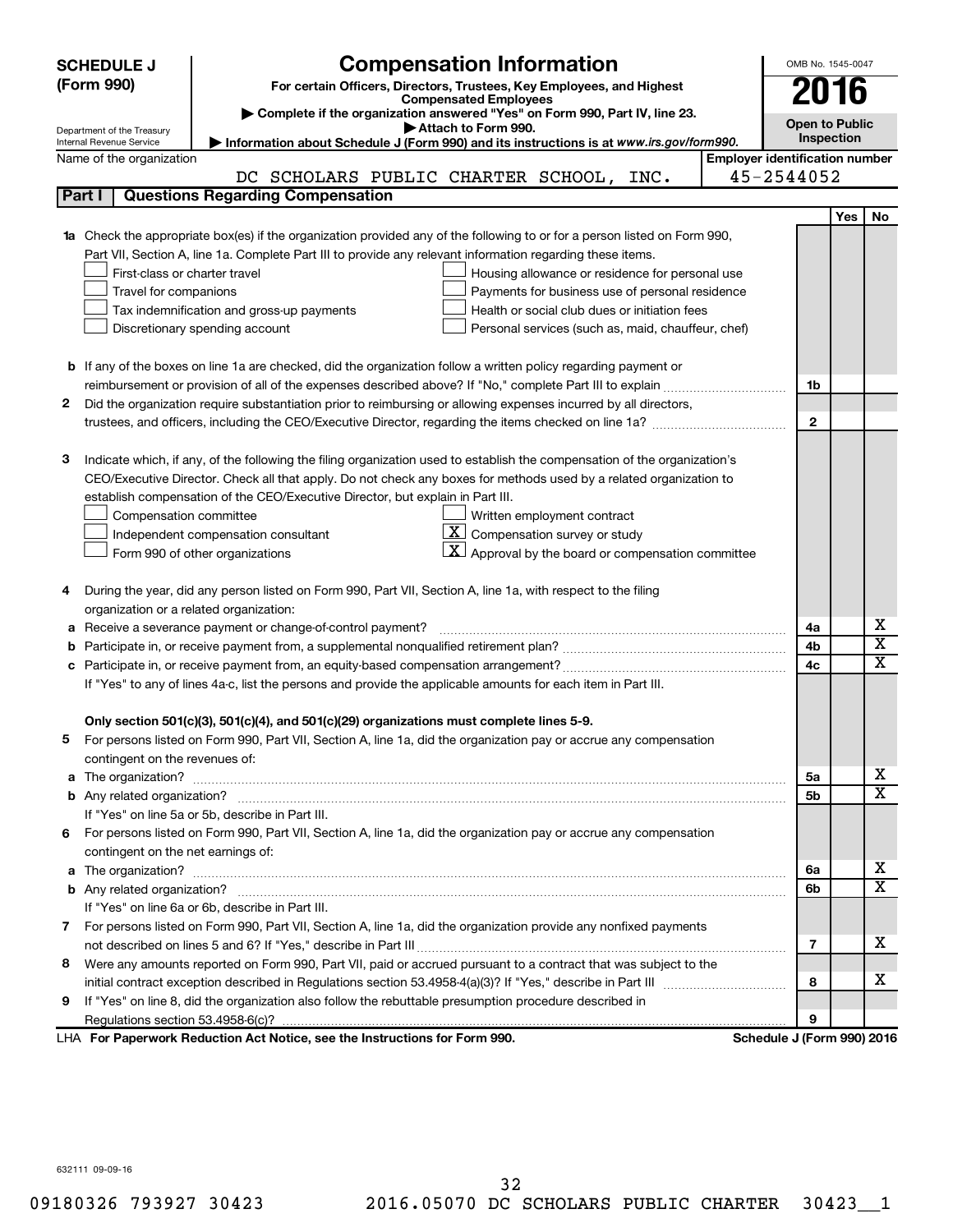### Schedule J (Form 990) 2016 DC SCHOLARS PUBLIC CHARTER SCHOOL, INC. 45-2544052 Page

### Part II | Officers, Directors, Trustees, Key Employees, and Highest Compensated Employees. Use duplicate copies if additional space is needed.

For each individual whose compensation must be reported on Schedule J, report compensation from the organization on row (i) and from related organizations, described in the instructions, on row (ii). Do not list any individuals that aren't listed on Form 990, Part VII.

Note: The sum of columns (B)(i)-(iii) for each listed individual must equal the total amount of Form 990, Part VII, Section A, line 1a, applicable column (D) and (E) amounts for that individual.

| (A) Name and Title      |              | (B) Breakdown of W-2 and/or 1099-MISC compensation |                                           |                                           | (C) Retirement and             | (D) Nontaxable<br>benefits | (E) Total of columns | (F) Compensation                                           |
|-------------------------|--------------|----------------------------------------------------|-------------------------------------------|-------------------------------------------|--------------------------------|----------------------------|----------------------|------------------------------------------------------------|
|                         |              | (i) Base<br>compensation                           | (ii) Bonus &<br>incentive<br>compensation | (iii) Other<br>reportable<br>compensation | other deferred<br>compensation |                            | $(B)(i)-(D)$         | in column (B)<br>reported as deferred<br>on prior Form 990 |
| (1) REBECCA CROUCH      | (i)          | 123,600.                                           | $\overline{0}$ .                          | $\overline{\mathbf{0}}$ .                 | 4,564.                         | 24, 145.                   | 152, 309.            | $\overline{0}$ .                                           |
| CHIEF EXECUTIVE OFFICER | $\vert$ (ii) | $\overline{0}$ .                                   | $\overline{0}$ .                          | $\overline{0}$ .                          | $\overline{0}$ .               | $\overline{0}$ .           | $\overline{0}$ .     | $\overline{0}$ .                                           |
|                         | (i)          |                                                    |                                           |                                           |                                |                            |                      |                                                            |
|                         | (ii)         |                                                    |                                           |                                           |                                |                            |                      |                                                            |
|                         | (i)          |                                                    |                                           |                                           |                                |                            |                      |                                                            |
|                         | $\vert$ (ii) |                                                    |                                           |                                           |                                |                            |                      |                                                            |
|                         | (i)          |                                                    |                                           |                                           |                                |                            |                      |                                                            |
|                         | $\vert$ (ii) |                                                    |                                           |                                           |                                |                            |                      |                                                            |
|                         | (i)          |                                                    |                                           |                                           |                                |                            |                      |                                                            |
|                         | $\vert$ (ii) |                                                    |                                           |                                           |                                |                            |                      |                                                            |
|                         | (i)          |                                                    |                                           |                                           |                                |                            |                      |                                                            |
|                         | $\vert$ (ii) |                                                    |                                           |                                           |                                |                            |                      |                                                            |
|                         | (i)          |                                                    |                                           |                                           |                                |                            |                      |                                                            |
|                         | (ii)         |                                                    |                                           |                                           |                                |                            |                      |                                                            |
|                         | (i)          |                                                    |                                           |                                           |                                |                            |                      |                                                            |
|                         | (ii)         |                                                    |                                           |                                           |                                |                            |                      |                                                            |
|                         | (i)<br>(ii)  |                                                    |                                           |                                           |                                |                            |                      |                                                            |
|                         | (i)          |                                                    |                                           |                                           |                                |                            |                      |                                                            |
|                         | (ii)         |                                                    |                                           |                                           |                                |                            |                      |                                                            |
|                         | (i)          |                                                    |                                           |                                           |                                |                            |                      |                                                            |
|                         | $\vert$ (ii) |                                                    |                                           |                                           |                                |                            |                      |                                                            |
|                         | (i)          |                                                    |                                           |                                           |                                |                            |                      |                                                            |
|                         | (ii)         |                                                    |                                           |                                           |                                |                            |                      |                                                            |
|                         | (i)          |                                                    |                                           |                                           |                                |                            |                      |                                                            |
|                         | (ii)         |                                                    |                                           |                                           |                                |                            |                      |                                                            |
|                         | (i)          |                                                    |                                           |                                           |                                |                            |                      |                                                            |
|                         | (ii)         |                                                    |                                           |                                           |                                |                            |                      |                                                            |
|                         | (i)          |                                                    |                                           |                                           |                                |                            |                      |                                                            |
|                         | (i)          |                                                    |                                           |                                           |                                |                            |                      |                                                            |
|                         | (i)          |                                                    |                                           |                                           |                                |                            |                      |                                                            |
|                         | (iii)        |                                                    |                                           |                                           |                                |                            |                      |                                                            |

**Schedule J (Form 990) 2016**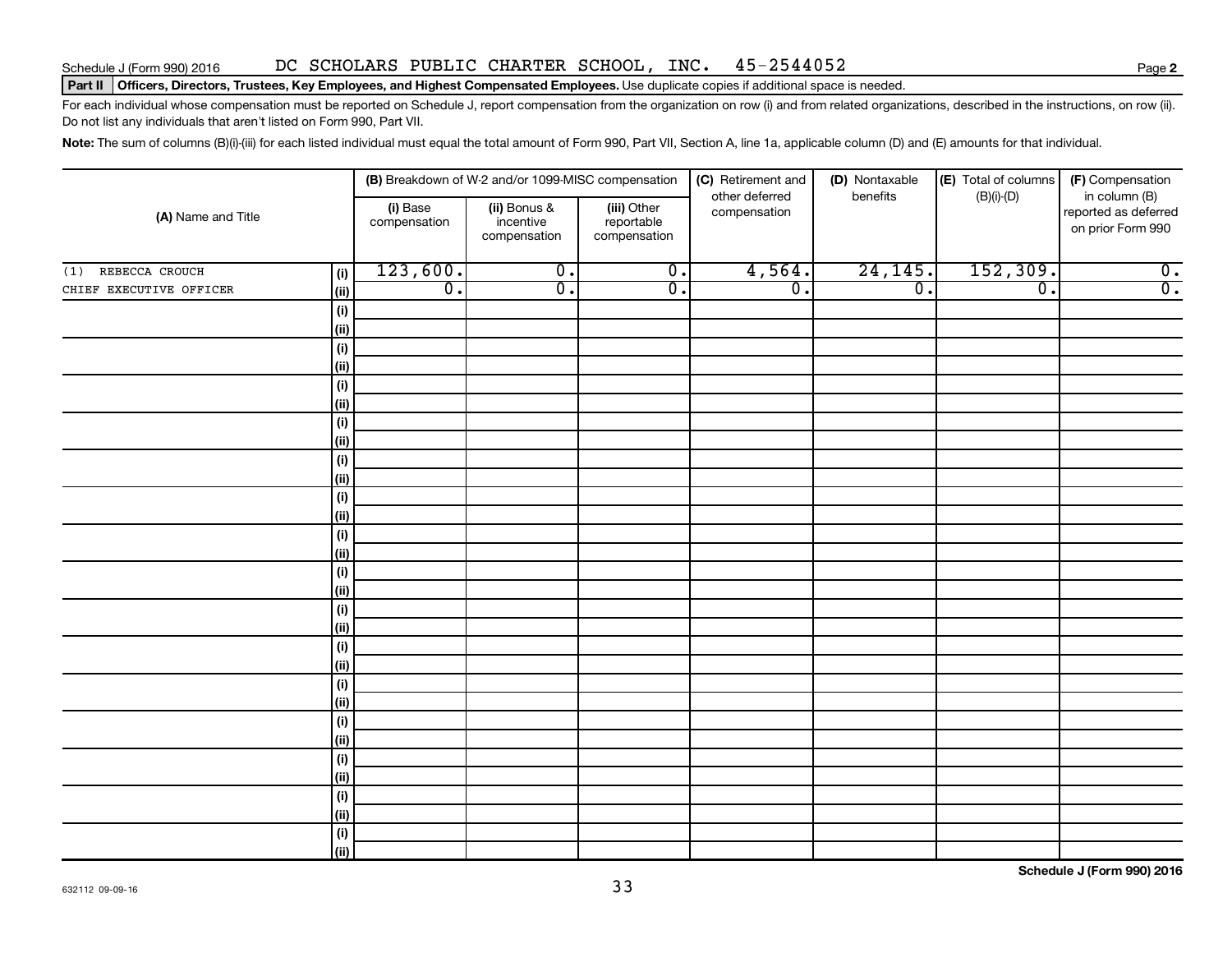### **Part III Supplemental Information**

Provide the information, explanation, or descriptions required for Part I, lines 1a, 1b, 3, 4a, 4b, 4c, 5a, 5b, 6a, 6b, 7, and 8, and for Part II. Also complete this part for any additional information.

**Schedule J (Form 990) 2016**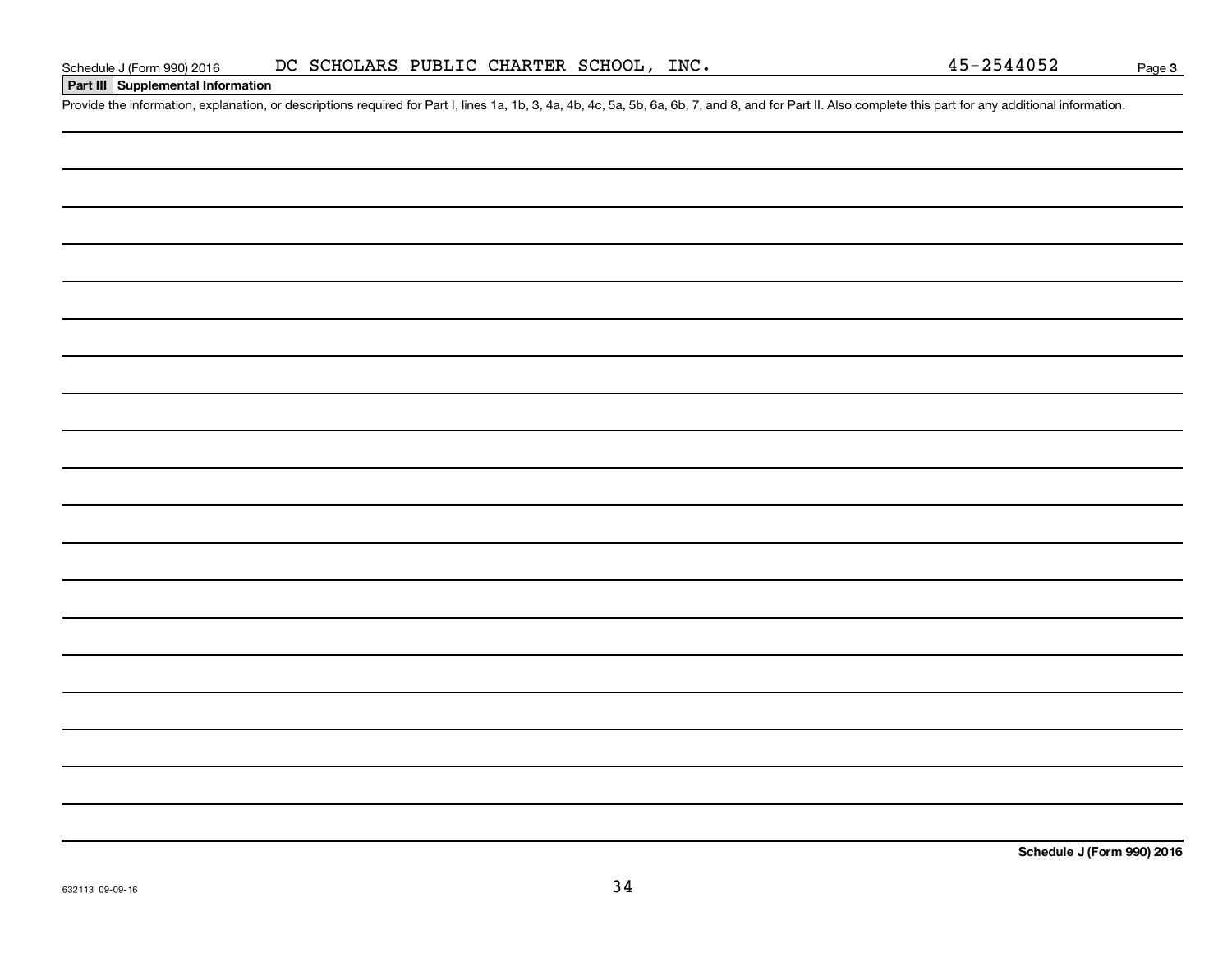| <b>Employer identification number</b><br>DC SCHOLARS PUBLIC CHARTER SCHOOL, INC.<br>45-2544052<br>FORM 990, PART I, LINE 1, DESCRIPTION OF ORGANIZATION MISSION:<br>PROGRAMS OF ACADEMIC INSTRUCTION TO CHILDREN, AGES 3-19 FROM THE<br>DISTRICT OF COLUMBIA'S MOST DISADVANTAGED NEIGHBORHOODS, WITHOUT REGARD<br>TO RACE, CREED, COLOR, SEX OR NATIONAL ORIGIN.<br>FORM 990, PART III, LINE 1, DESCRIPTION OF ORGANIZATION MISSION:<br>ORIGIN.<br>FORM 990, PART VI, SECTION A, LINE 3:<br>DC SCHOLARS PUBLIC CHARTER SCHOOL HAS CONTRACTED WITH DC SCHOLARS COMMUNITY<br>SCHOOLS TO PERFORM ALL MANAGEMENT FUNCTIONS OF THE SCHOOL. DC SCHOLARS<br>COMMUNITY SCHOOLS RECEIVED \$874,788 FOR THESE SERVICES DURING THE FISCAL<br>YEAR.<br>FORM 990, PART VI, SECTION B, LINE 11B:<br>COMMENTS AND EDITS. THE COMMITTEE WILL THEN PROVIDE A COPY TO THE ENTIRE<br>BOARD FOR REVIEW AND INPUT BEFORE IT IS FILED WITH THE IRS.<br>FORM 990, PART VI, SECTION B, LINE 12C:<br>OF INTEREST POLICY FOR ALL BOARD MEMBERS AND OFFICERS.<br>FORM 990, PART VI, SECTION B, LINE 15:<br>THE GOVERNANCE COMMITTEE EVALUATES THE PERFORMANCE OF THE CEO, REVIEWS THE<br>PERFORMANCE EVALUATION WITH THE BOARD, AND RECOMMENDS CHANGES TO THE CEO'S<br>LHA For Paperwork Reduction Act Notice, see the Instructions for Form 990 or 990-EZ.<br>632211 08-25-16 | <b>SCHEDULE O</b><br>(Form 990 or 990-EZ)<br>Department of the Treasury<br>Internal Revenue Service | Information about Schedule O (Form 990 or 990-EZ) and its instructions is at WWW.irs.gov/form990. | Attach to Form 990 or 990-EZ. | Supplemental Information to Form 990 or 990-EZ<br>Complete to provide information for responses to specific questions on<br>Form 990 or 990-EZ or to provide any additional information. |  | OMB No. 1545-0047<br><b>Open to Public</b><br>Inspection |
|------------------------------------------------------------------------------------------------------------------------------------------------------------------------------------------------------------------------------------------------------------------------------------------------------------------------------------------------------------------------------------------------------------------------------------------------------------------------------------------------------------------------------------------------------------------------------------------------------------------------------------------------------------------------------------------------------------------------------------------------------------------------------------------------------------------------------------------------------------------------------------------------------------------------------------------------------------------------------------------------------------------------------------------------------------------------------------------------------------------------------------------------------------------------------------------------------------------------------------------------------------------------------------------------------------------------------------------------------|-----------------------------------------------------------------------------------------------------|---------------------------------------------------------------------------------------------------|-------------------------------|------------------------------------------------------------------------------------------------------------------------------------------------------------------------------------------|--|----------------------------------------------------------|
| THE FINANCE AND AUDIT COMMITTEE REVIEWS THE FORM 990 IN DETAIL AND PROVIDES<br>THE SCHOOL'S CEO FOLLOWS UP AND MAINTAINS THE ANNUAL COMPLIANCE OF CONFLICT<br>Schedule O (Form 990 or 990-EZ) (2016)                                                                                                                                                                                                                                                                                                                                                                                                                                                                                                                                                                                                                                                                                                                                                                                                                                                                                                                                                                                                                                                                                                                                                 | Name of the organization                                                                            |                                                                                                   |                               |                                                                                                                                                                                          |  |                                                          |
|                                                                                                                                                                                                                                                                                                                                                                                                                                                                                                                                                                                                                                                                                                                                                                                                                                                                                                                                                                                                                                                                                                                                                                                                                                                                                                                                                      |                                                                                                     |                                                                                                   |                               |                                                                                                                                                                                          |  |                                                          |
|                                                                                                                                                                                                                                                                                                                                                                                                                                                                                                                                                                                                                                                                                                                                                                                                                                                                                                                                                                                                                                                                                                                                                                                                                                                                                                                                                      |                                                                                                     |                                                                                                   |                               |                                                                                                                                                                                          |  |                                                          |
|                                                                                                                                                                                                                                                                                                                                                                                                                                                                                                                                                                                                                                                                                                                                                                                                                                                                                                                                                                                                                                                                                                                                                                                                                                                                                                                                                      |                                                                                                     |                                                                                                   |                               |                                                                                                                                                                                          |  |                                                          |
|                                                                                                                                                                                                                                                                                                                                                                                                                                                                                                                                                                                                                                                                                                                                                                                                                                                                                                                                                                                                                                                                                                                                                                                                                                                                                                                                                      |                                                                                                     |                                                                                                   |                               |                                                                                                                                                                                          |  |                                                          |
|                                                                                                                                                                                                                                                                                                                                                                                                                                                                                                                                                                                                                                                                                                                                                                                                                                                                                                                                                                                                                                                                                                                                                                                                                                                                                                                                                      |                                                                                                     |                                                                                                   |                               |                                                                                                                                                                                          |  |                                                          |
|                                                                                                                                                                                                                                                                                                                                                                                                                                                                                                                                                                                                                                                                                                                                                                                                                                                                                                                                                                                                                                                                                                                                                                                                                                                                                                                                                      |                                                                                                     |                                                                                                   |                               |                                                                                                                                                                                          |  |                                                          |
|                                                                                                                                                                                                                                                                                                                                                                                                                                                                                                                                                                                                                                                                                                                                                                                                                                                                                                                                                                                                                                                                                                                                                                                                                                                                                                                                                      |                                                                                                     |                                                                                                   |                               |                                                                                                                                                                                          |  |                                                          |
|                                                                                                                                                                                                                                                                                                                                                                                                                                                                                                                                                                                                                                                                                                                                                                                                                                                                                                                                                                                                                                                                                                                                                                                                                                                                                                                                                      |                                                                                                     |                                                                                                   |                               |                                                                                                                                                                                          |  |                                                          |
|                                                                                                                                                                                                                                                                                                                                                                                                                                                                                                                                                                                                                                                                                                                                                                                                                                                                                                                                                                                                                                                                                                                                                                                                                                                                                                                                                      |                                                                                                     |                                                                                                   |                               |                                                                                                                                                                                          |  |                                                          |
|                                                                                                                                                                                                                                                                                                                                                                                                                                                                                                                                                                                                                                                                                                                                                                                                                                                                                                                                                                                                                                                                                                                                                                                                                                                                                                                                                      |                                                                                                     |                                                                                                   |                               |                                                                                                                                                                                          |  |                                                          |
|                                                                                                                                                                                                                                                                                                                                                                                                                                                                                                                                                                                                                                                                                                                                                                                                                                                                                                                                                                                                                                                                                                                                                                                                                                                                                                                                                      |                                                                                                     |                                                                                                   |                               |                                                                                                                                                                                          |  |                                                          |
|                                                                                                                                                                                                                                                                                                                                                                                                                                                                                                                                                                                                                                                                                                                                                                                                                                                                                                                                                                                                                                                                                                                                                                                                                                                                                                                                                      |                                                                                                     |                                                                                                   |                               |                                                                                                                                                                                          |  |                                                          |
|                                                                                                                                                                                                                                                                                                                                                                                                                                                                                                                                                                                                                                                                                                                                                                                                                                                                                                                                                                                                                                                                                                                                                                                                                                                                                                                                                      |                                                                                                     |                                                                                                   |                               |                                                                                                                                                                                          |  |                                                          |
|                                                                                                                                                                                                                                                                                                                                                                                                                                                                                                                                                                                                                                                                                                                                                                                                                                                                                                                                                                                                                                                                                                                                                                                                                                                                                                                                                      |                                                                                                     |                                                                                                   |                               |                                                                                                                                                                                          |  |                                                          |
|                                                                                                                                                                                                                                                                                                                                                                                                                                                                                                                                                                                                                                                                                                                                                                                                                                                                                                                                                                                                                                                                                                                                                                                                                                                                                                                                                      |                                                                                                     |                                                                                                   |                               |                                                                                                                                                                                          |  |                                                          |
|                                                                                                                                                                                                                                                                                                                                                                                                                                                                                                                                                                                                                                                                                                                                                                                                                                                                                                                                                                                                                                                                                                                                                                                                                                                                                                                                                      |                                                                                                     |                                                                                                   |                               |                                                                                                                                                                                          |  |                                                          |
|                                                                                                                                                                                                                                                                                                                                                                                                                                                                                                                                                                                                                                                                                                                                                                                                                                                                                                                                                                                                                                                                                                                                                                                                                                                                                                                                                      |                                                                                                     |                                                                                                   |                               |                                                                                                                                                                                          |  |                                                          |
|                                                                                                                                                                                                                                                                                                                                                                                                                                                                                                                                                                                                                                                                                                                                                                                                                                                                                                                                                                                                                                                                                                                                                                                                                                                                                                                                                      |                                                                                                     |                                                                                                   |                               |                                                                                                                                                                                          |  |                                                          |
|                                                                                                                                                                                                                                                                                                                                                                                                                                                                                                                                                                                                                                                                                                                                                                                                                                                                                                                                                                                                                                                                                                                                                                                                                                                                                                                                                      |                                                                                                     |                                                                                                   |                               |                                                                                                                                                                                          |  |                                                          |
|                                                                                                                                                                                                                                                                                                                                                                                                                                                                                                                                                                                                                                                                                                                                                                                                                                                                                                                                                                                                                                                                                                                                                                                                                                                                                                                                                      |                                                                                                     |                                                                                                   |                               |                                                                                                                                                                                          |  |                                                          |
|                                                                                                                                                                                                                                                                                                                                                                                                                                                                                                                                                                                                                                                                                                                                                                                                                                                                                                                                                                                                                                                                                                                                                                                                                                                                                                                                                      |                                                                                                     |                                                                                                   |                               | 35                                                                                                                                                                                       |  |                                                          |

09180326 793927 30423 2016.05070 DC SCHOLARS PUBLIC CHARTER 30423 1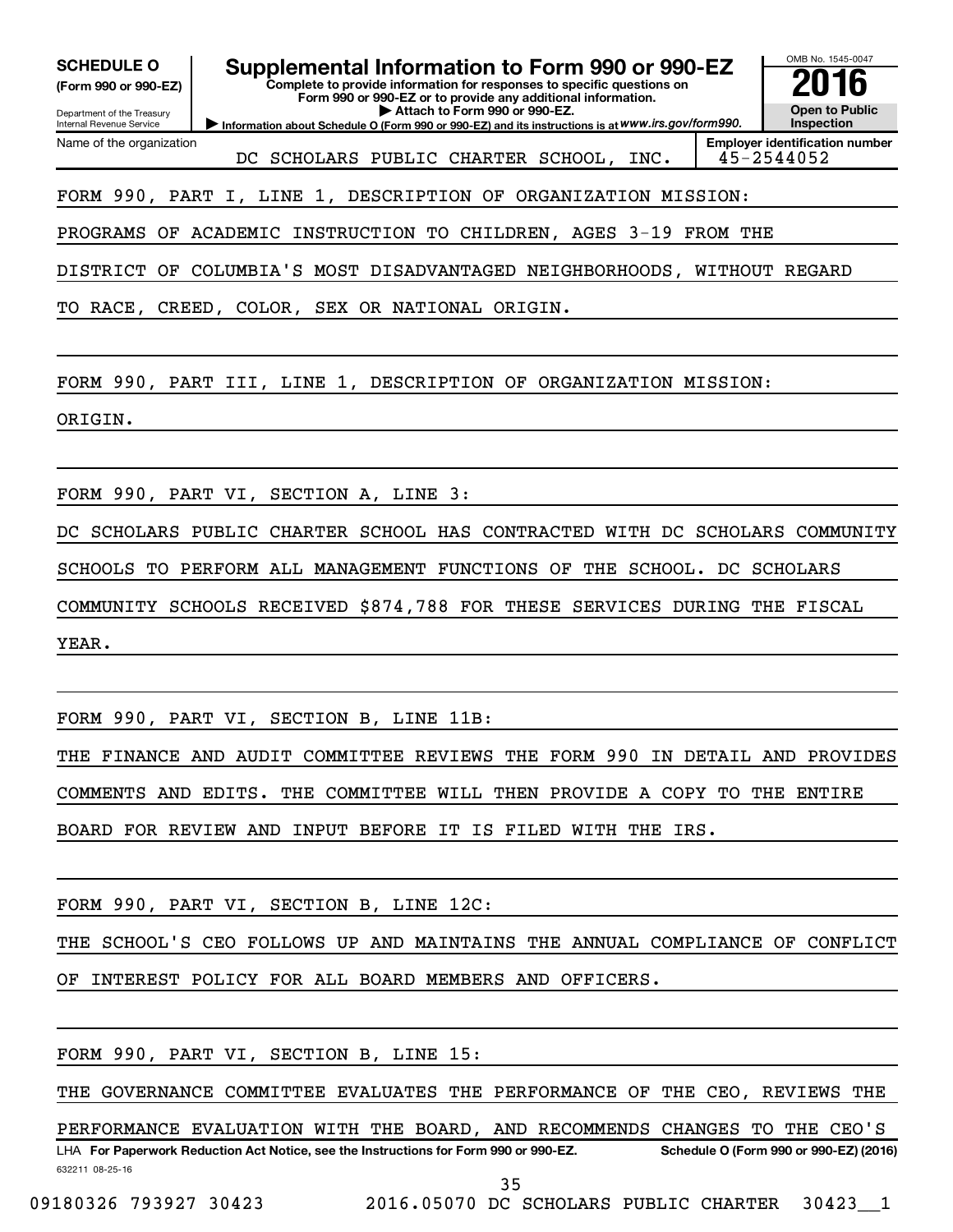|                                                                                                               | Page 2                                              |
|---------------------------------------------------------------------------------------------------------------|-----------------------------------------------------|
| Schedule O (Form 990 or 990-EZ) (2016)<br>Name of the organization<br>DC SCHOLARS PUBLIC CHARTER SCHOOL, INC. | <b>Employer identification number</b><br>45-2544052 |
| COMPENSATION TO THE BOARD FOR APPROVAL ON AN ANNUAL BASIS. ADDITIONALLY,                                      |                                                     |
| THE GOVERNANCE COMMITTEE AND THE FULL BOARD REVIEW THE CEO'S PERFORMANCE                                      |                                                     |
| EVALUATIONS OF THE SENIOR MANAGEMENT TEAM AND CHANGES IN THOSE TEAM                                           |                                                     |
| MEMBERS' COMPENSATION PRIOR TO THOSE CHANGES TAKING EFFECT.                                                   |                                                     |
| FORM 990, PART VI, SECTION C, LINE 19:                                                                        |                                                     |
| THE SCHOOL MAKES ITS GOVERNING DOCUMENTS, CONFLICT OF INTEREST POLICY AND                                     |                                                     |
| FINANCIAL STATEMENTS AVAILABLE TO THE PUBLIC UPON REQUEST.                                                    |                                                     |
| FORM 990, PART XI, LINE 9, CHANGES IN NET ASSETS:                                                             |                                                     |
| TRANSFER TO 5601 EAST CAPITOL, LLC                                                                            | $-18,334.$                                          |
| FORM 990, PART XII, LINE 2C:                                                                                  |                                                     |
| THE ORGANIZATION HAS NOT CHANGED ITS AUDIT OVERSIGHT PROCESS OR                                               |                                                     |
| SELECTION OF AN INDEPENDENT AUDITOR PROCESS DURING THE YEAR.                                                  |                                                     |
|                                                                                                               |                                                     |
|                                                                                                               |                                                     |
|                                                                                                               |                                                     |
|                                                                                                               |                                                     |
|                                                                                                               |                                                     |
|                                                                                                               |                                                     |
|                                                                                                               |                                                     |
|                                                                                                               |                                                     |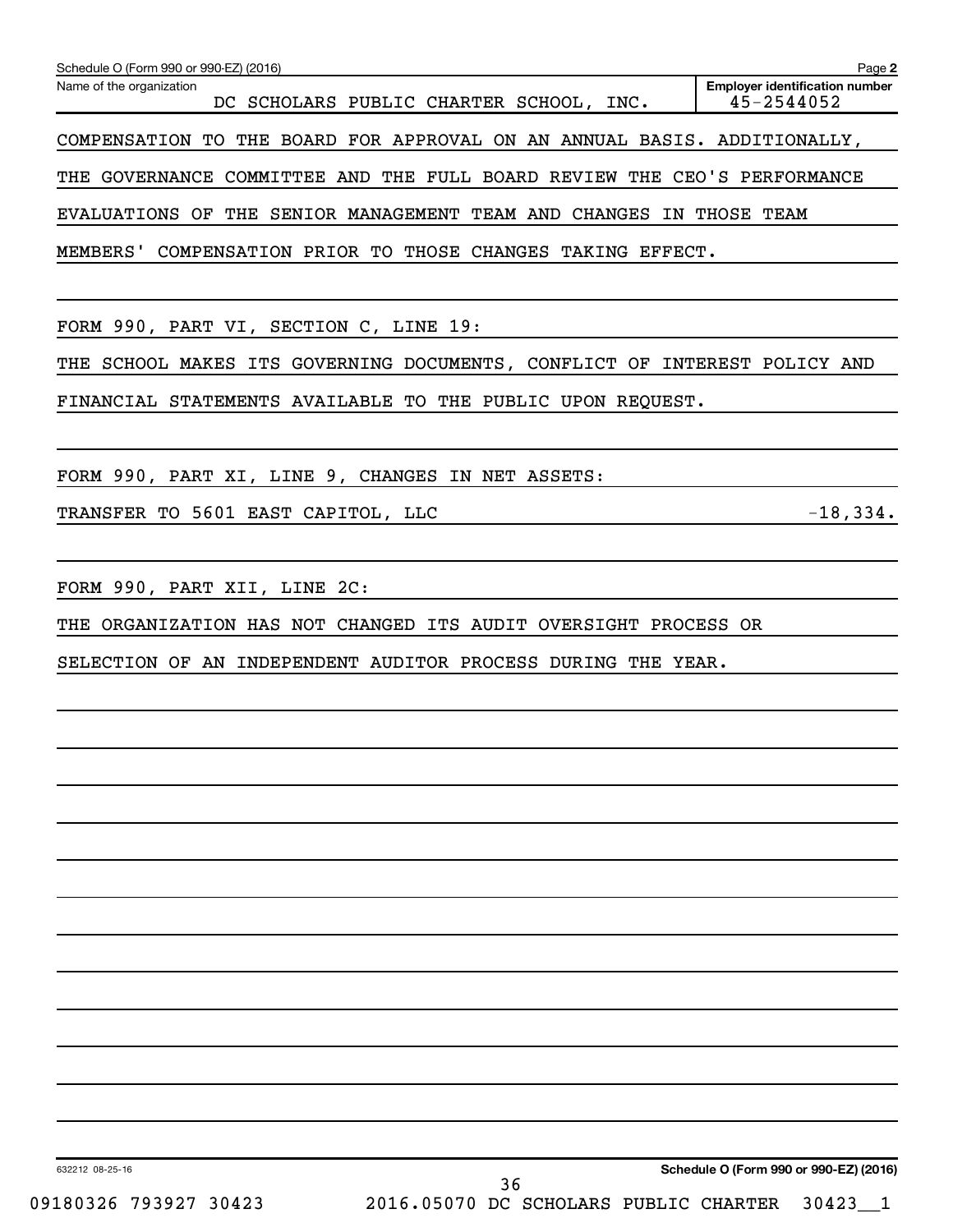| <b>SCHEDULE R</b> |
|-------------------|
|                   |

Department of the Treasury Internal Revenue Service

### **Related Organizations and Unrelated Partnerships**

**(Form 990) Complete if the organization answered "Yes" on Form 990, Part IV, line 33, 34, 35b, 36, or 37.** |

**Attach to Form 990. Contract to Public** 

**Most Information about Schedule R (Form 990) and its instructions is at www.irs.gov/form990.** This pection

Name of the organization

### DC SCHOLARS PUBLIC CHARTER SCHOOL, INC.

Part I ldentification of Disregarded Entities. Complete if the organization answered "Yes" on Form 990, Part IV, line 33.

| (a)<br>Name, address, and EIN (if applicable)<br>of disregarded entity | (b)<br>Primary activity | (c)<br>Legal domicile (state or<br>foreign country) | (d)<br>Total income | (e)<br>End-of-year assets | (f)<br>Direct controlling<br>entity |
|------------------------------------------------------------------------|-------------------------|-----------------------------------------------------|---------------------|---------------------------|-------------------------------------|
|                                                                        |                         |                                                     |                     |                           |                                     |
|                                                                        |                         |                                                     |                     |                           |                                     |
|                                                                        |                         |                                                     |                     |                           |                                     |
|                                                                        |                         |                                                     |                     |                           |                                     |

### **Part II** Identification of Related Tax-Exempt Organizations. Complete if the organization answered "Yes" on Form 990, Part IV, line 34 because it had one or more related tax-exempt<br>Complete it is a series of the two wears organizations during the tax year.

| (a)<br>Name, address, and EIN<br>of related organization | (b)<br>Primary activity | (c)<br>Legal domicile (state or<br>foreign country) | (d)<br>Exempt Code<br>section | (e)<br>Public charity<br>status (if section | (f)<br>Direct controlling<br>entity |     | $(g)$<br>Section 512(b)(13)<br>controlled<br>entity? |
|----------------------------------------------------------|-------------------------|-----------------------------------------------------|-------------------------------|---------------------------------------------|-------------------------------------|-----|------------------------------------------------------|
|                                                          |                         |                                                     |                               | 501(c)(3))                                  |                                     | Yes | No                                                   |
| DC SCHOLARS COMMUNITY SCHOOLS - 81-3056166               |                         |                                                     |                               |                                             |                                     |     |                                                      |
| 5601 EAST CAPITOL STREET, SE                             | PUBLIC CHARTER SCHOOL   |                                                     |                               |                                             |                                     |     |                                                      |
| WASHINGTON, DC 20019                                     | MANAGEMENT              | PENNSYLVANIA                                        | 501(C)(3)                     | LINE 2                                      | N/A                                 |     | X                                                    |
|                                                          |                         |                                                     |                               |                                             |                                     |     |                                                      |
|                                                          |                         |                                                     |                               |                                             |                                     |     |                                                      |
|                                                          |                         |                                                     |                               |                                             |                                     |     |                                                      |

**For Paperwork Reduction Act Notice, see the Instructions for Form 990. Schedule R (Form 990) 2016**

OMB No. 1545-0047

**2016**<br>Open to Public

**Employer identification number**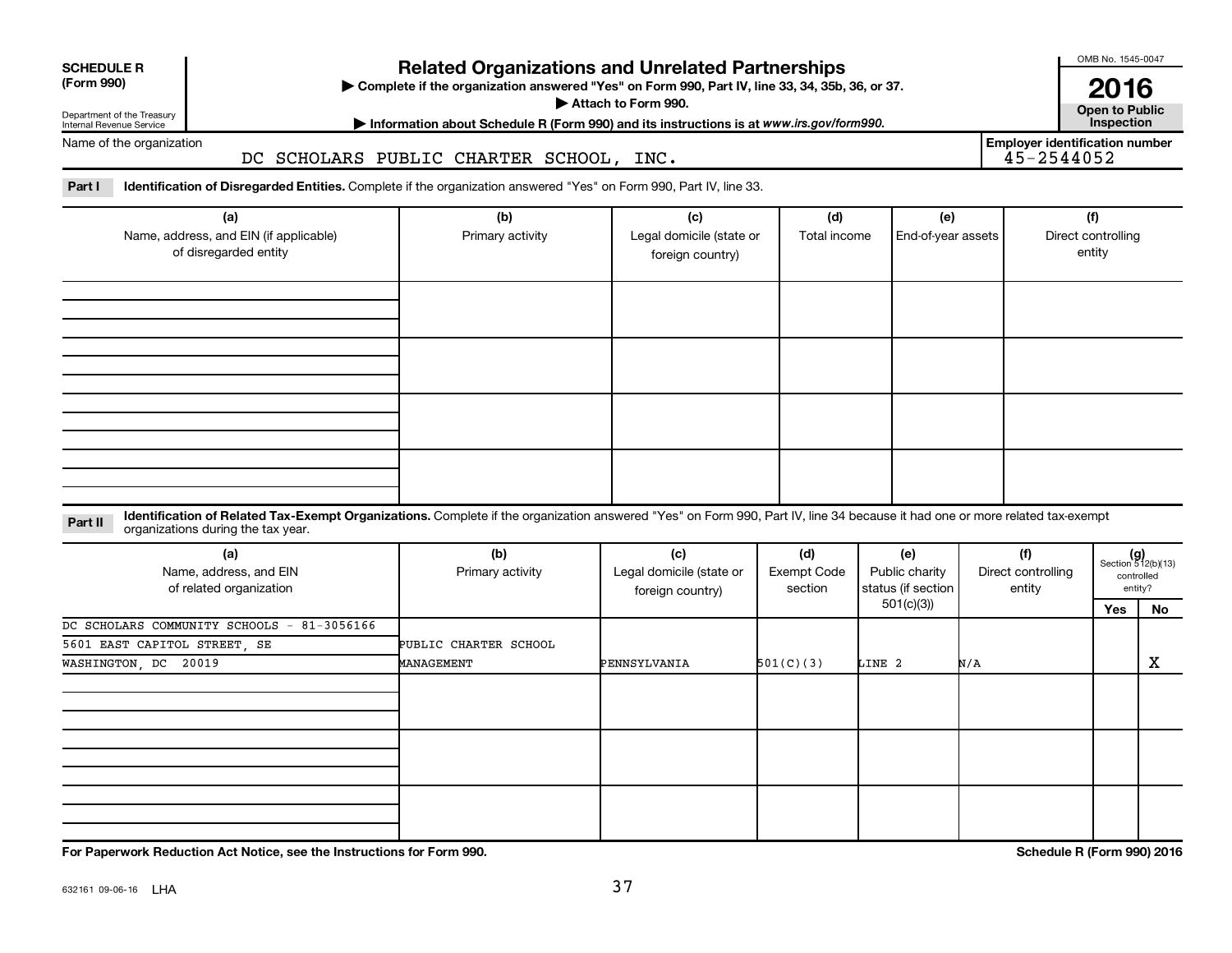**2**

Part III Identification of Related Organizations Taxable as a Partnership. Complete if the organization answered "Yes" on Form 990, Part IV, line 34 because it had one or more related<br>Read to the organizations tracted as a organizations treated as a partnership during the tax year.

| (a)                                                                                                                                                                                                                                                                        | (b)              | (c)                                       | (d)                          |                                                   | (e)                                                                   | (f)                                             | (g)                               |                          | (h) |                                                                                   | (i)                               |                         | (i) | (k)                                                          |
|----------------------------------------------------------------------------------------------------------------------------------------------------------------------------------------------------------------------------------------------------------------------------|------------------|-------------------------------------------|------------------------------|---------------------------------------------------|-----------------------------------------------------------------------|-------------------------------------------------|-----------------------------------|--------------------------|-----|-----------------------------------------------------------------------------------|-----------------------------------|-------------------------|-----|--------------------------------------------------------------|
| Name, address, and EIN<br>of related organization                                                                                                                                                                                                                          | Primary activity | Legal<br>domicile<br>(state or<br>foreign | Direct controlling<br>entity |                                                   | Predominant income<br>(related, unrelated,<br>excluded from tax under | Share of total<br>income                        | Share of<br>end-of-year<br>assets |                          |     | Code V-UBI<br>Disproportionate<br>amount in box<br>allocations?<br>20 of Schedule |                                   |                         |     | General or Percentage<br>managing ownership                  |
|                                                                                                                                                                                                                                                                            |                  | country)                                  |                              |                                                   | sections 512-514)                                                     |                                                 |                                   |                          | Yes | <b>No</b>                                                                         | K-1 (Form 1065) Yes No            |                         |     |                                                              |
| 5601 EAST CAPITOL, LLC -                                                                                                                                                                                                                                                   |                  |                                           |                              |                                                   |                                                                       |                                                 |                                   |                          |     |                                                                                   |                                   |                         |     |                                                              |
| 32-0460137, 5601 EAST CAPITOL                                                                                                                                                                                                                                              |                  |                                           | DC SCHOLARS                  |                                                   |                                                                       |                                                 |                                   |                          |     |                                                                                   |                                   |                         |     |                                                              |
| STREET SE WASHINGTON DC                                                                                                                                                                                                                                                    | PROPERTY         |                                           | PUBLIC CHARTER PROPERTY      |                                                   |                                                                       |                                                 |                                   |                          |     |                                                                                   |                                   |                         |     |                                                              |
| 20019                                                                                                                                                                                                                                                                      | MANAGEMENT       | DC                                        | SCHOOL, INC.                 | <b>RENTAL</b>                                     |                                                                       | 1,641,933.                                      | 13,953,910.                       |                          |     | x                                                                                 | N/A                               |                         | X.  | 99.00%                                                       |
|                                                                                                                                                                                                                                                                            |                  |                                           |                              |                                                   |                                                                       |                                                 |                                   |                          |     |                                                                                   |                                   |                         |     |                                                              |
|                                                                                                                                                                                                                                                                            |                  |                                           |                              |                                                   |                                                                       |                                                 |                                   |                          |     |                                                                                   |                                   |                         |     |                                                              |
|                                                                                                                                                                                                                                                                            |                  |                                           |                              |                                                   |                                                                       |                                                 |                                   |                          |     |                                                                                   |                                   |                         |     |                                                              |
|                                                                                                                                                                                                                                                                            |                  |                                           |                              |                                                   |                                                                       |                                                 |                                   |                          |     |                                                                                   |                                   |                         |     |                                                              |
|                                                                                                                                                                                                                                                                            |                  |                                           |                              |                                                   |                                                                       |                                                 |                                   |                          |     |                                                                                   |                                   |                         |     |                                                              |
|                                                                                                                                                                                                                                                                            |                  |                                           |                              |                                                   |                                                                       |                                                 |                                   |                          |     |                                                                                   |                                   |                         |     |                                                              |
|                                                                                                                                                                                                                                                                            |                  |                                           |                              |                                                   |                                                                       |                                                 |                                   |                          |     |                                                                                   |                                   |                         |     |                                                              |
|                                                                                                                                                                                                                                                                            |                  |                                           |                              |                                                   |                                                                       |                                                 |                                   |                          |     |                                                                                   |                                   |                         |     |                                                              |
|                                                                                                                                                                                                                                                                            |                  |                                           |                              |                                                   |                                                                       |                                                 |                                   |                          |     |                                                                                   |                                   |                         |     |                                                              |
|                                                                                                                                                                                                                                                                            |                  |                                           |                              |                                                   |                                                                       |                                                 |                                   |                          |     |                                                                                   |                                   |                         |     |                                                              |
|                                                                                                                                                                                                                                                                            |                  |                                           |                              |                                                   |                                                                       |                                                 |                                   |                          |     |                                                                                   |                                   |                         |     |                                                              |
|                                                                                                                                                                                                                                                                            |                  |                                           |                              |                                                   |                                                                       |                                                 |                                   |                          |     |                                                                                   |                                   |                         |     |                                                              |
| Identification of Related Organizations Taxable as a Corporation or Trust. Complete if the organization answered "Yes" on Form 990, Part IV, line 34 because it had one or more related<br>Part IV<br>organizations treated as a corporation or trust during the tax year. |                  |                                           |                              |                                                   |                                                                       |                                                 |                                   |                          |     |                                                                                   |                                   |                         |     |                                                              |
| (a)                                                                                                                                                                                                                                                                        |                  |                                           | (b)                          | (c)                                               | (d)                                                                   | (e)                                             |                                   | (f)                      |     |                                                                                   | (g)                               | (h)                     |     | (i)<br>Section                                               |
| Name, address, and EIN<br>of related organization                                                                                                                                                                                                                          |                  |                                           | Primary activity             | Legal domicile<br>state or<br>foreign<br>country) | Direct controlling<br>entity                                          | Type of entity<br>(C corp, S corp,<br>or trust) |                                   | Share of total<br>income |     |                                                                                   | Share of<br>end-of-year<br>assets | Percentage<br>ownership |     | 512(b)(13)<br>controlled<br>entity?<br>$V -$<br>$\mathbf{M}$ |

**Yes No**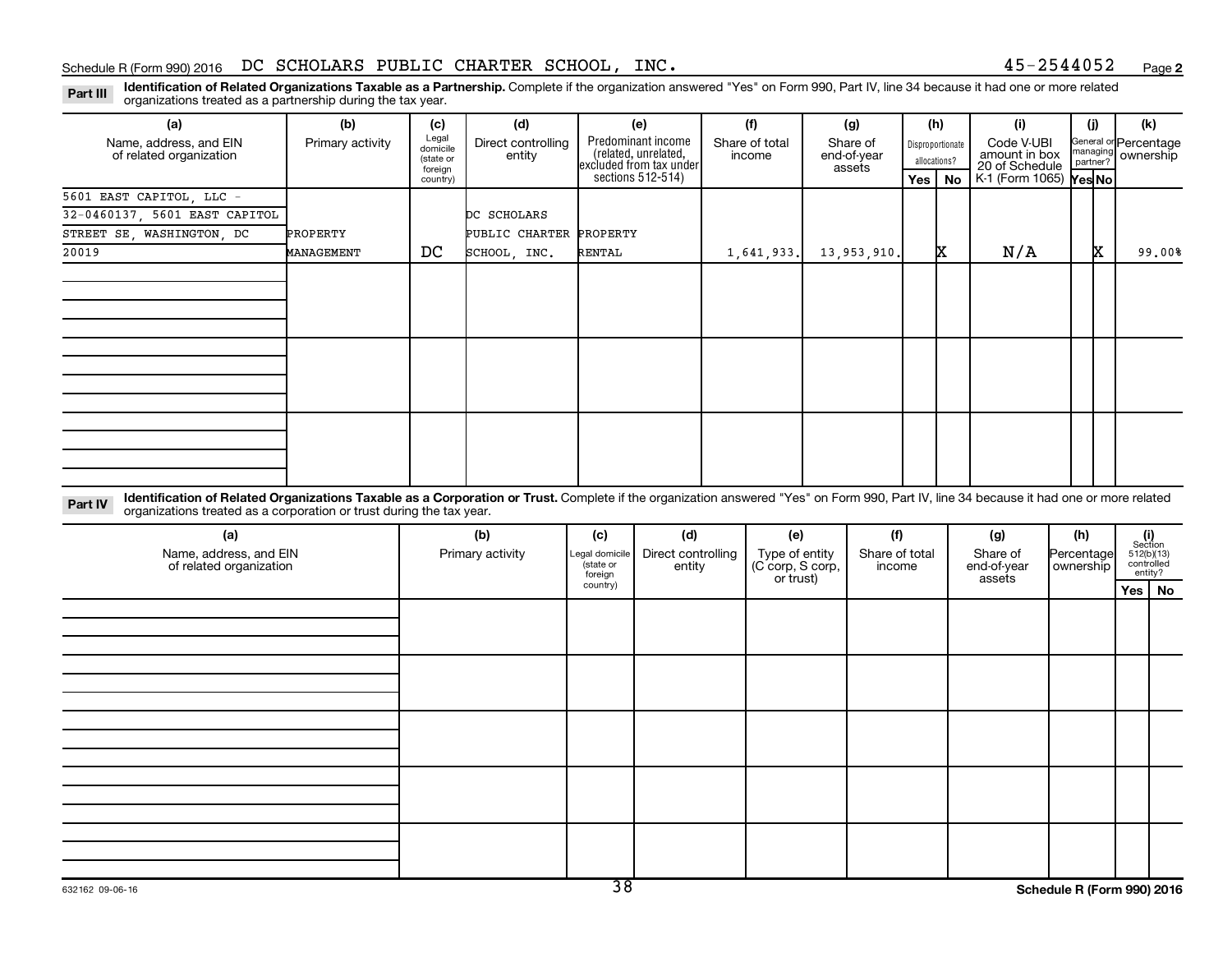### Schedule R (Form 990) 2016 Page DC SCHOLARS PUBLIC CHARTER SCHOOL, INC. 45-2544052

Part V Transactions With Related Organizations. Complete if the organization answered "Yes" on Form 990, Part IV, line 34, 35b, or 36.

|     | Note: Complete line 1 if any entity is listed in Parts II, III, or IV of this schedule.                                                                                                                                        |                                  |                        |                                              |                 | Yes | No                                                 |  |  |
|-----|--------------------------------------------------------------------------------------------------------------------------------------------------------------------------------------------------------------------------------|----------------------------------|------------------------|----------------------------------------------|-----------------|-----|----------------------------------------------------|--|--|
|     | During the tax year, did the organization engage in any of the following transactions with one or more related organizations listed in Parts II-IV?                                                                            |                                  |                        |                                              |                 |     |                                                    |  |  |
|     |                                                                                                                                                                                                                                |                                  |                        |                                              | 1a              |     | $\overline{\mathbf{X}}$                            |  |  |
|     | b Gift, grant, or capital contribution to related organization(s) material contracts and contribution to related organization(s) material contribution to related organization(s) material contribution (s) and contribution ( |                                  |                        |                                              | 1b              |     | $\overline{\texttt{x}}$                            |  |  |
|     | c Gift, grant, or capital contribution from related organization(s) manufaction content to contribution from related organization(s) manufaction content to contribution from related organization(s) manufaction content to c |                                  |                        |                                              | 1 <sub>c</sub>  |     | $\overline{\texttt{x}}$                            |  |  |
|     |                                                                                                                                                                                                                                |                                  |                        |                                              | 1 <sub>d</sub>  |     | $\overline{\mathtt{x}}$                            |  |  |
|     |                                                                                                                                                                                                                                |                                  |                        |                                              | 1e              |     | $\overline{\mathtt{x}}$                            |  |  |
|     |                                                                                                                                                                                                                                |                                  |                        |                                              |                 |     |                                                    |  |  |
|     | 1f                                                                                                                                                                                                                             |                                  |                        |                                              |                 |     |                                                    |  |  |
|     | g Sale of assets to related organization(s) manufactured assembly contained as a set of assets to related organization(s) manufactured assets to related organization(s)                                                       |                                  |                        |                                              | 1g              |     | $\overline{\texttt{x}}$                            |  |  |
|     | h Purchase of assets from related organization(s) manufactured and content to content the content of assets from related organization(s) manufactured and content of the content of the content of the content of the content  |                                  |                        |                                              | 1h              |     | $\overline{\mathtt{x}}$<br>$\overline{\mathtt{x}}$ |  |  |
|     |                                                                                                                                                                                                                                |                                  |                        |                                              |                 |     |                                                    |  |  |
|     |                                                                                                                                                                                                                                |                                  |                        |                                              | 1i.             |     | $\overline{\mathtt{x}}$                            |  |  |
|     |                                                                                                                                                                                                                                |                                  |                        |                                              |                 |     |                                                    |  |  |
|     |                                                                                                                                                                                                                                |                                  |                        |                                              |                 |     |                                                    |  |  |
|     |                                                                                                                                                                                                                                |                                  |                        |                                              |                 |     |                                                    |  |  |
|     |                                                                                                                                                                                                                                |                                  |                        |                                              |                 |     |                                                    |  |  |
|     |                                                                                                                                                                                                                                |                                  |                        |                                              |                 |     |                                                    |  |  |
|     | o Sharing of paid employees with related organization(s) manufactured and content to the content of the content of the content of the content of the content of the content of the content of the content of the content of th |                                  |                        |                                              | 10 <sub>o</sub> |     | $\overline{\textbf{x}}$                            |  |  |
|     |                                                                                                                                                                                                                                |                                  |                        |                                              |                 |     |                                                    |  |  |
|     |                                                                                                                                                                                                                                |                                  |                        |                                              | 1p              | Х   |                                                    |  |  |
|     |                                                                                                                                                                                                                                |                                  |                        |                                              | 1 <sub>a</sub>  |     | $\overline{\textbf{x}}$                            |  |  |
|     |                                                                                                                                                                                                                                |                                  |                        |                                              |                 |     |                                                    |  |  |
|     |                                                                                                                                                                                                                                |                                  |                        |                                              | 1r              |     | х                                                  |  |  |
|     |                                                                                                                                                                                                                                |                                  |                        |                                              | 1s              |     | $\overline{\mathbf{x}}$                            |  |  |
|     | If the answer to any of the above is "Yes," see the instructions for information on who must complete this line, including covered relationships and transaction thresholds.                                                   |                                  |                        |                                              |                 |     |                                                    |  |  |
|     | (a)<br>Name of related organization                                                                                                                                                                                            | (b)<br>Transaction<br>type (a-s) | (c)<br>Amount involved | (d)<br>Method of determining amount involved |                 |     |                                                    |  |  |
| (1) |                                                                                                                                                                                                                                |                                  |                        |                                              |                 |     |                                                    |  |  |
| (2) |                                                                                                                                                                                                                                |                                  |                        |                                              |                 |     |                                                    |  |  |

**(3)**

**(4)**

**(5)**

**(6)**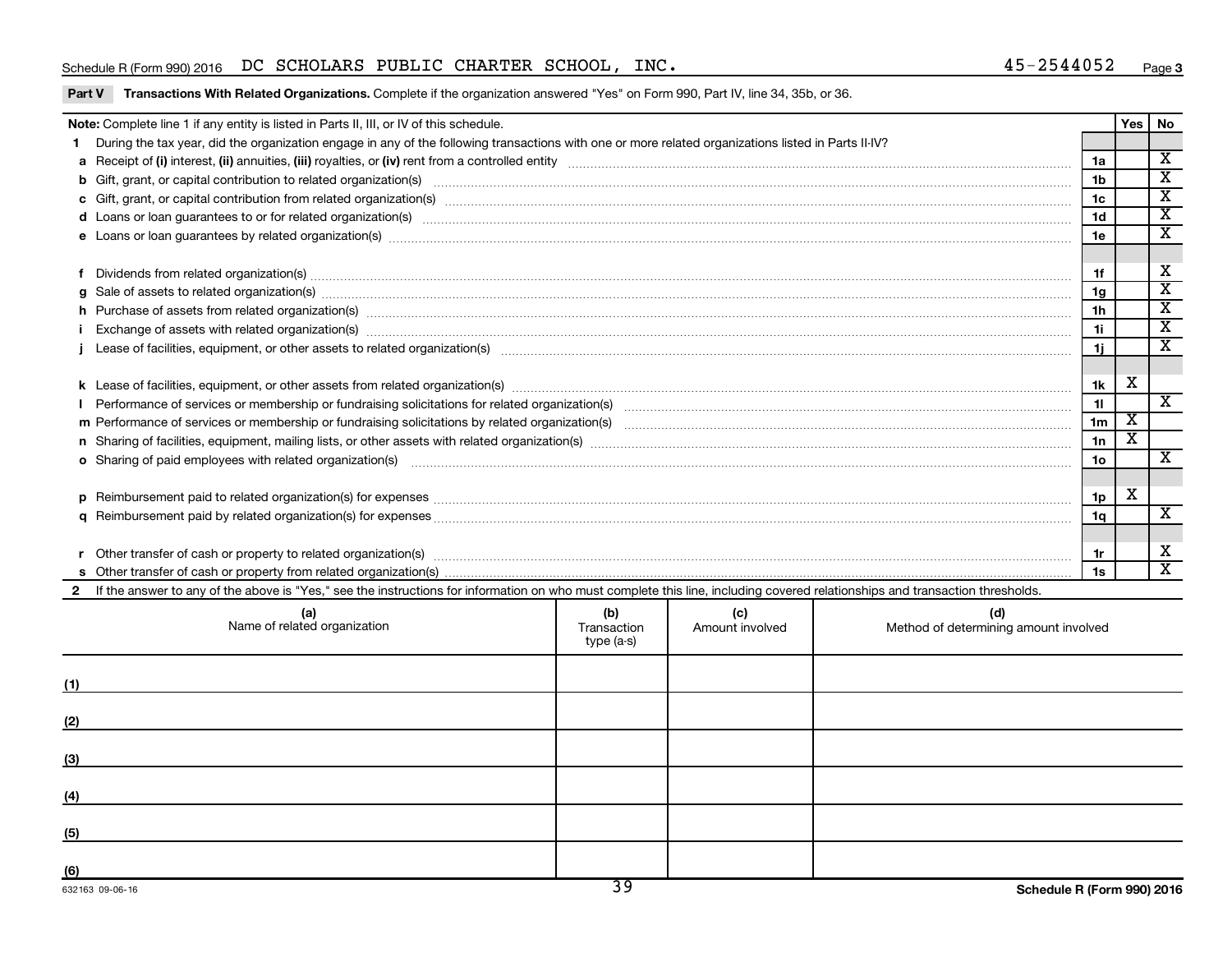### Schedule R (Form 990) 2016 Page DC SCHOLARS PUBLIC CHARTER SCHOOL, INC. 45-2544052

### Part VI Unrelated Organizations Taxable as a Partnership. Complete if the organization answered "Yes" on Form 990, Part IV, line 37.

Provide the following information for each entity taxed as a partnership through which the organization conducted more than five percent of its activities (measured by total assets or gross revenue) that was not a related organization. See instructions regarding exclusion for certain investment partnerships.

| mat mad not a rolated organization. Occ included for regarding excludion for coltain invectment partneremper.<br>(a) | (b)              | (c)                                             | (d)                                                                                        |                                                          | (f)                         | (g)                               |                                  | (h) | (i)                                                                                                 | (j)    | (k) |
|----------------------------------------------------------------------------------------------------------------------|------------------|-------------------------------------------------|--------------------------------------------------------------------------------------------|----------------------------------------------------------|-----------------------------|-----------------------------------|----------------------------------|-----|-----------------------------------------------------------------------------------------------------|--------|-----|
| Name, address, and EIN<br>of entity                                                                                  | Primary activity | Legal domicile<br>(state or foreign<br>country) | Predominant income<br>(related, unrelated,<br>excluded from tax under<br>sections 512-514) | (e)<br>Are all<br>partners sec.<br>$501(c)(3)$<br>orgs.? | Share of<br>total<br>income | Share of<br>end-of-year<br>assets | Disproportionate<br>allocations? |     | Code V-UBI<br>amount in box 20 managing<br>of Schedule K-1<br>(Form 1065)<br>$\sqrt{\text{res}}$ No |        |     |
|                                                                                                                      |                  |                                                 |                                                                                            | Yes No                                                   |                             |                                   | Yes No                           |     |                                                                                                     | Yes NO |     |
|                                                                                                                      |                  |                                                 |                                                                                            |                                                          |                             |                                   |                                  |     |                                                                                                     |        |     |
|                                                                                                                      |                  |                                                 |                                                                                            |                                                          |                             |                                   |                                  |     |                                                                                                     |        |     |
|                                                                                                                      |                  |                                                 |                                                                                            |                                                          |                             |                                   |                                  |     |                                                                                                     |        |     |
|                                                                                                                      |                  |                                                 |                                                                                            |                                                          |                             |                                   |                                  |     |                                                                                                     |        |     |
|                                                                                                                      |                  |                                                 |                                                                                            |                                                          |                             |                                   |                                  |     |                                                                                                     |        |     |
|                                                                                                                      |                  |                                                 |                                                                                            |                                                          |                             |                                   |                                  |     |                                                                                                     |        |     |
|                                                                                                                      |                  |                                                 |                                                                                            |                                                          |                             |                                   |                                  |     |                                                                                                     |        |     |
|                                                                                                                      |                  |                                                 |                                                                                            |                                                          |                             |                                   |                                  |     |                                                                                                     |        |     |
|                                                                                                                      |                  |                                                 |                                                                                            |                                                          |                             |                                   |                                  |     |                                                                                                     |        |     |
|                                                                                                                      |                  |                                                 |                                                                                            |                                                          |                             |                                   |                                  |     |                                                                                                     |        |     |
|                                                                                                                      |                  |                                                 |                                                                                            |                                                          |                             |                                   |                                  |     |                                                                                                     |        |     |
|                                                                                                                      |                  |                                                 |                                                                                            |                                                          |                             |                                   |                                  |     |                                                                                                     |        |     |
|                                                                                                                      |                  |                                                 |                                                                                            |                                                          |                             |                                   |                                  |     |                                                                                                     |        |     |
|                                                                                                                      |                  |                                                 |                                                                                            |                                                          |                             |                                   |                                  |     |                                                                                                     |        |     |
|                                                                                                                      |                  |                                                 |                                                                                            |                                                          |                             |                                   |                                  |     |                                                                                                     |        |     |
|                                                                                                                      |                  |                                                 |                                                                                            |                                                          |                             |                                   |                                  |     |                                                                                                     |        |     |
|                                                                                                                      |                  |                                                 |                                                                                            |                                                          |                             |                                   |                                  |     |                                                                                                     |        |     |
|                                                                                                                      |                  |                                                 |                                                                                            |                                                          |                             |                                   |                                  |     |                                                                                                     |        |     |
|                                                                                                                      |                  |                                                 |                                                                                            |                                                          |                             |                                   |                                  |     |                                                                                                     |        |     |
|                                                                                                                      |                  |                                                 |                                                                                            |                                                          |                             |                                   |                                  |     |                                                                                                     |        |     |
|                                                                                                                      |                  |                                                 |                                                                                            |                                                          |                             |                                   |                                  |     |                                                                                                     |        |     |
|                                                                                                                      |                  |                                                 |                                                                                            |                                                          |                             |                                   |                                  |     |                                                                                                     |        |     |
|                                                                                                                      |                  |                                                 |                                                                                            |                                                          |                             |                                   |                                  |     |                                                                                                     |        |     |
|                                                                                                                      |                  |                                                 |                                                                                            |                                                          |                             |                                   |                                  |     |                                                                                                     |        |     |
|                                                                                                                      |                  |                                                 |                                                                                            |                                                          |                             |                                   |                                  |     |                                                                                                     |        |     |
|                                                                                                                      |                  |                                                 |                                                                                            |                                                          |                             |                                   |                                  |     |                                                                                                     |        |     |
|                                                                                                                      |                  |                                                 |                                                                                            |                                                          |                             |                                   |                                  |     |                                                                                                     |        |     |
|                                                                                                                      |                  |                                                 |                                                                                            |                                                          |                             |                                   |                                  |     |                                                                                                     |        |     |
|                                                                                                                      |                  |                                                 |                                                                                            |                                                          |                             |                                   |                                  |     |                                                                                                     |        |     |
|                                                                                                                      |                  |                                                 |                                                                                            |                                                          |                             |                                   |                                  |     |                                                                                                     |        |     |

**Schedule R (Form 990) 2016**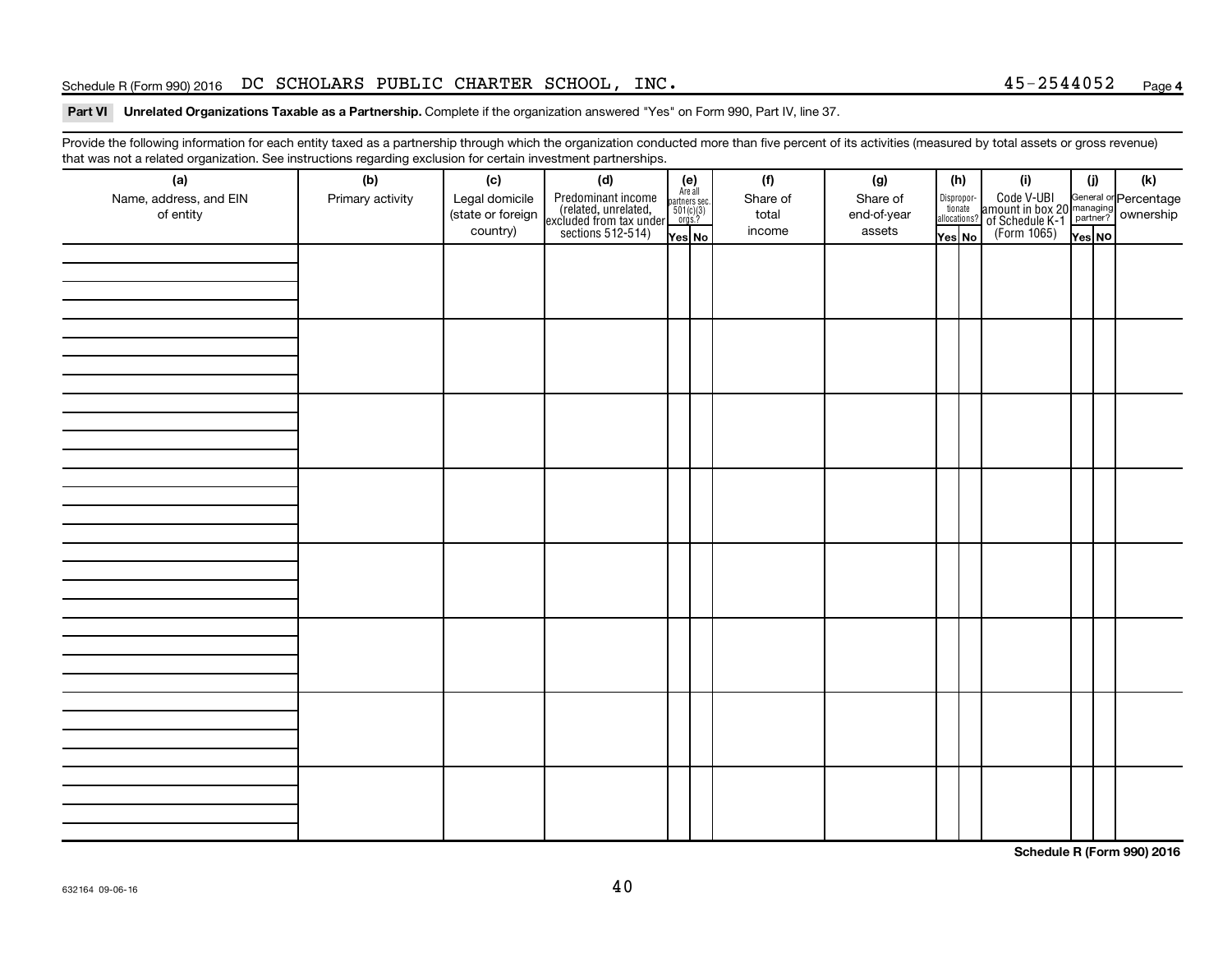| Schedule R (Form 990) 2016 |  |  |
|----------------------------|--|--|
|----------------------------|--|--|

## **Part VII Supplemental Information.**

Provide additional information for responses to questions on Schedule R. See instructions.

| 632165 09-06-16       | Schedule R (Form 990) 2016                           |
|-----------------------|------------------------------------------------------|
|                       | 41                                                   |
| 09180326 793927 30423 | 2016.05070 DC SCHOLARS PUBLIC CHARTER<br>$30423 - 1$ |